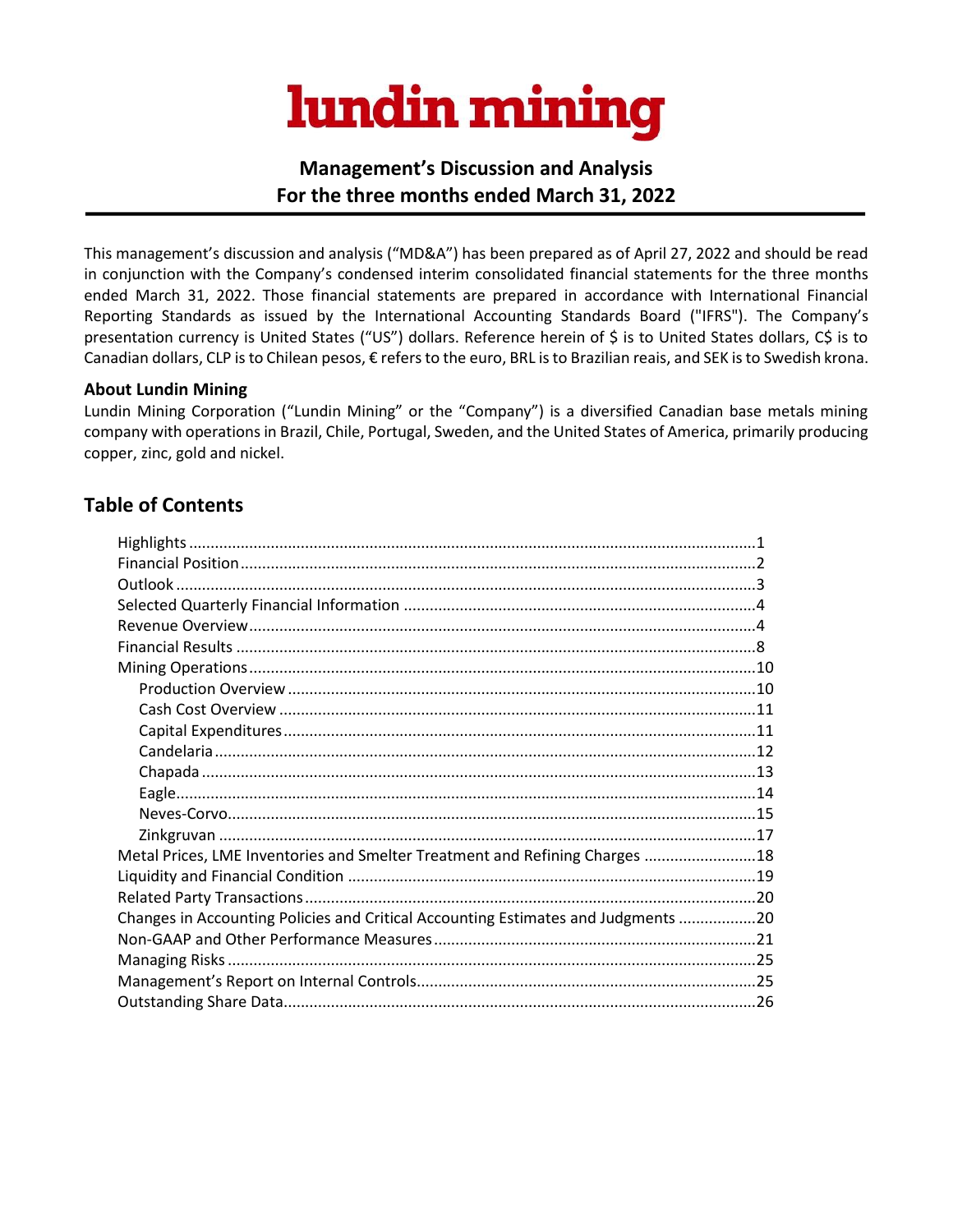#### **Cautionary Statement on Forward-Looking Information**

Certain of the statements made and information contained herein is "forward-looking information" within the meaning of applicable Canadian securities laws. All statements other than statements of historical facts included in this document constitute forward-looking information, including but not limited to statements regarding the Company's plans, prospects and business strategies; the Company's guidance on the timing and amount of future production and its expectations regarding the results of operations; expected costs; permitting requirements and timelines; timing and possible outcome of pending litigation; the results of any Preliminary Economic Assessment, Feasibility Study, or Mineral Resource and Mineral Reserve estimations, life of mine estimates, and mine and mine closure plans; anticipated market prices of metals, currency exchange rates, and interest rates; the development and implementation of the Company's Responsible Mining Management System; the Company's ability to comply with contractual and permitting or other regulatory requirements; anticipated exploration and development activities at the Company's projects; expectations and ability to complete the Josemaria Resources Inc. transaction; the Company's integration of acquisitions and any anticipated benefits thereof, including the Josemaria Resources Inc. transaction; and expectations for other economic, business, and/or competitive factors. Words such as "believe", "expect", "anticipate", "contemplate", "target", "plan", "qoal", "aim", "intend", "continue", "budget", "estimate", "may", "will", "can", "could", "should", "schedule" and similar expressions *identify forward-looking statements.*

Forward-lookina information is necessarily based upon various estimates and assumptions includina, without limitation, the expectations and beliefs of management, including that the Company can access financing, appropriate equipment and sufficient labor; assumed and future price of copper, nickel, zinc, gold and other metals; anticipated costs; ability to achieve goals; the prompt and effective integration of acquisitions; that the political environment in which the Company operates will continue to support the development and operation of mining projects; and assumptions related to the factors set forth below. While these factors and assumptions are considered reasonable by Lundin Mining as at the date of this document in light of management's experience and perception of current conditions and expected developments, these statements are inherently subject to significant business, economic and competitive uncertainties and contingencies. Known and unknown factors could cause actual results to differ materially from those projected in the forward-looking statements and undue reliance should not be placed on such statements and information. Such factors include, but are not limited to: risks inherent in mining including but not limited to risks to the environment, industrial accidents, catastrophic equipment failures, unusual or unexpected geological formations or unstable ground conditions, and natural phenomena such as earthquakes, flooding or unusually severe weather; uninsurable risks; global financial conditions and inflation; changes in the Company's share price, and volatility in the equity markets in general; volatility and fluctuations in metal and commodity demand and prices; changing taxation regimes; delays or the inability to obtain, retain or comply with permits; reliance on a single asset; unavailable or inaccessible infrastructure, infrastructure failures, and risks related to ageing infrastructure; risks related to negative publicity with respect to the Company or the mining industry in general; health and safety risks; pricing and availability of key supplies and services; the threat associated with outbreaks of viruses and infectious diseases, including the COVID-19 virus; the inability to currently control Josemaria Resources Inc. and the ability to satisfy the conditions and consummate the Josemaria Resources Inc. transaction on the proposed terms and expected schedule; exchange rate fluctuations; risks relating to attracting and retaining of highly skilled employees; risks inherent in and/or associated with operating in foreign countries and emerging markets; climate change; regulatory investigations, enforcement, sanctions and/or related or other litigation; existence of significant shareholders; uncertain political and economic environments, including in Brazil and Chile; risks associated with acquisitions and related integration efforts, including the ability to achieve anticipated benefits, unanticipated difficulties or expenditures relating to integration and diversion of management time on integration; indebtedness; liquidity risks and limited financial resources: funding requirements and availability of financing: exploration, development or mining results not being consistent with the Company's expectations: risks related to the environmental regulation and environmental impact of the Company's operations and products and management thereof; activist shareholders and proxy solicitation matters; reliance on key personnel and reporting and oversight systems, as well as third parties and consultants in foreign jurisdictions; historical environmental liabilities and ongoing reclamation obligations; information technology and cybersecurity risks; risks related to mine closure activities, reclamation obligations, and closed and historical sites; social and political unrest, including civil disruption in Chile; the inability to effectively compete in the industry; financial projections, including estimates of future expenditures and cash costs, and estimates of future production may be unreliable; actual ore mined and/or metal recoveries varying from Mineral Resource and Mineral Reserve estimates, estimates of grade, tonnage, dilution, mine plans and metallurgical and other characteristics; ore processing efficiency; risks associated with the estimation of Mineral Resources and Mineral Reserves and the geology, grade and continuity of mineral deposits including but not limited to models relating thereto; enforcing legal rights in foreign jurisdictions; community and stakeholder opposition; changes in laws, regulations or policies including but not limited to those related to mining regimes, permitting and approvals, environmental and tailings management, labor, trade relations, and transportation; risks associated with the structural stability of waste rock dumps or tailings storage facilities; dilution; risks relating to dividends; conflicts of interest; counterparty and credit risks and customer concentration; the estimation of asset carrying values; challenges or defects in title; internal controls; relationships with employees and contractors, and the potential for and effects of labor disputes or other unanticipated difficulties with or shortages of labor or interruptions in production; compliance with foreian laws: potential for the allegation of fraud and corruption involving the Company, its customers, suppliers or employees, or the allegation of improper or discriminatory employment practices, or human rights violations; compliance with environmental, health and safety regulations and laws; and other risks and uncertainties, including but not limited to those described in the "Risk and Uncertainties" section of the Company's AIF and the "Managing Risks" section of the Company's MD&A for the year ended December 31, 2021, which are available on SEDAR at www.sedar.com under the Company's profile. All of the forward-looking statements made in this document are aualified by these cautionary statements. Althouah the Company has attempted to identify important factors that could cause actual results to differ materially from those contained in forward-looking information, there may be other factors that cause results not to be as anticipated, estimated, forecast or intended and readers are cautioned that the foregoing list is not exhaustive of all factors and assumptions which may have been used. Should one or more of these risks and uncertainties materialize, or should underlying assumptions prove incorrect, actual results may vary materially from those described in forwardlooking information. Accordingly, there can be no assurance that forward-looking information will prove to be accurate and forward-looking information is not a guarantee of future performance. Readers are advised not to place undue reliance on forward-looking information. The forward-looking information contained herein speaks only as of the date of this document. The Company disclaims any intention or obligation to update or revise forward-looking information or to explain any *material difference between such and subsequent actual events, except as required by applicable law.*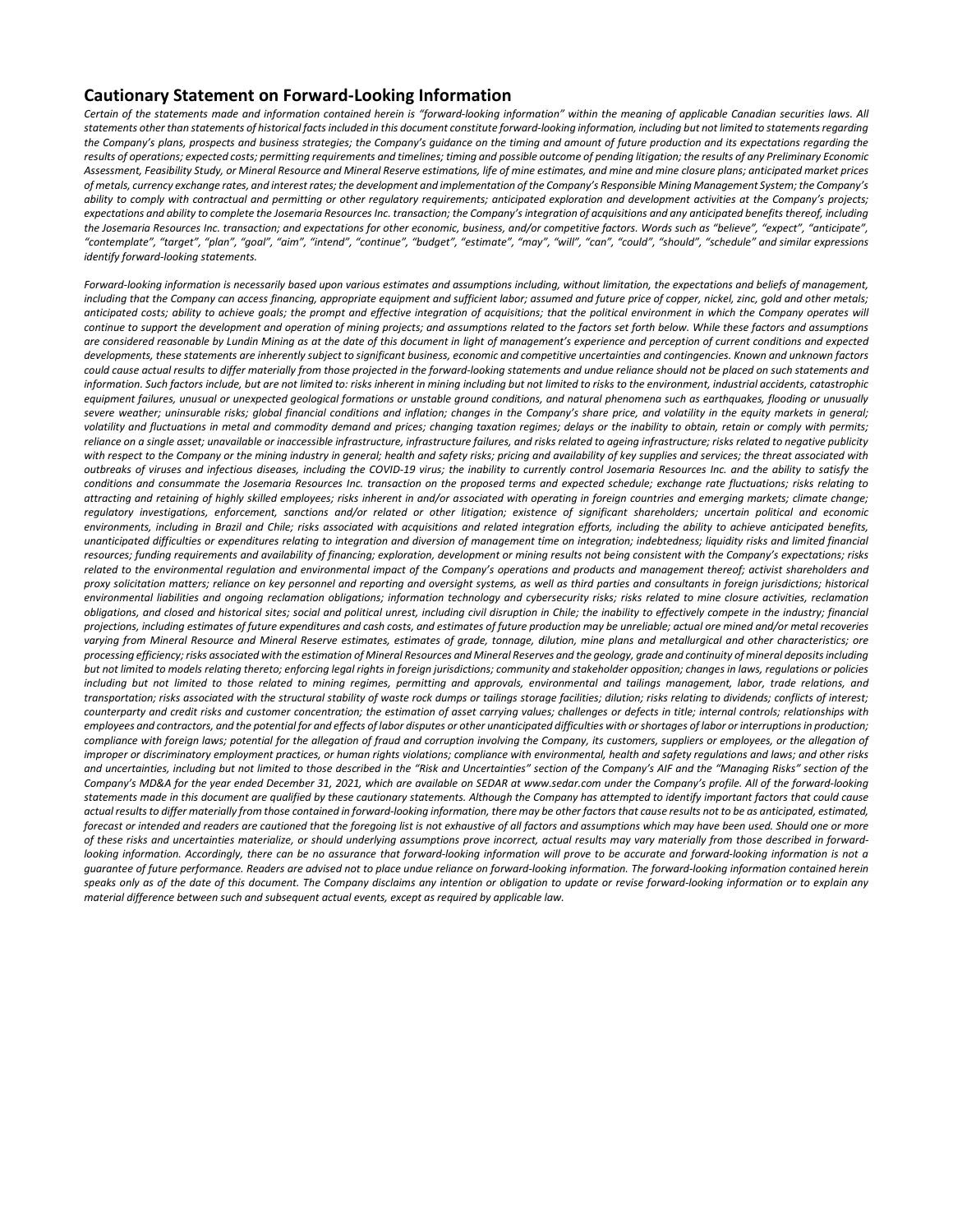# **Highlights**

## **Operational Performance**

Overall, operations performed well during the quarter and the Company remains on track to achieve overall production guidance. Operations adapted to new challenges of the fast-spreading COVID Omicron variant, which had the greatest impact on absences since the onset of the pandemic, as the Company continued to adhere to precautionary measures necessary to protect the safety of the workforce and communities. Copper and gold production exceeded the prior year quarter, while zinc production was in-line and nickel production was lower than the prior year quarter, as expected. Cash costs<sup>1</sup> for the quarter were better than the prior year quarter at all sites except Eagle and Chapada, where cash costs were in accordance with expectations.

*Candelaria (80% owned):* Candelaria produced 39,503 tonnes of copper, and approximately 22,000 ounces of gold in concentrate on a 100% basis in the quarter, in-line with expectations. Copper and gold production were higher than the prior year quarter primarily due to better grades. Copper cash cost of \$1.58/lb for the current quarter was better than the prior year quarter due mainly to positive foreign exchange effects and higher sales volumes.

*Chapada (100% owned):* Chapada produced 10,100 tonnes of copper and approximately 12,000 ounces of gold in concentrate in the quarter. First quarter production was less than planned as ore release and mining activities were impacted by abnormally high rainfall and COVID related absences necessitating a greater portion of the mill feed to be sourced from stockpile; however copper production was higher than the prior year quarter due to higher recoveries. Copper cash cost of \$1.82/lb for the quarter was higher than the prior year quarter due mainly to higher mining costs resulting from inflation.

*Eagle (100% owned):* Eagle produced 4,281 tonnes of nickel and 4,420 tonnes of copper during the quarter. While production was better than planned, it was lower than the prior year quarter, primarily due to lower head grades. Nickel cash cost of negative \$1.25/lb was unfavourable compared to the prior year quarter due to lower sales volumes, partially offset by increased by-product credits, and remained in the first quartile of industry cash cost.

*Neves-Corvo (100% owned):* Neves-Corvo produced 9,860 tonnes of copper for the quarter and 14,751 tonnes of zinc. Higher copper production in the current quarter compared to the prior year quarter resulted from better grades and throughput. Zinc production was higher in the quarter over prior year quarter largely driven by the recent start-up of the Zinc Expansion Project ("ZEP"), though partially offset by lower recoveries. A voluntary temporary suspension of operations took place following a fatal accident on March 30, 2022. Initial lessons learned from the fatality have been shared across the Company's operations, and Lundin Mining remains committed to safe production. Copper cash cost of \$1.70/lb for the quarter was better than the prior year quarter due to favourable zinc by-product credits.

*Zinkgruvan (100% owned):* Zinc production of 17,640 tonnes was lower than the prior year comparable period but in-line with expected volumes. Lead production of 6,728 tonnes was higher than the prior year quarter due to better grades and recoveries. Zinc cash cost of \$0.27/lb was better than the prior year quarter largely due to higher by-product credits.

|                                  | 2022   | 2021    |        |        |        |        |
|----------------------------------|--------|---------|--------|--------|--------|--------|
| (Contained metal in concentrate) | Q1     | Total   | Q4     | Q3     | Q2     | Q1     |
| Copper $(t)^a$                   | 65,081 | 262,884 | 76,996 | 65,077 | 63,457 | 57,354 |
| Zinc(t)                          | 32,391 | 143.797 | 36,830 | 38,769 | 34,833 | 33,365 |
| Gold (koz) <sup>a</sup>          | 34     | 167     | 46     | 46     | 41     | 34     |
| Nickel (t)                       | 4,281  | 18,353  | 4.101  | 4.124  | 4.774  | 5,354  |

#### **Total Production**

a - Candelaria's production is on a 100% basis.

 $1$  This is a non-GAAP measure – see page 21 of this MD&A for discussion of non-GAAP and other performance measures.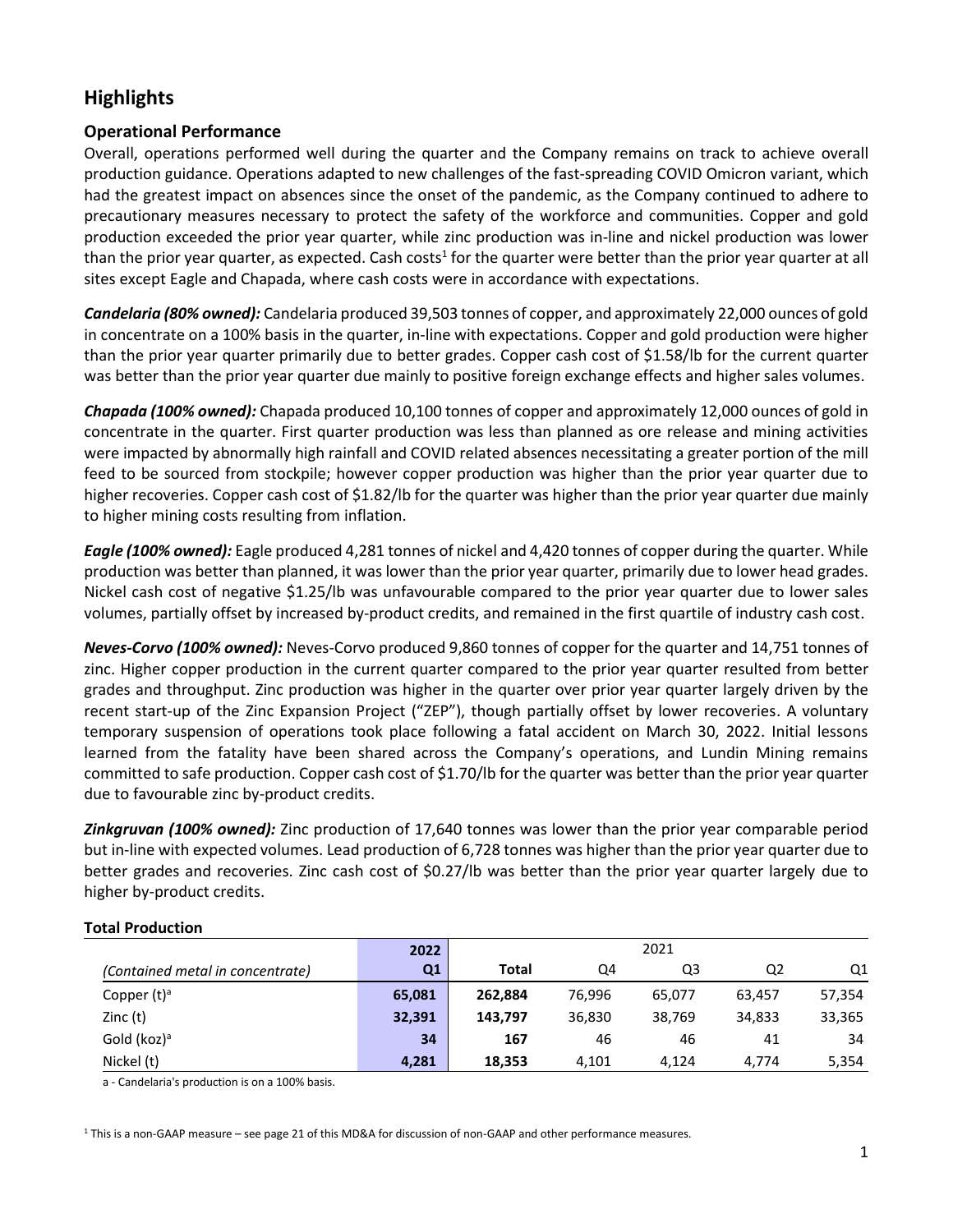#### **Financial Performance**

- Gross profit for the quarter ended March 31, 2022 was \$478.8 million, an increase of \$226.3 million compared to the first quarter of 2021. The increase was primarily due to higher revenues driven by higher metal prices and price adjustments (\$238.5 million) and higher sales volumes.
- Net earnings for the current quarter were \$378.1 million, a \$223.9 million increase over the first quarter of 2021 primarily attributable to higher gross profit.
- Adjusted earnings<sup>1</sup> for the quarter were \$295.6 million, compared to \$144.4 million in the prior year quarter, a reflection of higher gross profit partially offset by higher income taxes.

#### **Corporate Updates**

- On February 17, 2022, the Company announced the retirement of Mr. Lukas Lundin as the Chair of Lundin Mining's Board of Directors, effective at the Company's 2022 Annual Shareholders Meeting.
- On February 17, 2022, the Company declared a regular dividend of C\$0.09 per share and a semi-annual performance dividend of C\$0.11, for a combined total of C\$0.20 per share of dividends declared.
- On March 30, 2022, the Company reported a fatality at its Neves-Corvo mine in Portugal. Operations were voluntarily temporarily suspended and relevant authorities were notified. Mandatory regulatory investigations were commenced and the Company continues to cooperate fully with those investigations.

# **Financial Position and Financing**

- Cash and cash equivalents increased by \$139.8 million during the quarter ended March 31, 2022 to \$733.9 million, with cash flow from operations of \$317.3 million exceeding capital expenditures of \$144.9 million. In connection with the definitive agreement to acquire Josemaria Resources Inc, ("Josemaria Resources") and its copper-gold project located in the San Juan province of Argentina, the Company provided a \$100.0 million bridge financing facility; during the quarter \$40.5 million was advanced to Josemaria Resources under this facility.
- Net cash<sup>1</sup> as at March 31, 2022 was \$704.9 million, an increase of \$141.8 million from the net cash balance as at December 31, 2021. The increase in net cash is attributable to the positive cash flow impacts previously described.
- As of April 27, 2022, the Company had a cash and net cash balance of approximately \$680.0 million and \$650.0 million, respectively, after paying dividends of approximately \$115.0 million on April 13, 2022.

<sup>1</sup> These are non-GAAP measures – see page 21 of this MD&A for discussion of non-GAAP and other performance measures.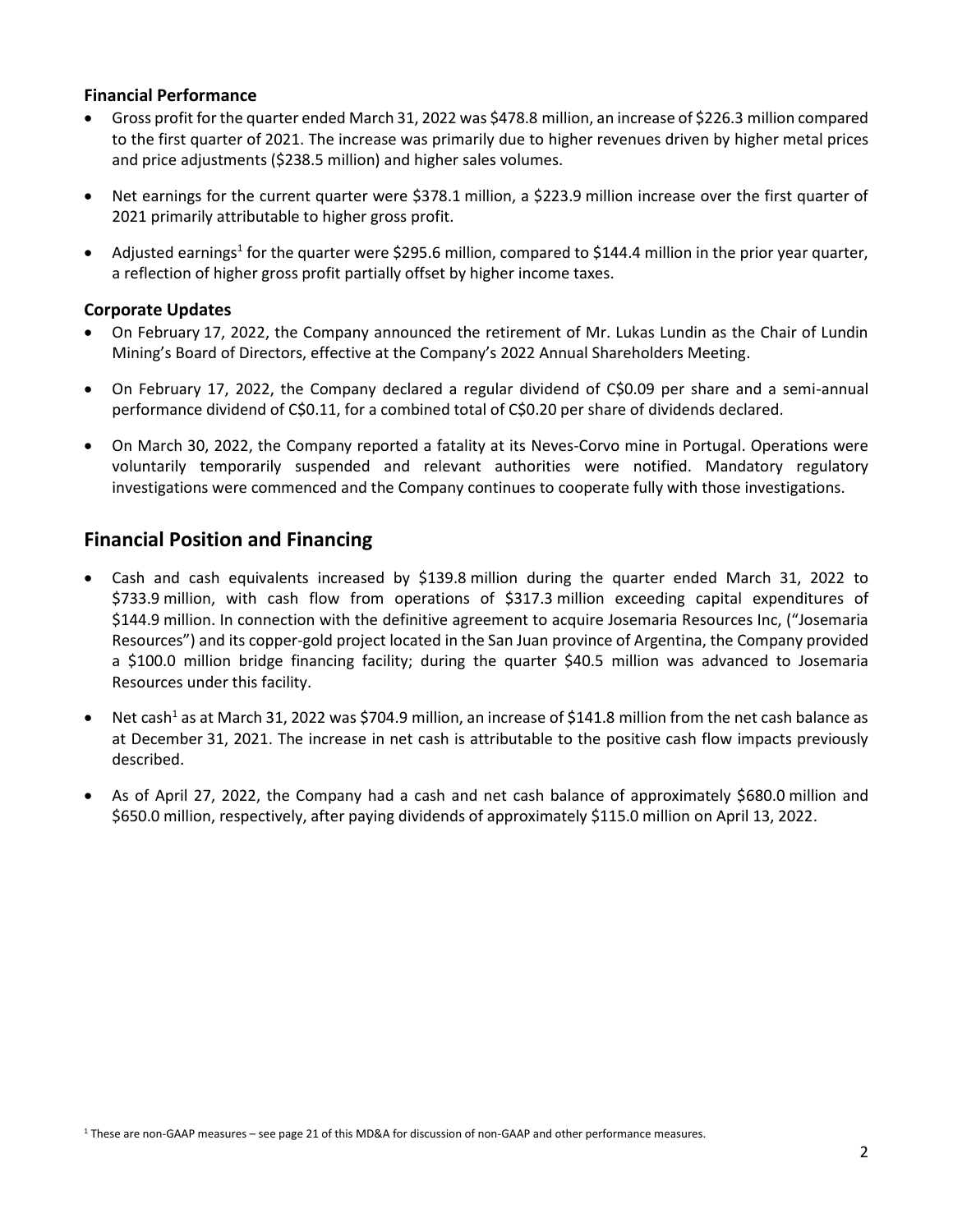# **Outlook**

During the quarter, continuing risks associated with global inflation as well as supply chain delivery persisted. These risks have been further heightened with the Russian-Ukraine conflict. To date, there has not been a significant impact on our operations relating to supply chain availability; however, inflationary increases on energy, fuel, contractor costs and consumables are expected to impact operating costs for the remainder of the year. The Company has implemented procurement strategies to mitigate the impact and to continue to monitor these risks.

Total copper, zinc and nickel production are all tracking above the mid-point of the Company's 2022 guidance ranges of 258,000t – 282,000t of copper, 188,000t – 203,000t of zinc, and 15,000t – 18,000t of nickel. Gold production is currently trending at the low end of the 153,000oz – 163,000oz range.

Candelaria, Neves-Corvo, Eagle and Zinkgruvan metal production are on plan and tracking well to achieve annual guidance. Opportunities to increase waste stripping to improve ore availability and production over the remainder of the year at Chapada are being evaluated and actioned; production is currently trending below the annual guidance.

Forecast cash costs remain in-line with annual guidance for Candelaria, Neves-Corvo and Zinkgruvan with expected inflationary impacts on consumables being largely offset by production volumes and by-product metal prices. Chapada's forecast copper cash cost is trending above annual guidance considering the impact of inflation on prices of consumables, the strengthening local currency and production volumes. Eagle's forecast nickel cash cost is trending positively compared to annual guidance, primarily due to copper by-product prices.

Capital expenditures at Eagle, Neves-Corvo and Zinkgruvan are all tracking well to annual guidance. Candelaria and Chapada capital expenditures are trending above annual guidance with inflationary cost increases on capitalized stripping, including diesel, explosives and other consumables.

Total exploration expenditures are on target to be \$45.0 million in 2022.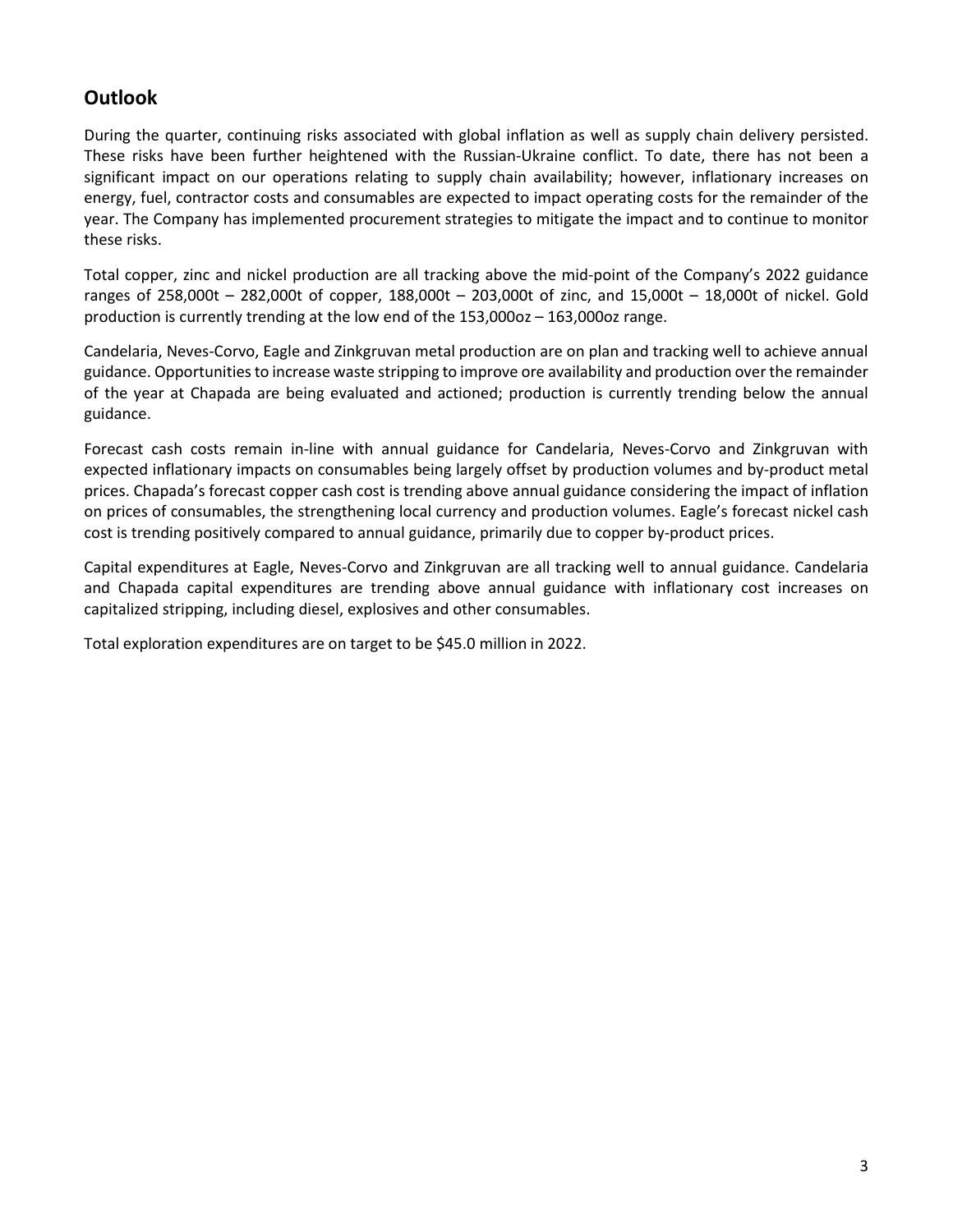# **Selected Quarterly Financial Information**

|                                                     | Three months ended<br>March 31, |              |  |
|-----------------------------------------------------|---------------------------------|--------------|--|
| (\$ millions, except share and per share amounts)   | 2022                            | 2021         |  |
| Revenue                                             | 991.1                           | 681.5        |  |
| Cost of goods sold:                                 |                                 |              |  |
| Production costs                                    | (382.4)                         | (303.1)      |  |
| Depreciation, depletion and amortization            | (129.8)                         | (125.9)      |  |
| <b>Gross profit</b>                                 | 478.8                           | 252.5        |  |
| Net earnings attributable to:                       |                                 |              |  |
| Lundin Mining shareholders                          | 345.1                           | 135.2        |  |
| Non-controlling interests                           | 33.0                            | 19.1         |  |
| <b>Net earnings</b>                                 | 378.1                           | 154.2        |  |
| Adjusted earnings <sup>2</sup>                      | 295.6                           | 144.4        |  |
| Adjusted EBITDA <sup>2</sup>                        | 587.8                           | 354.4        |  |
| <b>Cash flow from operations</b>                    | 317.3                           | 158.7        |  |
| Adjusted operating cash flow <sup>2</sup>           | 472.8                           | 279.8        |  |
| Free cash flow <sup>2</sup>                         | 186.5                           | 56.0         |  |
| Capital expenditures <sup>3</sup>                   | 144.9                           | 112.5        |  |
| Per share amounts:                                  |                                 |              |  |
| Basic and diluted earnings per share                |                                 |              |  |
| attributable to shareholders                        | 0.47                            | 0.18         |  |
| Adjusted earnings per share <sup>2</sup>            | 0.40                            | 0.20         |  |
| Adjusted operating cash flow per share <sup>2</sup> | 0.64                            | 0.38         |  |
| Dividends declared (C\$/share)                      | 0.20                            | 0.06         |  |
|                                                     | March 31,                       | December 31, |  |
|                                                     | 2022                            | 2021         |  |
| <b>Total assets</b>                                 | 7,971.8                         | 7,636.9      |  |
| <b>Total debt and lease liabilities</b>             | 29.0                            | 31.0         |  |
| Net cash <sup>2</sup>                               | 704.9                           | 563.1        |  |

# **Summary of Quarterly Results1,4**

| (\$ millions, except per share data)                | $Q1-22$ | $Q4-21$ | Q3-21 | $Q2-21$ | $Q1 - 21$ | Q4-20 | $Q3-20$ | $Q2-20$ |
|-----------------------------------------------------|---------|---------|-------|---------|-----------|-------|---------|---------|
| <b>Revenue</b>                                      | 991.1   | 1,018.6 | 756.4 | 872.3   | 681.5     | 529.5 | 600.7   | 533.3   |
| <b>Gross profit</b>                                 | 478.8   | 433.2   | 303.9 | 380.2   | 252.5     | 179.4 | 199.3   | 142.1   |
| <b>Net earnings</b>                                 | 378.1   | 266.1   | 190.6 | 268.4   | 154.2     | 120.8 | 133.6   | 48.3    |
| - attributable to shareholders                      | 345.1   | 228.8   | 173.7 | 242.6   | 135.2     | 119.2 | 122.4   | 38.7    |
| Adjusted earnings <sup>2</sup>                      | 295.6   | 281.5   | 168.4 | 226.3   | 144.3     | 106.7 | 106.4   | 52.8    |
| <b>Adjusted EBITDA<sup>2</sup></b>                  | 587.8   | 623.0   | 411.3 | 480.7   | 354.4     | 234.8 | 300.3   | 231.5   |
| <b>EPS - Basic and Diluted</b>                      | 0.47    | 0.31    | 0.24  | 0.33    | 0.18      | 0.16  | 0.17    | 0.05    |
| <b>Adjusted EPS<sup>2</sup></b>                     | 0.40    | 0.38    | 0.23  | 0.31    | 0.20      | 0.15  | 0.14    | 0.07    |
| Cash flow from operations                           | 317.3   | 384.2   | 523.1 | 419.0   | 158.7     | 172.7 | 272.2   | 37.6    |
| Adjusted operating cash flow per share <sup>2</sup> | 0.64    | 0.65    | 0.40  | 0.58    | 0.38      | 0.24  | 0.36    | 0.24    |
| Capital expenditures <sup>3</sup>                   | 144.9   | 153.9   | 133.8 | 131.9   | 112.5     | 100.2 | 89.8    | 100.2   |

1. Except where otherwise noted, financial data has been prepared in accordance with IFRS as issued by the IASB.

2. These are non-GAAP measures please see 21 of this MD&A for discussion of non-GAAP and other performance measures.

4. The sum of quarterly amounts may differ from year-to-date results due to rounding.

<sup>3.</sup> Capital expenditures are reported on a cash basis, as presented in the consolidated statement of cash flows.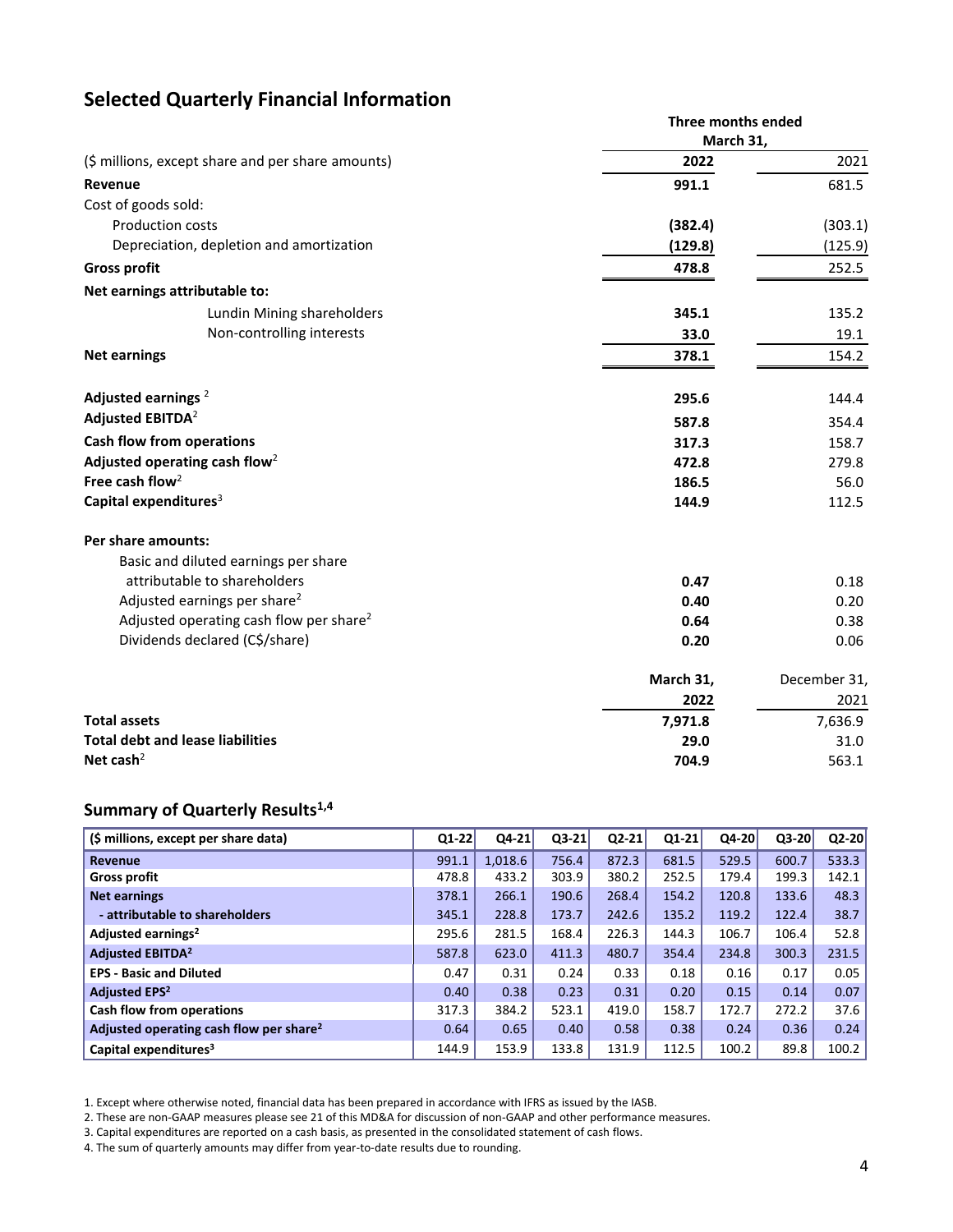# **Revenue Overview**

# **Sales Volumes by Payable Metal**

| (Contained metal in    | 2022           |         |        | 2021           |        |                |
|------------------------|----------------|---------|--------|----------------|--------|----------------|
| concentrate)           | Q1             | Total   | Q4     | Q <sub>3</sub> | Q2     | Q1             |
| <b>Copper (tonnes)</b> |                |         |        |                |        |                |
| Candelaria (100%)      | 38,448         | 148,213 | 43,417 | 33,743         | 35,537 | 35,516         |
| Chapada                | 12,804         | 47,123  | 13,628 | 13,869         | 12,247 | 7,379          |
| Eagle                  | 3,508          | 16,522  | 3,155  | 3,792          | 5,257  | 4,318          |
| Neves-Corvo            | 8,484          | 36,618  | 10,668 | 9,071          | 10,314 | 6,565          |
| Zinkgruvan             | 1,635          | 1,806   | 19     | 859            | 926    | $\overline{2}$ |
|                        | 64,879         | 250,282 | 70,887 | 61,334         | 64,281 | 53,780         |
| Zinc (tonnes)          |                |         |        |                |        |                |
| Neves-Corvo            | 11,702         | 53,622  | 15,058 | 12,516         | 14,443 | 11,605         |
| Zinkgruvan             | 15,802         | 64,056  | 18,005 | 16,043         | 14,305 | 15,703         |
|                        | 27,504         | 117,678 | 33,063 | 28,559         | 28,748 | 27,308         |
| Gold (000 oz)          |                |         |        |                |        |                |
| Candelaria (100%)      | 21             | 89      | 25     | 20             | 23     | 21             |
| Chapada                | 15             | 68      | 18     | 22             | 16     | 12             |
|                        | 36             | 157     | 43     | 42             | 39     | 33             |
| <b>Nickel (tonnes)</b> |                |         |        |                |        |                |
| Eagle                  | 3,267          | 15,012  | 3,390  | 3,246          | 4,258  | 4,118          |
| Lead (tonnes)          |                |         |        |                |        |                |
| Neves-Corvo            | 763            | 4,890   | 1,592  | 999            | 1,054  | 1,245          |
| Zinkgruvan             | 4,844          | 19,245  | 4,787  | 4,825          | 4,928  | 4,705          |
|                        | 5,607          | 24,135  | 6,379  | 5,824          | 5,982  | 5,950          |
| Silver (000 oz)        |                |         |        |                |        |                |
| Candelaria (100%)      | 447            | 1,281   | 425    | 297            | 287    | 272            |
| Chapada                | 48             | 93      | 33     | 26             | 14     | 20             |
| Eagle                  | $\overline{ }$ | 63      | 23     | 16             | 9      | 15             |
| Neves-Corvo            | 191            | 960     | 307    | 183            | 228    | 242            |
| Zinkgruvan             | 355            | 1,348   | 346    | 354            | 356    | 292            |
|                        | 1,048          | 3,745   | 1,134  | 876            | 894    | 841            |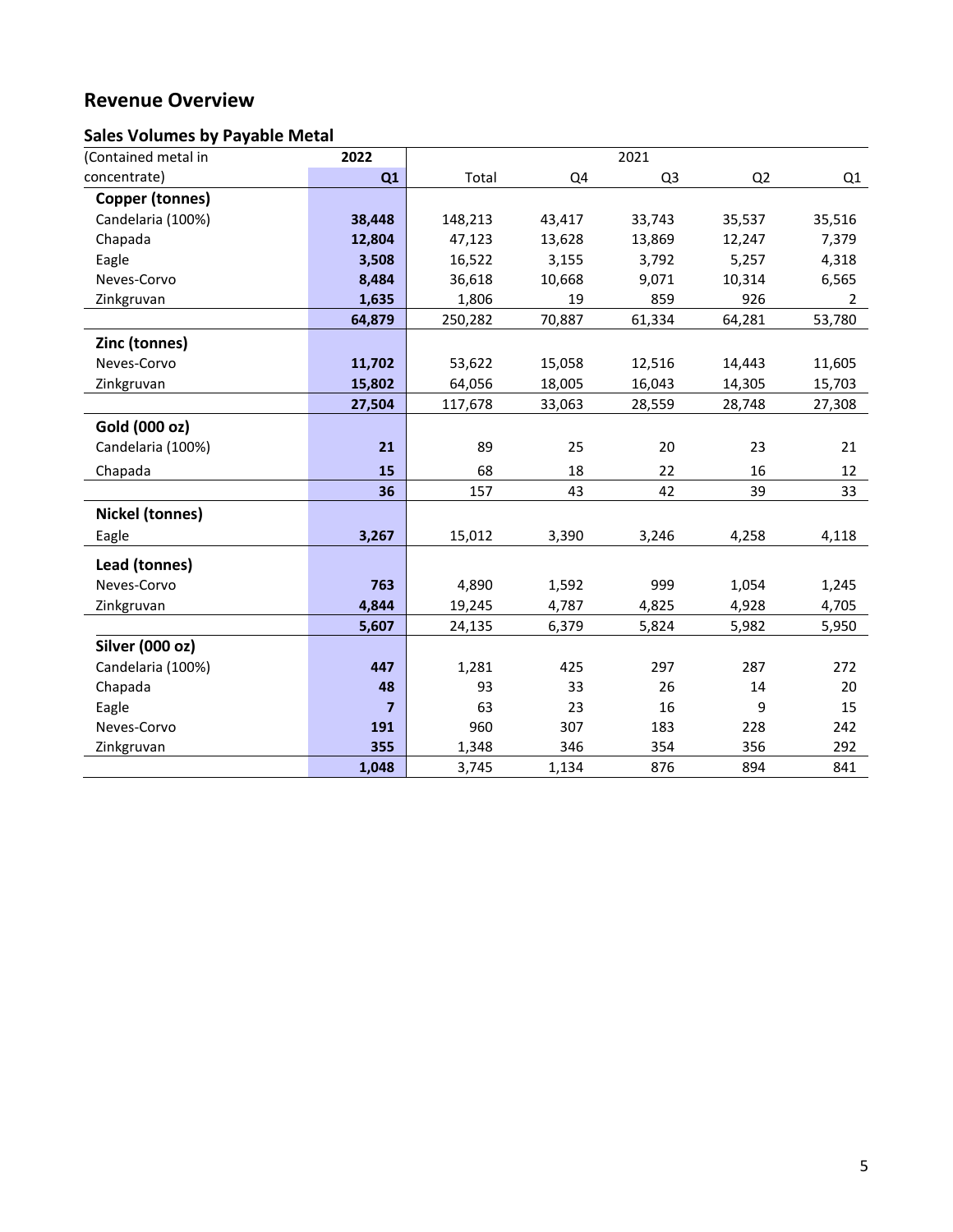#### **Revenue Analysis**

|                   | Three months ended March 31, |               |         |  |  |
|-------------------|------------------------------|---------------|---------|--|--|
| by Mine           | 2022                         | 2021          | Change  |  |  |
| (\$ thousands)    | %                            | %             |         |  |  |
| Candelaria (100%) | 46<br>457,546                | 52<br>351,990 | 105,556 |  |  |
| Chapada           | 16<br>159,605                | 13<br>86,218  | 73,387  |  |  |
| Eagle             | 15<br>149,869                | 17<br>118,868 | 31,001  |  |  |
| Neves-Corvo       | 14<br>134,567                | 12<br>80,760  | 53,807  |  |  |
| Zinkgruvan        | 9<br>89.492                  | 6<br>43,642   | 45,850  |  |  |
|                   | 991,079                      | 681,478       | 309,601 |  |  |

|               | Three months ended March 31, |    |               |          |  |
|---------------|------------------------------|----|---------------|----------|--|
| by Metal      | 2022                         |    | 2021          | Change   |  |
| (\$thousands) |                              | %  | %             |          |  |
| Copper        | 679,075                      | 69 | 70<br>478,910 | 200,165  |  |
| Zinc          | 107,615 11                   |    | 8<br>56,577   | 51,038   |  |
| Gold          | 59,717                       | 6  | 6<br>43,471   | 16,246   |  |
| Nickel        | 106,790                      | 11 | 10<br>70,225  | 36,565   |  |
| Lead          | 11,837                       | 1  | 2<br>10,002   | 1,835    |  |
| Silver        | 13,898                       | 1  | 1<br>8,850    | 5,048    |  |
| Other         | 12,147                       | 1  | 3<br>13,443   | (1, 296) |  |
|               | 991,079                      |    | 681,478       | 309,601  |  |

Revenue for the quarter ended March 31, 2022 increased by \$309.6 million compared to the first quarter of the prior year. The increase was primarily due to higher metal prices and price adjustments (\$238.5 million), partially offset by lower nickel sales volumes.

Revenue from gold and silver for the quarter ended March 31, 2022 includes the recognition of an upfront purchase price on the sale of precious metals streams for Candelaria, Neves-Corvo, and Zinkgruvan as well as the cash proceeds which amount to \$420/oz for gold and between \$4.20/oz and \$4.52/oz for silver.

Revenue from copper also includes the recognition of deferred revenue from the copper streams acquired with the Chapada mine, as well as the cash proceeds of 30% of the market price of copper sold.

Revenue is recorded using the metal price received for sales that settle during the reporting period. For sales that have not been settled, an estimate is used based on the expected month of settlement and the forward price of the metal at the end of the reporting period. The difference between the estimate and the final price received is recognized by adjusting revenue in the period in which the sale is settled. Settlement dates can range from one to six months after shipment.

#### **Provisionally valued revenue as of March 31, 2022**

| Metal  | Payable metal | Valued at    |
|--------|---------------|--------------|
| Copper | 90,575 t      | $$4.71$ /lb  |
| Zinc   | 24,657 t      | $$1.91$ /lb  |
| Gold   | 34 koz        | $$1,950$ /oz |
| Nickel | $3,230$ t     | $$14.56$ /lb |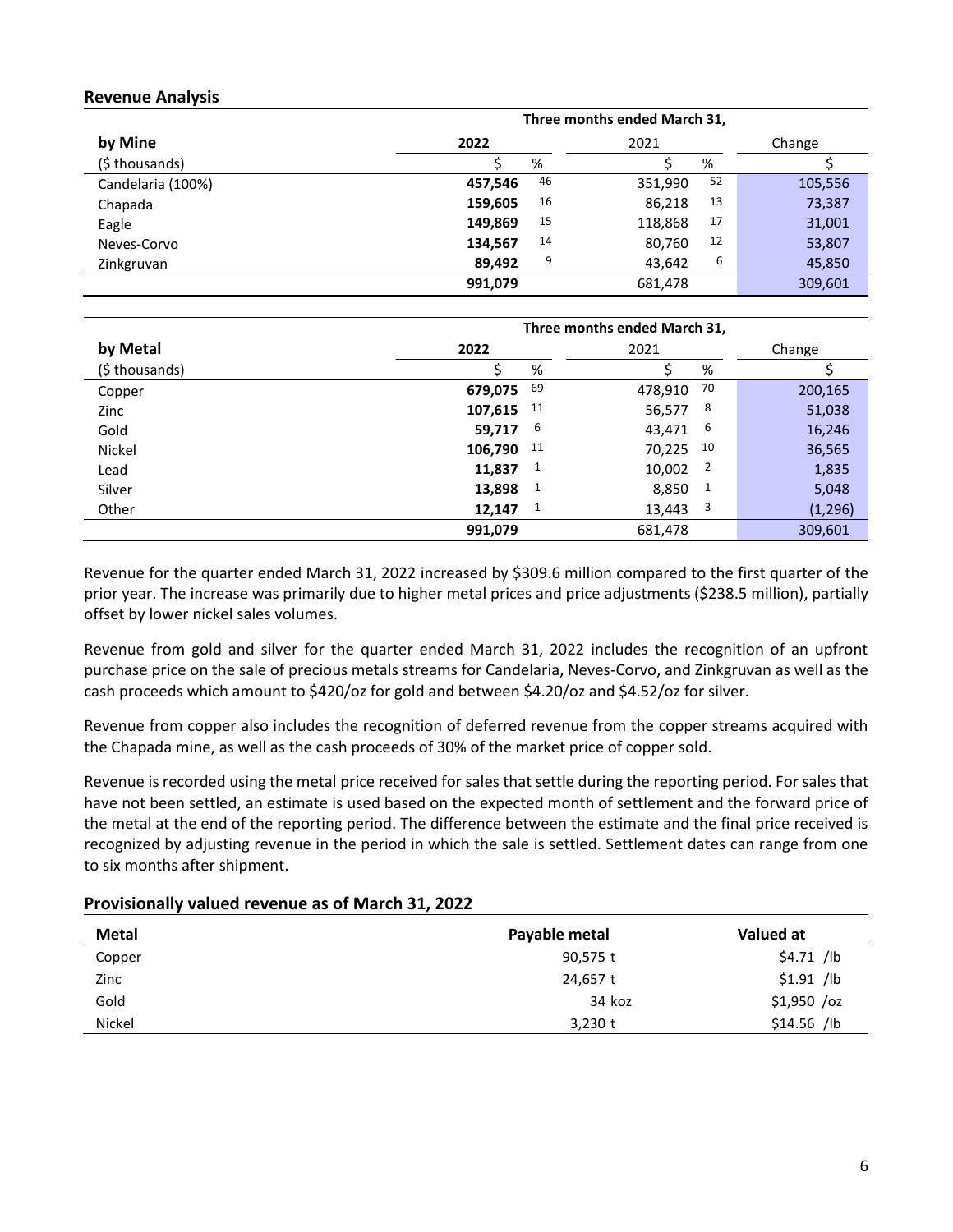# **Quarterly Reconciliation of Realized Prices**

|                                       | Three months ended March 31, 2022 |             |                        |               |              |  |
|---------------------------------------|-----------------------------------|-------------|------------------------|---------------|--------------|--|
| (\$thousands)                         | <b>Copper</b>                     | <b>Zinc</b> | Gold                   | <b>Nickel</b> | <b>Total</b> |  |
| Current period sales <sup>1</sup>     | 671,395                           | 111,706     | 70,530                 | 102,516       | 956,146      |  |
| Prior period price adjustments        | 34,906                            | 7,428       | 732                    | 6,757         | 49,824       |  |
|                                       | 706,301                           | 119,134     | 71,262                 | 109,273       | 1,005,970    |  |
| Other metal sales                     |                                   |             |                        |               | 55,536       |  |
| Copper stream cash effect             |                                   |             |                        |               | (7, 140)     |  |
| Gold stream cash effect               |                                   |             |                        |               | (21, 108)    |  |
| Less: Treatment & refining charges    |                                   |             |                        |               | (42, 179)    |  |
| <b>Total Revenue</b>                  |                                   |             |                        |               | 991,079      |  |
| <b>Payable Metal</b>                  | 64,879 t                          | 27,504 t    | 36 koz                 | $3,267$ t     |              |  |
| Current period sales <sup>1,2</sup>   | \$4.69                            | \$1.84      | \$1,939                | \$14.23       |              |  |
| Prior period adjustments <sup>2</sup> | 0.25                              | 0.12        | 20                     | 0.94          |              |  |
| Realized prices <sup>2,3</sup>        | $$4.94$ /lb                       | $$1.96$ /lb | \$1,959<br>$\sqrt{oz}$ | $$15.17$ /lb  |              |  |

|                                       | Three months ended March 31, 2021 |             |              |               |           |  |
|---------------------------------------|-----------------------------------|-------------|--------------|---------------|-----------|--|
|                                       | Copper                            | Zinc        | Gold         | <b>Nickel</b> | Total     |  |
| Current period sales <sup>1</sup>     | 471,343                           | 76,188      | 56,975       | 71,757        | 676,263   |  |
| Prior period price adjustments        | 26,999                            | 186         | (3,669)      | (1,033)       | 22,483    |  |
|                                       | 498,342                           | 76,374      | 53,306       | 70,724        | 698,746   |  |
| Other metal sales                     |                                   |             |              |               | 50,060    |  |
| Copper stream cash effect             |                                   |             |              |               | (4, 106)  |  |
| Gold stream cash effect               |                                   |             |              |               | (19, 340) |  |
| Less: Treatment & refining charges    |                                   |             |              |               | (43, 882) |  |
| <b>Total Revenue</b>                  |                                   |             |              |               | 681,478   |  |
| <b>Payable Metal</b>                  | 53,780 t                          | 27,308 t    | 33 koz       | 4,118 t       |           |  |
| Current period sales <sup>1,2</sup>   | \$3.98                            | \$1.27      | \$1,708      | \$7.90        |           |  |
| Prior period adjustments <sup>2</sup> | 0.22                              |             | (110)        | (0.11)        |           |  |
| Realized prices <sup>2,3</sup>        | \$4.20/lb                         | $$1.27$ /lb | $$1,598$ /oz | \$7.79 /lb    |           |  |

1. Includes provisional price adjustments on current period sales.

2. This is a non-GAAP measure – see page 21 of this MD&A for discussion of non-GAAP measures.

3. The realized price for copper inclusive of the impact of streaming agreements for 2022 is \$4.89/lb (2021: \$4.17/lb). The realized price for gold inclusive of the impact of streaming agreements for 2022 is \$1,379/oz (2021: \$1,018/oz).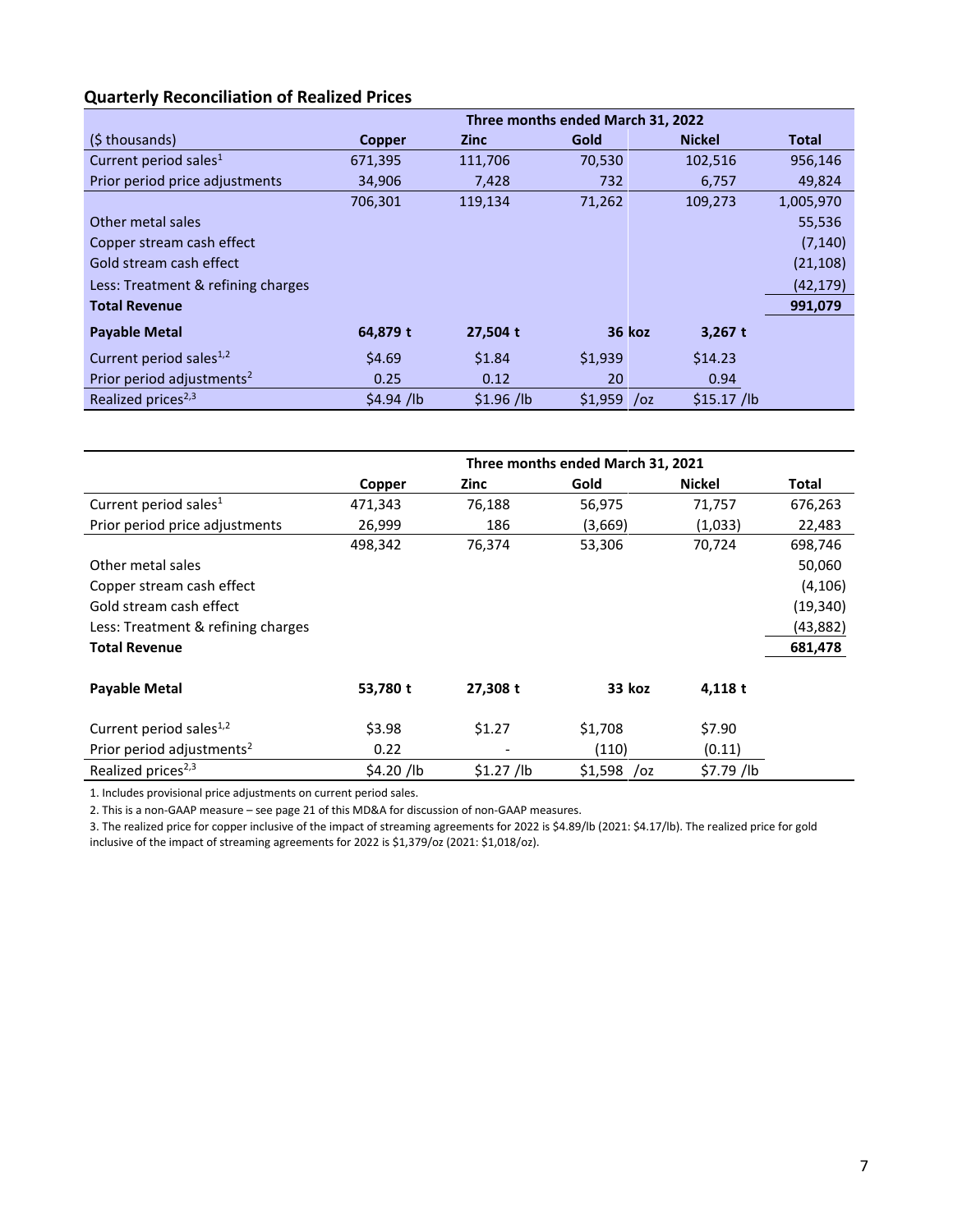# **Financial Results**

## **Production Costs**

Production costs for the quarter ended March 31, 2022 were \$382.4 million, an increase of \$79.3 million in comparison to the \$303.1 million reported in the first quarter of the prior year. This increase was primarily due to higher overall sales volumes as well as higher energy and other consumable costs resulting from inflationary increases.

## **Depreciation, Depletion and Amortization**

Depreciation, depletion and amortization expense for the current quarter was in line with the prior year comparable quarter, with higher depreciation reported at Neves-Corvo with the start-up of ZEP.

| Depreciation by operation | Three months ended March 31, |         |          |  |
|---------------------------|------------------------------|---------|----------|--|
| (\$ thousands)            | 2022                         | 2021    | Change   |  |
| Candelaria                | 68,109                       | 73,252  | (5, 143) |  |
| Chapada                   | 11,117                       | 7,926   | 3,191    |  |
| Eagle                     | 16,849                       | 20,304  | (3, 455) |  |
| Neves-Corvo               | 20,845                       | 13,241  | 7,604    |  |
| Zinkgruvan                | 12,479                       | 10,733  | 1,746    |  |
| Other                     | 438                          | 454     | (16)     |  |
|                           | 129,837                      | 125,910 | 3,927    |  |

#### **General Exploration and Business Development**

General exploration and business development expenses for the current quarter were \$8.3 million, a decrease against the prior year comparable quarter by \$1.5 million due primarily to a reduction in exploration at Candelaria and Zinkgruvan. Drilling at Chapada was focused on the Saúva discovery with five drill rigs operating in the area during the quarter.

## **Other Income**

Net other income for the quarter ended March 31, 2022 was \$6.6 million, an increase of \$1.3 million over the net other income of \$5.3 million recorded in the first quarter of 2021. The change was primarily due to lower foreign exchange revaluations recorded in the current quarter partially offset by a tax refund received from a subsidiary sold in a prior period.

Recorded in other income are foreign exchange revaluations related to working capital denominated in foreign currencies that was held by the Company. Period end exchange rates affecting foreign exchange recorded at March 31, 2022 were:

|                          | <b>March 31, 2022</b> | December 31, 2021 |
|--------------------------|-----------------------|-------------------|
| Chilean Peso (USD:CLP)   | 787                   | 845               |
| Euro (USD:€)             | 0.90                  | 0.88              |
| Brazilian Real (USD:BRL) | 4.74                  | 5.58              |
| Swedish Kronor (USD:SEK) | 9.26                  | 9.04              |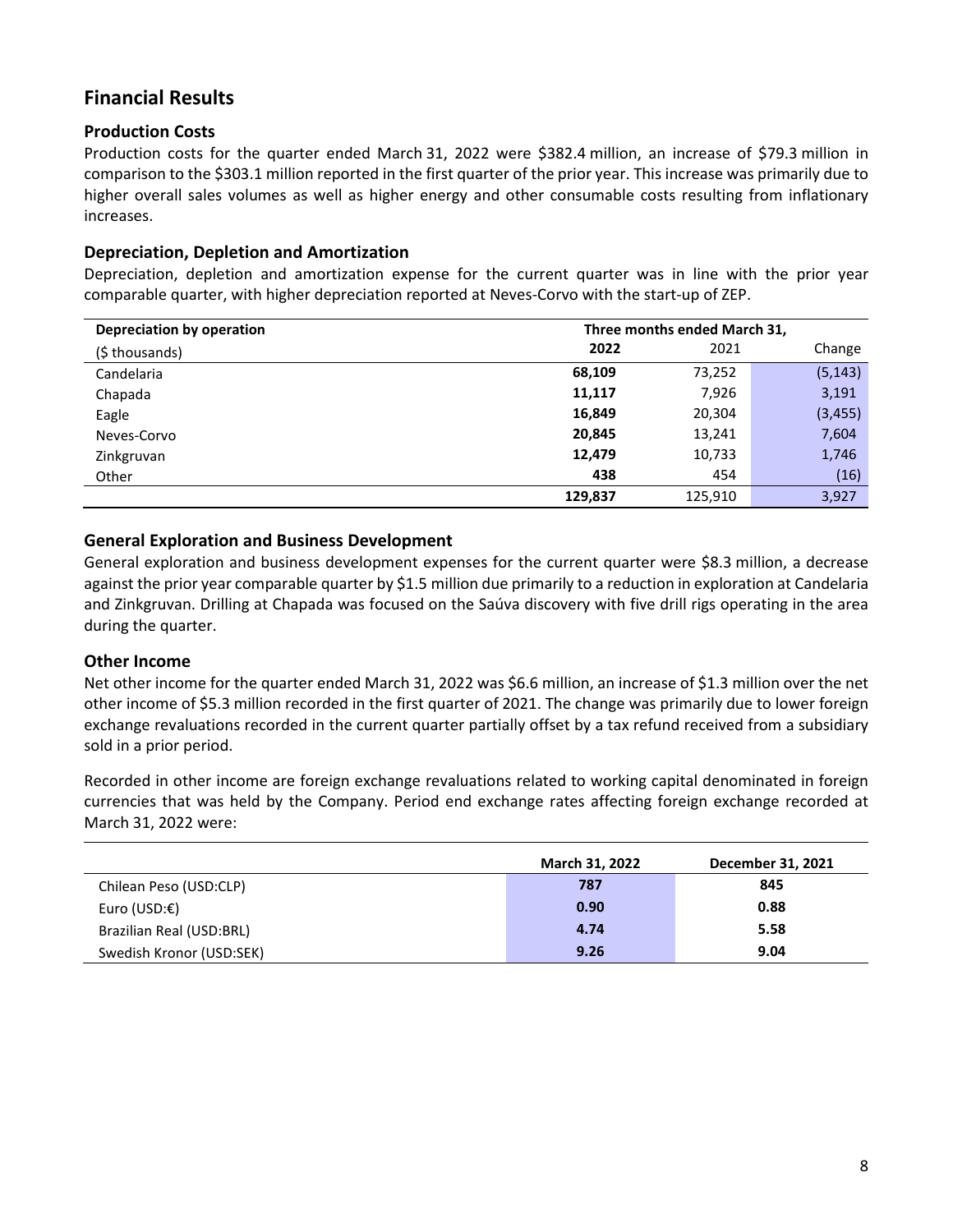#### **Income Taxes**

| Income tax expense (recovery) by mine | Three months ended March 31, |          |           |  |
|---------------------------------------|------------------------------|----------|-----------|--|
| (\$ thousands)                        | 2022                         | 2021     | Change    |  |
| Candelaria                            | 72,969                       | 41,360   | 31,609    |  |
| Chapada                               | (27, 681)                    | 21,008   | (48, 689) |  |
| Eagle                                 | 13,762                       | 7,129    | 6,633     |  |
| Neves-Corvo                           | 7,111                        | (740)    | 7,851     |  |
| Zinkgruvan                            | 11,265                       | 3,640    | 7,625     |  |
| Other                                 | (220)                        | (2, 495) | 2,275     |  |
|                                       | 77,206                       | 69,902   | 7,304     |  |

| Income taxes by classification | Three months ended March 31, |        |           |  |
|--------------------------------|------------------------------|--------|-----------|--|
| (\$ thousands)                 | 2022                         | 2021   | Change    |  |
| Current income tax             | 95,538                       | 37,480 | 58,058    |  |
| Deferred income tax            | (18, 332)                    | 32,422 | (50, 754) |  |
|                                | 77.206                       | 69,902 | 7,304     |  |

Excluding Chapada, all sites reported higher tax expense due to higher taxable earnings compared to the first quarter in the prior year. The higher tax expense in the current quarter was offset by a net deferred tax recovery of \$35.0 million resulting from foreign exchange translation on non-monetary assets at Chapada due to the strengthening BRL in the current quarter. Chapada also had lower taxable income than the comparable quarter of the prior year due to foreign exchange losses.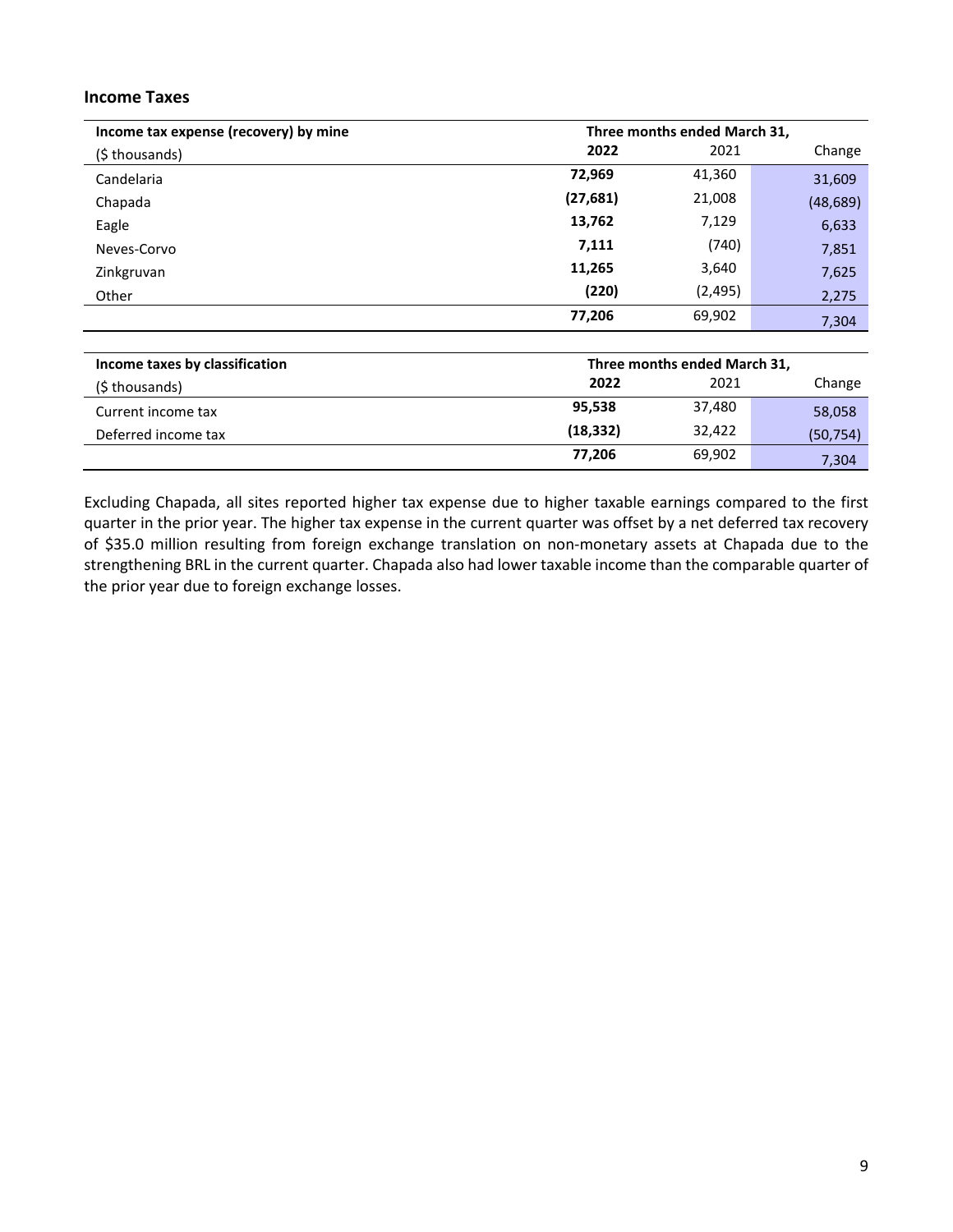# **Mining Operations**

# **Production Overview**

|                                  | 2022           | 2021             |                |                |                |                |
|----------------------------------|----------------|------------------|----------------|----------------|----------------|----------------|
| (Contained metal in concentrate) | Q1             | Total            | Q4             | Q3             | Q <sub>2</sub> | Q1             |
| <b>Copper (tonnes)</b>           |                |                  |                |                |                |                |
| Candelaria (100%)                | 39,503         | 151,719          | 45,573         | 35,929         | 36,014         | 34,203         |
| Chapada                          | 10,100         | 52,019           | 14,870         | 16,050         | 11,258         | 9,841          |
| Eagle                            | 4,420          | 18,419           | 3,636          | 4,165          | 5,227          | 5,391          |
| Neves-Corvo                      | 9,860          | 37,941           | 12,100         | 8,083          | 10,317         | 7,441          |
| Zinkgruvan                       | 1,198          | 2,786            | 817            | 850            | 641            | 478            |
|                                  | 65,081         | 262,884          | 76,996         | 65,077         | 63,457         | 57,354         |
| Zinc (tonnes)                    |                |                  |                |                |                |                |
| Neves-Corvo                      | 14,751         | 66,031           | 18,750         | 15,909         | 16,662         | 14,710         |
| Zinkgruvan                       | 17,640         | 77,766           | 18,080         | 22,860         | 18,171         | 18,655         |
|                                  | 32,391         | 143,797          | 36,830         | 38,769         | 34,833         | 33,365         |
| Gold (000 oz)                    |                |                  |                |                |                |                |
| Candelaria (100%)                | 22             | 91               | 26             | 20             | 24             | 21             |
| Chapada                          | 12             | 76               | 20             | 26             | 17             | 13             |
|                                  | 34             | 167              | 46             | 46             | 41             | 34             |
| <b>Nickel (tonnes)</b>           |                |                  |                |                |                |                |
| Eagle                            | 4,281          | 18,353           | 4,101          | 4,124          | 4,774          | 5,354          |
|                                  |                |                  |                |                |                |                |
| Lead (tonnes)                    |                |                  |                |                |                |                |
| Neves-Corvo                      | 793            | 5,419            | 1,644          | 1,359          | 1,343          | 1,073          |
| Zinkgruvan                       | 6,728<br>7,521 | 22,183<br>27,602 | 5,427<br>7,071 | 6,952<br>8,311 | 5,095<br>6,438 | 4,709<br>5,782 |
| Silver (000 oz)                  |                |                  |                |                |                |                |
| Candelaria (100%)                | 495            | 1,420            | 481            | 341            | 318            | 280            |
| Chapada                          | 58             | 257              | 80             | 72             | 55             | 50             |
| Eagle                            | 27             | 119              | 34             | 30             | 25             | 30             |
| Neves-Corvo                      | 344            | 1,636            | 522            | 362            | 407            | 345            |
| Zinkgruvan                       | 577            | 2,018            | 483            | 658            | 457            | 420            |
|                                  | 1,501          | 5,450            | 1,600          | 1,463          | 1,262          | 1,125          |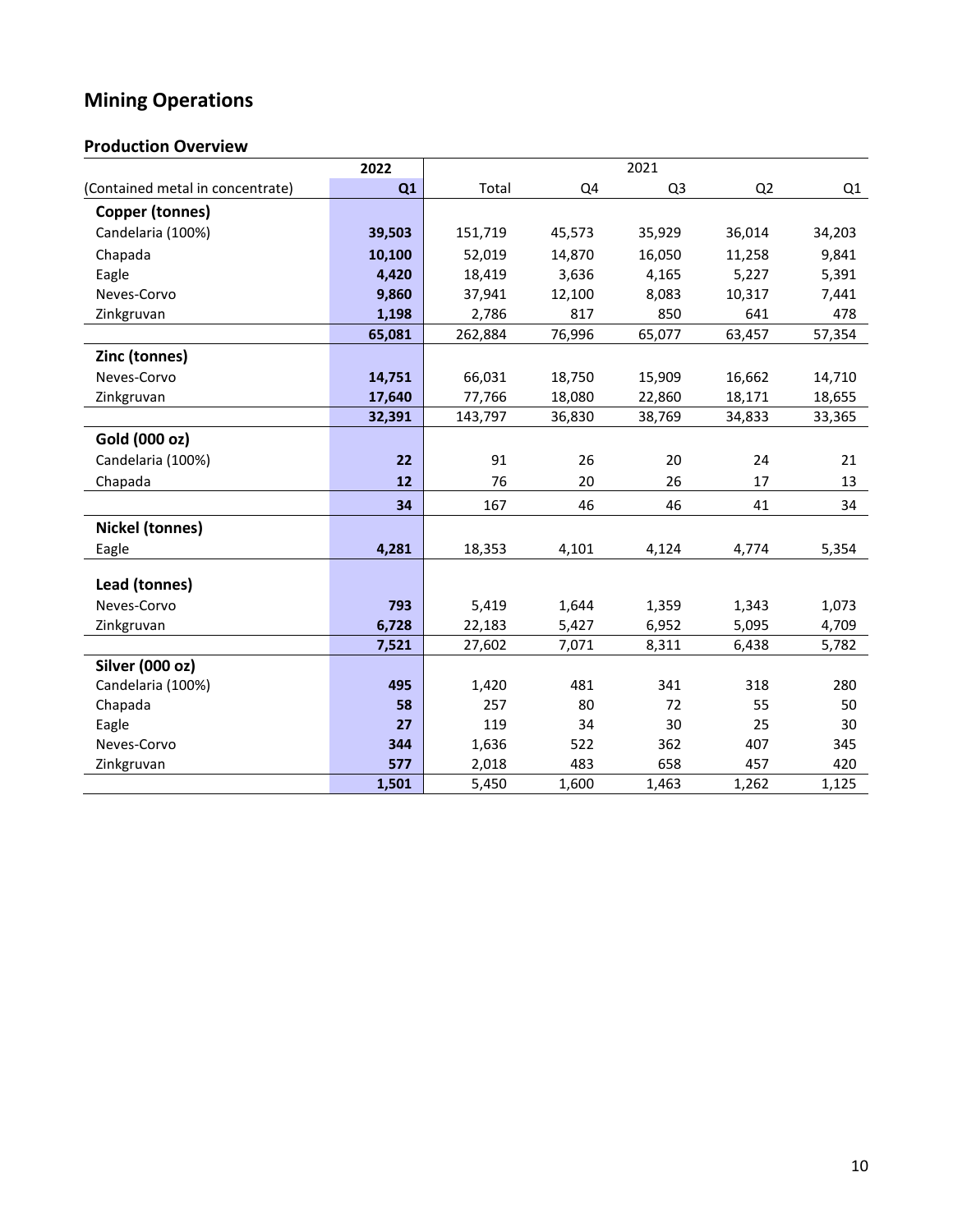# **Production Cost and Cash Cost Overview (\$ thousands, \$/lb)**

|                               | Three months ended March 31, |           |  |  |
|-------------------------------|------------------------------|-----------|--|--|
|                               | 2022                         | 2021      |  |  |
| Candelaria                    |                              |           |  |  |
| Production costs              | \$152,809                    | \$136,941 |  |  |
| Gross cost                    | 1.96                         | 1.95      |  |  |
| By-product <sup>1</sup>       | (0.38)                       | (0.30)    |  |  |
| Cash Cost (Cu, \$/lb)         | 1.58                         | 1.65      |  |  |
| AISC (Cu, \$/lb) <sup>2</sup> | 2.61                         | 2.59      |  |  |
| Chapada                       |                              |           |  |  |
| Production costs              | \$79,677                     | \$38,980  |  |  |
| Gross cost                    | 2.85                         | 2.44      |  |  |
| By-product                    | (1.03)                       | (1.11)    |  |  |
| Cash Cost (Cu, \$/lb)         | 1.82                         | 1.33      |  |  |
| AISC (Cu, \$/lb)              | 2.56                         | 2.11      |  |  |
| Eagle                         |                              |           |  |  |
| Production costs              | \$39,558                     | \$40,260  |  |  |
| Gross cost                    | 4.73                         | 3.74      |  |  |
| By-product                    | (5.98)                       | (5.36)    |  |  |
| Cash Cost (Ni, \$/lb)         | (1.25)                       | (1.62)    |  |  |
| AISC (Ni, \$/lb)              | 1.19                         | (0.17)    |  |  |
| <b>Neves-Corvo</b>            |                              |           |  |  |
| <b>Production costs</b>       | \$78,470                     | \$60,699  |  |  |
| Gross cost                    | 4.32                         | 4.39      |  |  |
| By-product                    | (2.62)                       | (1.78)    |  |  |
| Cash Cost (Cu, \$/lb)         | 1.70                         | 2.61      |  |  |
| AISC (Cu, \$/lb)              | 2.92                         | 3.38      |  |  |
| Zinkgruvan                    |                              |           |  |  |
| <b>Production costs</b>       | \$31,188                     | \$25,592  |  |  |
| Gross cost                    | 1.07                         | 1.03      |  |  |
| By-product                    | (0.80)                       | (0.27)    |  |  |
| Cash Cost (Zn, \$/lb)         | 0.27                         | 0.76      |  |  |
| AISC (Zn, \$/lb)              | 0.57                         | 1.10      |  |  |

1. By-product is after related treatment and refining charges.

2. All-in Sustaining Cost ("AISC") is a non-GAAP measure – see page 21 of this MD&A for discussion of non-GAAP and other performance measures.

#### **Capital Expenditures <sup>1</sup>**

|                | Three months ended March 31, |              |                |              |            |                          |                              |         |
|----------------|------------------------------|--------------|----------------|--------------|------------|--------------------------|------------------------------|---------|
|                |                              | 2022         |                |              |            | 2021                     |                              |         |
|                |                              |              | Capitalized    |              |            |                          | Capitalized                  |         |
| (\$ thousands) | Sustaining                   | Expansionary | Interest       | <b>Total</b> | Sustaining | Expansionary             | Interest                     | Total   |
| Candelaria     | 82,964                       | -            |                | 82,964       | 70,742     |                          | $\qquad \qquad \blacksquare$ | 70,742  |
| Chapada        | 14,455                       | ٠            |                | 14,455       | 8,970      | $\overline{\phantom{0}}$ | $\overline{\phantom{a}}$     | 8,970   |
| Eagle          | 4,460                        |              | ٠              | 4,460        | 3,529      |                          | $\overline{\phantom{a}}$     | 3,529   |
| Neves-Corvo    | 19,516                       | 14.154       | ٠              | 33,670       | 8.946      | 9,483                    | 336                          | 18,765  |
| Zinkgruvan     | 9,039                        |              |                | 9,039        | 10,411     |                          | $\overline{\phantom{a}}$     | 10,411  |
| Other          | 324                          |              | ٠              | 324          | 46         |                          | -                            | 46      |
|                | 130,758                      | 14.154       | $\overline{a}$ | 144.912      | 102.644    | 9.483                    | 336                          | 112.463 |

1. Capital expenditures are reported on a cash basis, as presented in the consolidated statement of cash flows. Sustaining and expansionary capital expenditures are non-GAAP measures – see page 21 of this MD&A for discussion of non-GAAP and other performance measures.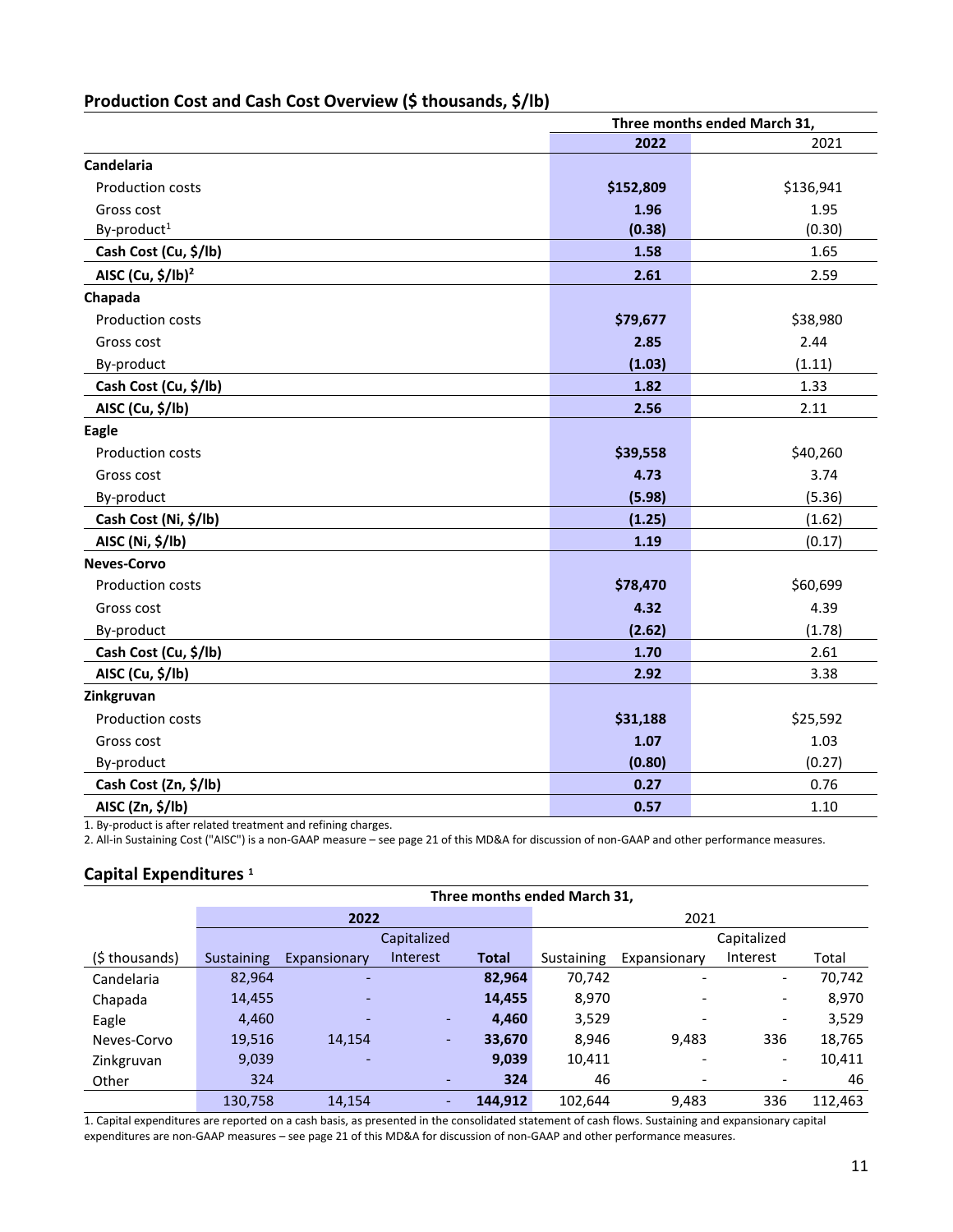# **Candelaria (Chile)**

## **Operating Statistics**

|                                 | 2022    | 2021      |         |         |                |         |
|---------------------------------|---------|-----------|---------|---------|----------------|---------|
| (100% Basis)                    | Q1      | Total     | Q4      | Q3      | Q <sub>2</sub> | Q1      |
|                                 |         |           |         |         |                |         |
| Ore mined (000s tonnes)         | 5,072   | 23,753    | 6,998   | 6,098   | 5,062          | 5,595   |
| Ore milled (000s tonnes)        | 6,643   | 27,849    | 7,066   | 6,838   | 7,012          | 6,933   |
| Grade                           |         |           |         |         |                |         |
| Copper (%)                      | 0.65    | 0.59      | 0.69    | 0.58    | 0.56           | 0.53    |
| Gold $(g/t)$                    | 0.14    | 0.14      | 0.16    | 0.13    | 0.13           | 0.13    |
| Recovery                        |         |           |         |         |                |         |
| Copper (%)                      | 91.9    | 92.5      | 93.4    | 91.8    | 91.5           | 93.1    |
| Gold (%)                        | 73.0    | 74.4      | 72.1    | 73.8    | 77.5           | 74.7    |
| Production (contained metal)    |         |           |         |         |                |         |
| Copper (tonnes)                 | 39,503  | 151,719   | 45,573  | 35,929  | 36,014         | 34,203  |
| Gold (000 oz)                   | 22      | 91        | 26      | 20      | 24             | 21      |
| Silver (000 oz)                 | 495     | 1,420     | 481     | 341     | 318            | 280     |
| Revenue (\$000s)                | 457,546 | 1,591,109 | 512,309 | 326,903 | 399,907        | 351,990 |
| Production costs (\$000s)       | 152,809 | 580,819   | 154,751 | 140,363 | 148,764        | 136,941 |
| Gross profit (\$000s)           | 236,628 | 721,200   | 275,529 | 121,007 | 182,867        | 141,797 |
| Cash cost (\$ per pound copper) | 1.58    | 1.51      | 1.31    | 1.62    | 1.52           | 1.65    |
| AISC (\$ per pound copper)      | 2.61    | 2.52      | 2.25    | 2.67    | 2.61           | 2.59    |

## **Gross Profit**

Candelaria recognized \$94.8 million higher gross profit for the three months ended March 31, 2022 compared to the prior year quarter as a result of higher realized copper metal prices and price adjustments and higher sales volumes.

#### **Production**

In the first quarter of 2022, Candelaria responded to an increase in cases of the COVID-19 Omicron variant while continuing the necessary precautionary measures to protect the safety of the workforce and communities. Copper production was higher than the comparable quarter in 2021 due to higher copper grades, and gold production was also higher than the prior year quarter.

#### **Cash Cost**

Copper cash cost for the three months ended March 31, 2022 was lower than the prior year comparable period. The higher costs for energy and consumables were offset by positive foreign exchange impacts and higher sales volumes with by-product credits further reducing cash cost.

All-in sustaining cost was higher than the prior year comparable quarter due to higher sustaining capital expenditures related to capitalized deferred stripping driven by higher mine operational costs.

Approximately 14,000 oz of gold and 304,000 oz of silver were subject to terms of a streaming agreement in which \$420/oz and \$4.20/oz were received for gold and silver, respectively.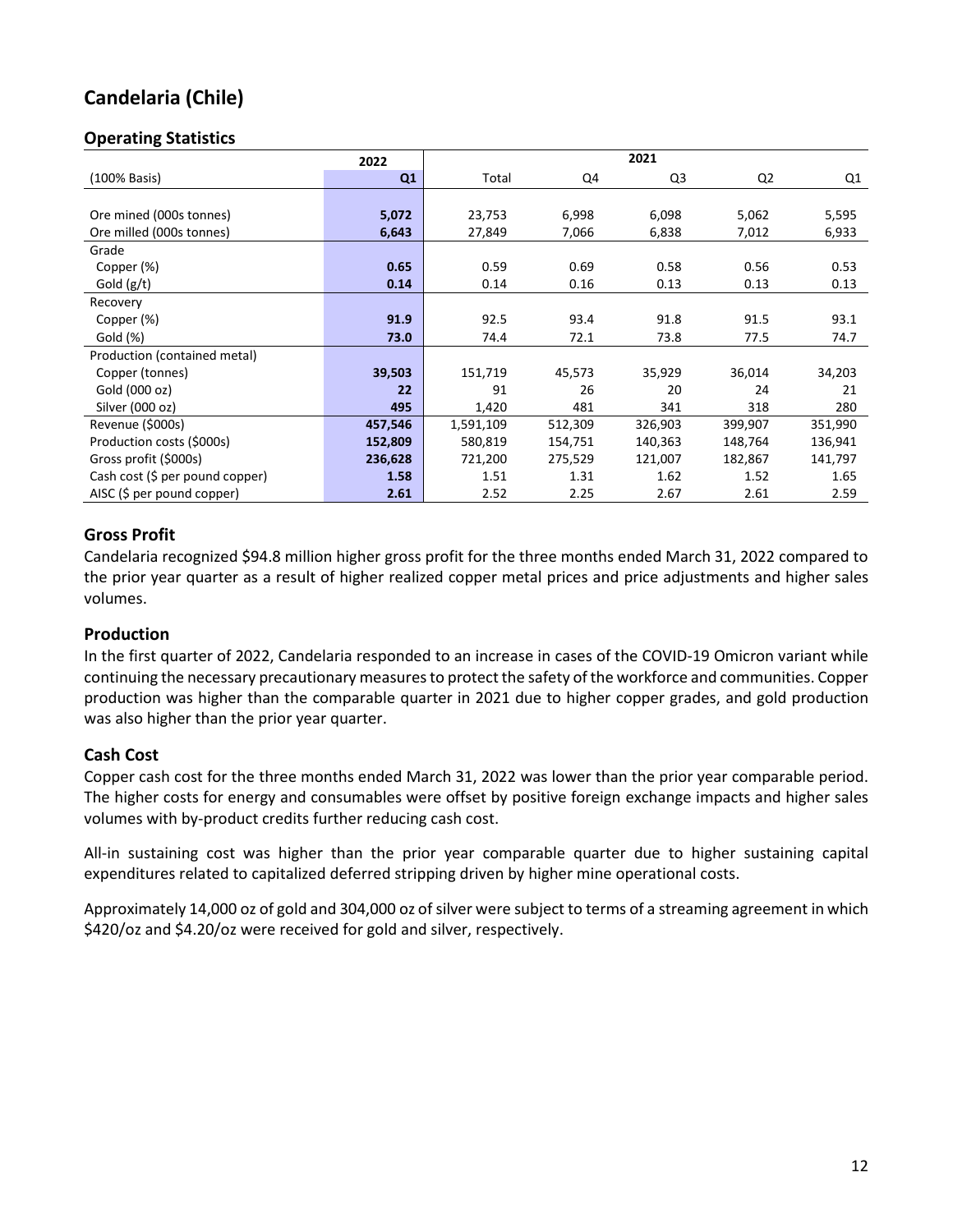# **Chapada (Brazil)**

## **Operating Statistics**

|                                 | 2022    | 2021    |         |                |                |        |
|---------------------------------|---------|---------|---------|----------------|----------------|--------|
| (100% Basis)                    | Q1      | Total   | Q4      | Q <sub>3</sub> | Q <sub>2</sub> | Q1     |
|                                 |         |         |         |                |                |        |
| Ore mined (000s tonnes)         | 6,239   | 37,294  | 10,845  | 11,227         | 8,725          | 6,497  |
| Ore milled (000s tonnes)        | 5,441   | 24,121  | 5,711   | 6,435          | 6,132          | 5,843  |
| Grade                           |         |         |         |                |                |        |
| Copper (%)                      | 0.23    | 0.27    | 0.30    | 0.30           | 0.25           | 0.23   |
| Gold (g/t)                      | 0.13    | 0.18    | 0.17    | 0.21           | 0.17           | 0.15   |
| Recovery                        |         |         |         |                |                |        |
| Copper (%)                      | 79.6    | 80.4    | 87.0    | 84.1           | 75.7           | 72.1   |
| Gold (%)                        | 55.3    | 56.0    | 65.9    | 58.3           | 52.3           | 46.2   |
| Production (contained metal)    |         |         |         |                |                |        |
| Copper (tonnes)                 | 10,100  | 52,019  | 14,870  | 16,050         | 11,258         | 9,841  |
| Gold (000 oz)                   | 12      | 76      | 20      | 26             | 17             | 13     |
| Silver (000 oz)                 | 58      | 257     | 80      | 72             | 55             | 50     |
| Revenue (\$000s)                | 159,605 | 567,386 | 172,699 | 160,332        | 148,137        | 86,218 |
| Production costs (\$000s)       | 79,677  | 291,846 | 129,710 | 59,489         | 63,667         | 38,980 |
| Gross profit (\$000s)           | 68,811  | 229,443 | 27,833  | 90,275         | 72,023         | 39,312 |
| Cash cost (\$ per pound copper) | 1.82    | 1.05    | 1.07    | 0.62           | 1.32           | 1.33   |
| AISC (\$ per pound copper)      | 2.56    | 1.75    | 1.75    | 1.36           | 1.98           | 2.11   |

## **Gross Profit**

Gross profit for the three months ended March 31, 2022 was \$29.5 million higher than the prior year comparable quarter primarily due to higher net realized metal prices, combined with higher sales volumes.

#### **Production**

Copper production in the first quarter of 2022 was higher than the prior year quarter due to better recoveries, while gold production was marginally lower. Production of both metals were lower than expected as ore release and mining activities were impacted by abnormally high rainfall and COVID related absences necessitating a greater portion of the mill feed to be sourced from the stockpile which negatively impacted mill throughput, feed grades and metal recovery rates against expectations.

#### **Cash Cost**

Copper cash cost for the quarter ended March 31, 2022 was higher than the comparable quarter in 2021. The increase was largely attributable to inflationary increases on energy, mine consumables and contractor costs, partially offset by higher sales volumes.

AISC was higher than the prior year quarter due to higher cash cost and higher capital spending.

## **Projects**

The Company is continuing to evaluate options for long-term mine and plant expansion. Study work is being conducted following comprehensive exploration efforts focused on near-mine targets since acquisition. The results will be incorporated in any future expansionary plans. During the current quarter approximately 15,000 metres of drilling was completed.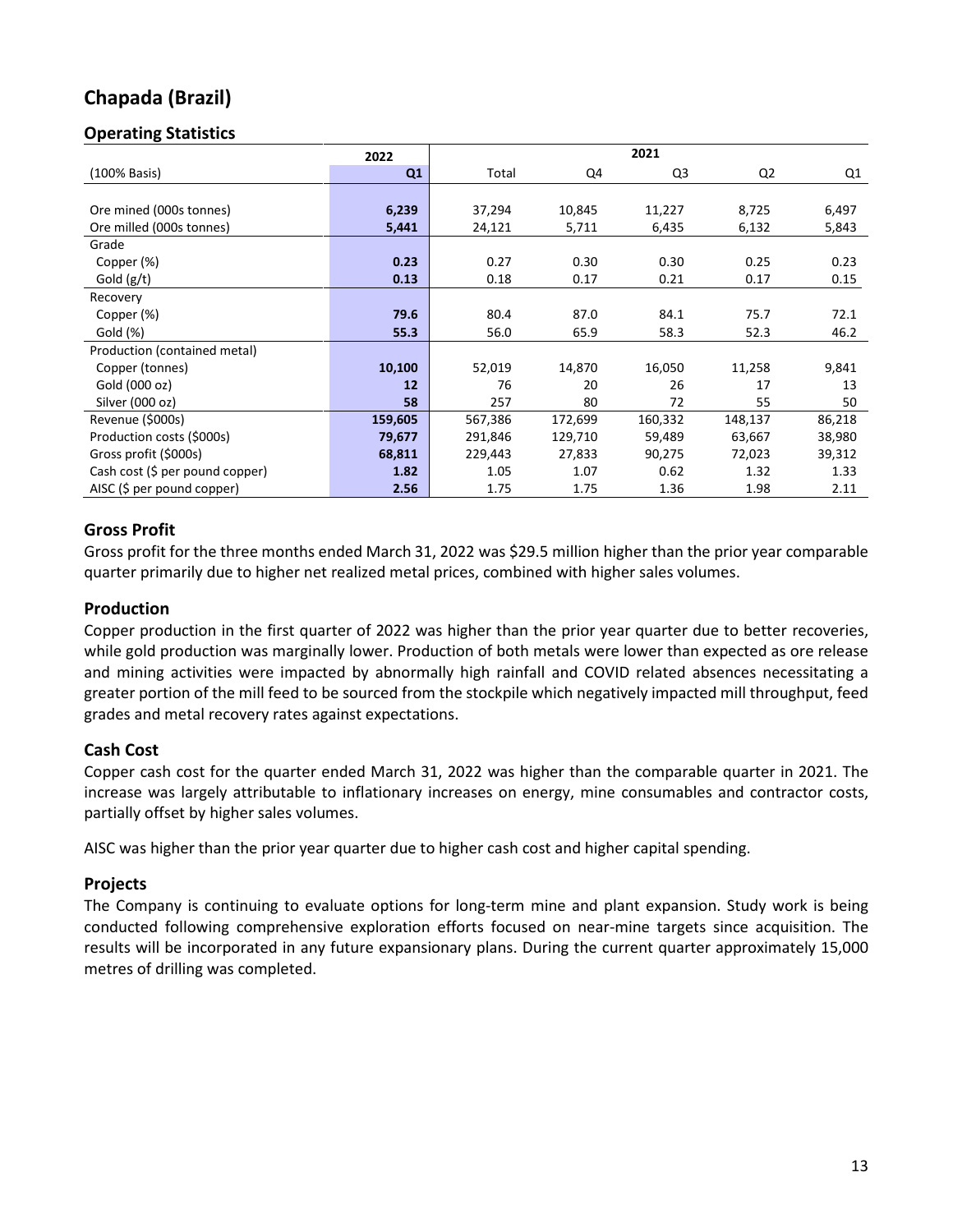# **Eagle (USA)**

## **Operating Statistics**

|                                 | 2022    |         | 2021    |         |         |         |  |
|---------------------------------|---------|---------|---------|---------|---------|---------|--|
|                                 | Q1      | Total   | Q4      | Q3      | Q2      | Q1      |  |
|                                 |         |         |         |         |         |         |  |
| Ore mined (000s tonnes)         | 182     | 697     | 165     | 169     | 177     | 186     |  |
| Ore milled (000s tonnes)        | 179     | 699     | 167     | 166     | 180     | 186     |  |
| Grade                           |         |         |         |         |         |         |  |
| Nickel (%)                      | 2.8     | 3.1     | 2.9     | 3.0     | 3.2     | 3.3     |  |
| Copper (%)                      | 2.5     | 2.7     | 2.2     | 2.6     | 3.0     | 3.0     |  |
| Recovery                        |         |         |         |         |         |         |  |
| Nickel (%)                      | 85.3    | 84.1    | 83.6    | 82.4    | 83.9    | 86.1    |  |
| Copper (%)                      | 97.6    | 97.3    | 96.8    | 97.4    | 97.2    | 97.5    |  |
| Production (contained metal)    |         |         |         |         |         |         |  |
| Nickel (tonnes)                 | 4,281   | 18,353  | 4,101   | 4,124   | 4,774   | 5,354   |  |
| Copper (tonnes)                 | 4,420   | 18,419  | 3,636   | 4,165   | 5,227   | 5,391   |  |
| Revenue (\$000s)                | 149,869 | 462,488 | 108,416 | 101,311 | 133,893 | 118,868 |  |
| Production costs (\$000s)       | 39,558  | 169,508 | 41,080  | 39,641  | 48,527  | 40,260  |  |
| Gross profit (\$000s)           | 93,462  | 211,487 | 48,203  | 42,752  | 62,228  | 58,304  |  |
| Cash cost (\$ per pound nickel) | (1.25)  | (1.24)  | (0.22)  | (0.80)  | (2.01)  | (1.62)  |  |
| AISC (\$ per pound nickel)      | 1.19    | 0.41    | 1.43    | 0.93    | (0.23)  | (0.17)  |  |

## **Gross Profit**

Gross profit for the three months ended March 31, 2022 was higher than the prior year comparable period by \$35.2 million. Higher realized nickel and copper metal prices were the primary drivers of the increase in the current quarter, partially offset by lower sales volumes.

#### **Production**

Nickel and copper production in the current quarter were lower than the first quarter of 2021 largely due to lower grades, however, production was better than expected due to higher grades and recoveries for both metals.

## **Cash Cost**

Nickel cash cost for the three months ended March 31, 2022 was unfavourable when compared to the prior year quarter due primarily to lower sales volumes, though partially offset by strong copper by-product credits.

All-in sustaining cost for the quarter was higher than that reported in the comparable prior year period due to higher cash cost and sustaining capital expenditures.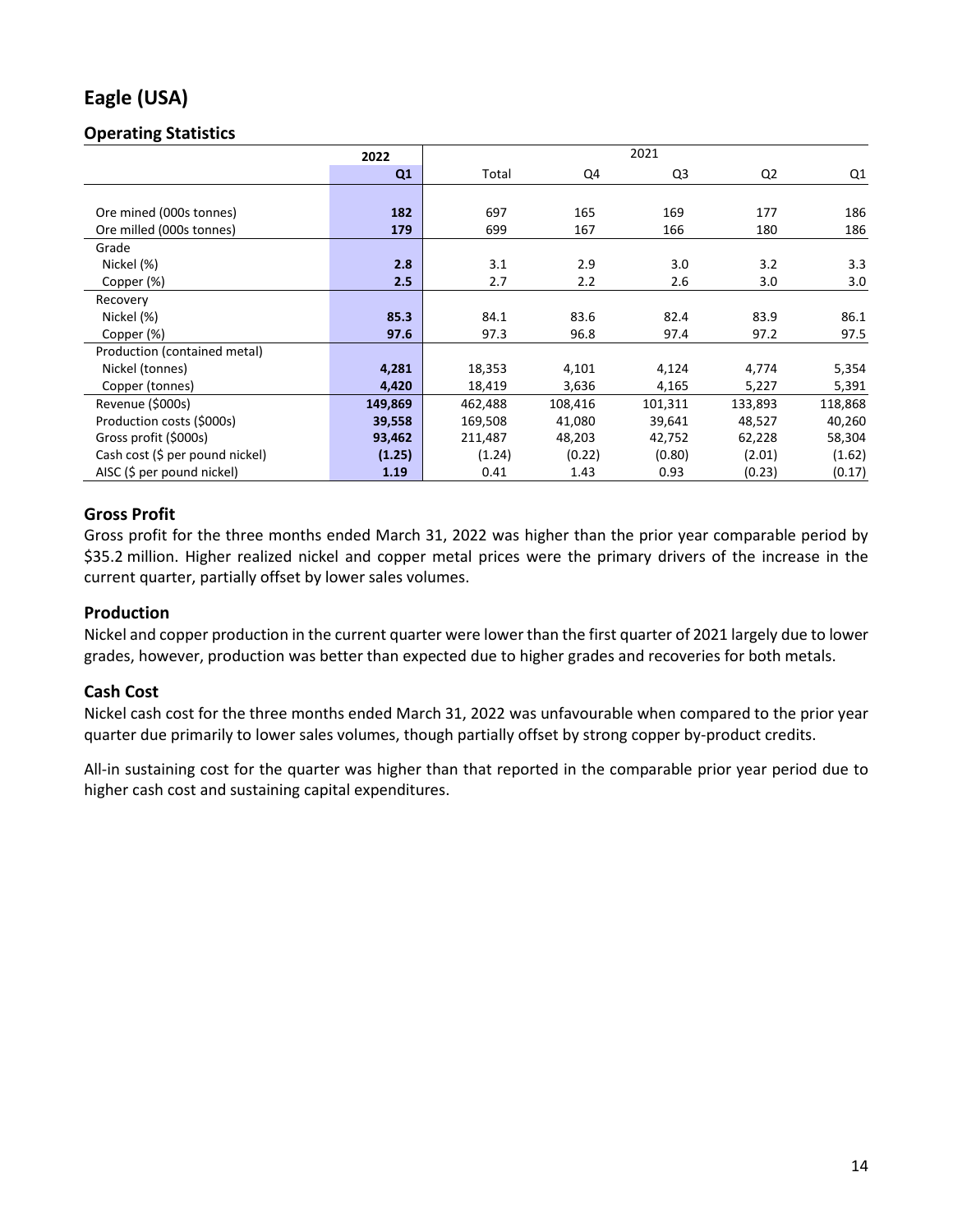# **Neves-Corvo (Portugal)**

#### **Operating Statistics**

|                                             | 2022    | 2021    |         |                |                |        |
|---------------------------------------------|---------|---------|---------|----------------|----------------|--------|
|                                             | Q1      | Total   | Q4      | Q <sub>3</sub> | Q <sub>2</sub> | Q1     |
|                                             |         |         |         |                |                |        |
| Ore mined, copper (000s tonnes)             | 682     | 2,573   | 716     | 580            | 646            | 631    |
| Ore mined, zinc (000s tonnes)               | 297     | 1,062   | 278     | 251            | 275            | 258    |
| Ore milled, copper (000s tonnes)            | 690     | 2,564   | 724     | 565            | 655            | 620    |
| Ore milled, zinc (000s tonnes)              | 299     | 1,060   | 284     | 242            | 280            | 254    |
| Grade                                       |         |         |         |                |                |        |
| Copper (%)                                  | 1.8     | 1.9     | 2.1     | 1.8            | 1.9            | 1.5    |
| Zinc $(\%)$                                 | 7.0     | 7.8     | 8.1     | 8.2            | 7.5            | 7.4    |
| Recovery                                    |         |         |         |                |                |        |
| Copper (%)                                  | 78.7    | 79.6    | 78.9    | 77.8           | 81.7           | 80.0   |
| Zinc $(\%)$                                 | 66.1    | 76.6    | 76.4    | 76.5           | 77.5           | 76.0   |
| Production (contained metal)                |         |         |         |                |                |        |
| Copper (tonnes)                             | 9,860   | 37,941  | 12,100  | 8,083          | 10,317         | 7,441  |
| Zinc (tonnes)                               | 14,751  | 66,031  | 18,750  | 15,909         | 16,662         | 14,710 |
| Lead (tonnes)                               | 793     | 5,419   | 1,644   | 1,359          | 1,343          | 1,073  |
| Silver (000 oz)                             | 344     | 1,636   | 522     | 362            | 407            | 345    |
| Revenue (\$000s)                            | 134,567 | 479,347 | 156,008 | 108,083        | 134,496        | 80,760 |
| Production costs (\$000s)                   | 78,470  | 291,110 | 86,734  | 69,831         | 73,846         | 60,699 |
| Gross profit (\$000s)                       | 35,252  | 125,069 | 51,851  | 22,313         | 44,085         | 6,820  |
| Cash cost $(\frac{1}{2})$ per pound copper) | 1.70    | 1.89    | 1.53    | 2.05           | 1.65           | 2.61   |
| AISC $(5$ per pound copper)                 | 2.92    | 2.73    | 2.59    | 2.86           | 2.34           | 3.38   |

#### **Gross Profit**

Gross profit for the three months ended March 31, 2022 was higher than the comparable period in 2021 by \$28.5 million. Gross profit was positively impacted by higher realized metal prices and price adjustments, combined with higher sales volumes.

#### **Production**

On March 30, 2022, a fatality occurred in the underground mine and operations were voluntarily temporarily suspended and relevant authorities were notified. Mandatory regulatory investigations were commenced and the Company continues to cooperate fully with those investigations.

Copper production for the three months ended March 31, 2022 was higher than the prior year quarter due to better grades and throughput. Zinc production was in-line with the first quarter of 2021 despite a temporary shutdown for completion of the zinc plant tie-ins during the current quarter, and throughput increases driven by the recent start-up of ZEP were partially offset by lower recoveries.

#### **Cash Cost**

Copper cash cost for the quarter ended March 31, 2022 was lower than that of the corresponding prior year quarter. Higher costs for consumables, particularly electricity, were more than offset by higher sales volumes and by-product credits.

All-in sustaining cost was lower than the prior year comparable period due to lower cash cost partially offset by higher sustaining capital spending.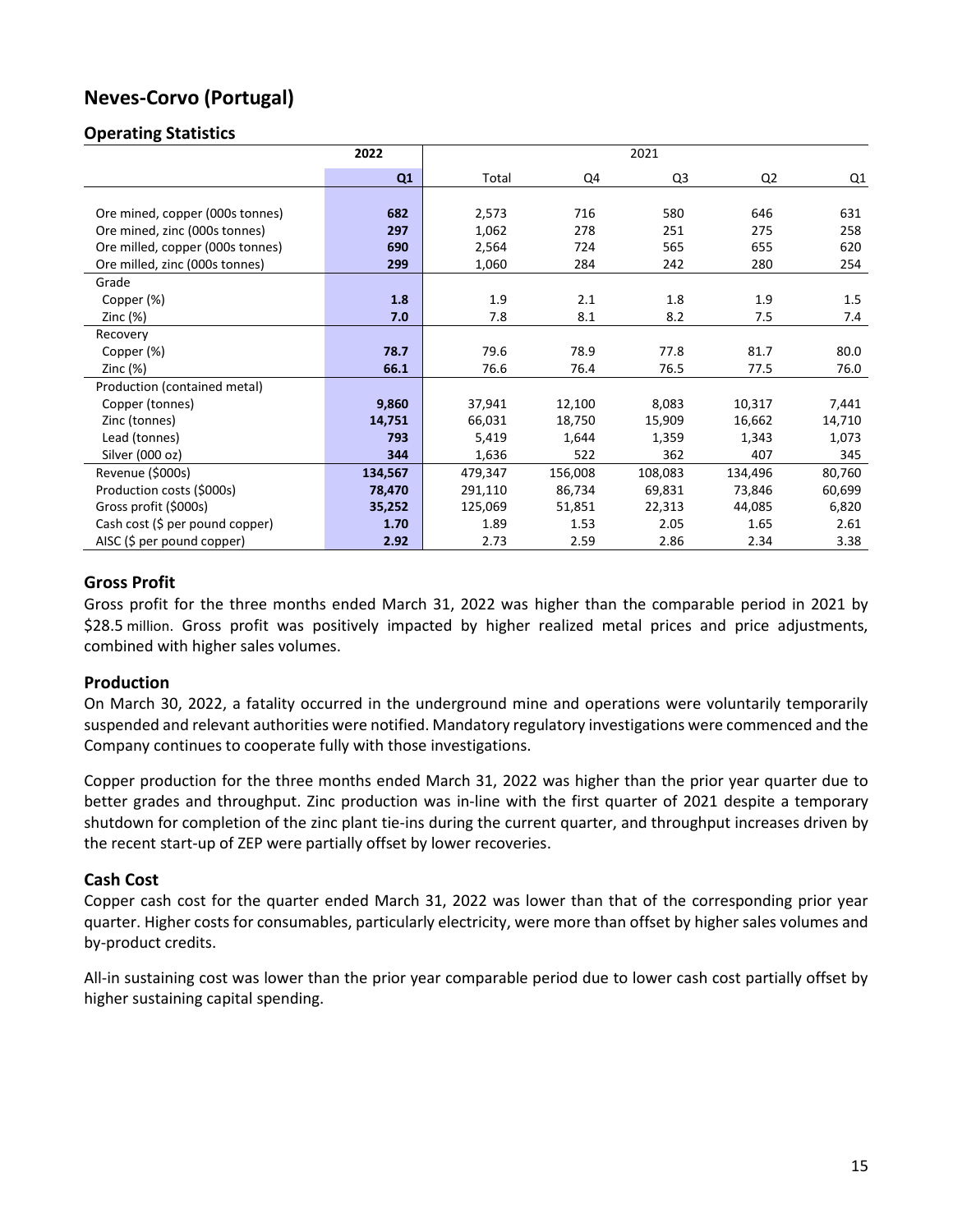## **Projects**

ZEP construction was substantially complete at year end 2021. All primary production equipment was commissioned in the first quarter of 2022, including the underground crusher and materials handling conveyors, surface grinding, flotation circuits and dewatering circuits. Several ancillary systems were also completed in the first quarter. Commissioning and production ramp up has commenced with the remaining ZEP work progressing on schedule and on budget.

A total of approximately \$14.2 million of expansionary capital expenditures was spent in the first quarter of 2022. Total pre-production capital cost estimate of \$430.0 million (€360.0 million) for the project remains unchanged.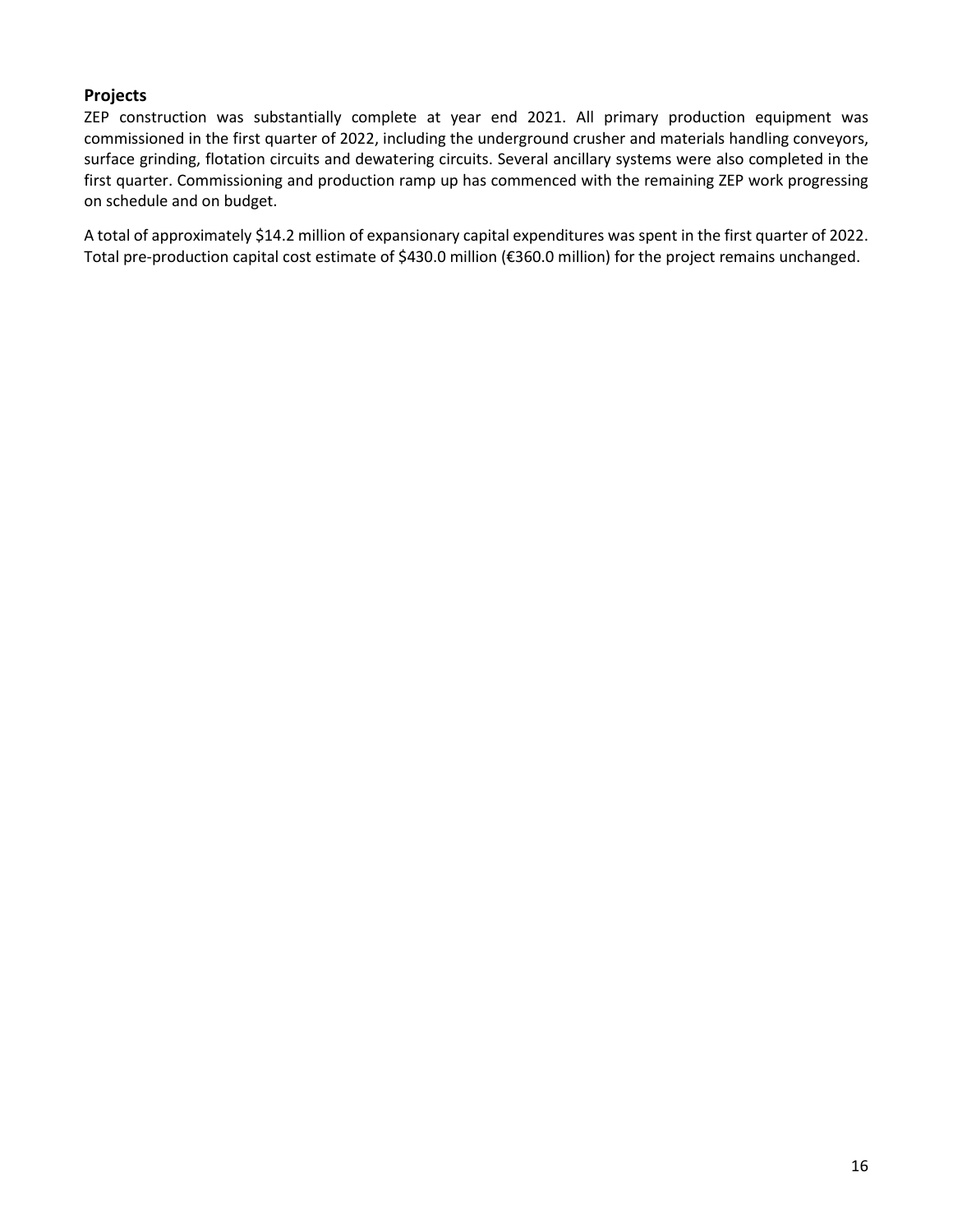# **Zinkgruvan (Sweden)**

## **Operating Statistics**

|                                  | 2022   |         | 2021   |                |                |        |
|----------------------------------|--------|---------|--------|----------------|----------------|--------|
|                                  | Q1     | Total   | Q4     | Q <sub>3</sub> | Q <sub>2</sub> | Q1     |
|                                  |        |         |        |                |                |        |
| Ore mined, zinc (000s tonnes)    | 326    | 1,200   | 295    | 279            | 298            | 328    |
| Ore mined, copper (000s tonnes)  | 45     | 201     | 26     | 66             | 66             | 43     |
| Ore milled, zinc (000s tonnes)   | 305    | 1,181   | 291    | 289            | 267            | 334    |
| Ore milled, copper (000s tonnes) | 88     | 178     | 52     | 52             | 50             | 24     |
| Grade                            |        |         |        |                |                |        |
| Zinc $(%)$                       | 6.5    | 7.4     | 7.0    | 8.9            | 7.6            | 6.3    |
| Lead $(\%)$                      | 2.7    | 2.4     | 2.3    | 3.1            | 2.4            | 1.8    |
| Copper (%)                       | 1.6    | 1.8     | 1.8    | 1.9            | 1.5            | 2.2    |
| Recovery                         |        |         |        |                |                |        |
| Zinc $(\%)$                      | 88.7   | 88.9    | 88.5   | 89.1           | 89.1           | 88.8   |
| Lead $(\%)$                      | 81.7   | 78.3    | 80.8   | 77.4           | 78.7           | 76.5   |
| Copper (%)                       | 87.3   | 87.5    | 87.5   | 88.5           | 85.0           | 89.5   |
| Production (contained metal)     |        |         |        |                |                |        |
| Zinc (tonnes)                    | 17,640 | 77,766  | 18,080 | 22,860         | 18,171         | 18,655 |
| Lead (tonnes)                    | 6,728  | 22,183  | 5,427  | 6,952          | 5,095          | 4,709  |
| Copper (tonnes)                  | 1,198  | 2,786   | 817    | 850            | 641            | 478    |
| Silver (000 oz)                  | 577    | 2,018   | 483    | 658            | 457            | 420    |
| Revenue (\$000s)                 | 89,492 | 228,435 | 69,137 | 59,765         | 55,891         | 43,642 |
| Production costs (\$000s)        | 31,188 | 102,025 | 28,708 | 21,885         | 25,840         | 25,592 |
| Gross profit (\$000s)            | 45,825 | 85,296  | 29,249 | 28,630         | 20,100         | 7,317  |
| Cash cost (\$ per pound zinc)    | 0.27   | 0.53    | 0.58   | 0.32           | 0.42           | 0.76   |
| AISC (\$ per pound zinc)         | 0.57   | 0.86    | 0.94   | 0.61           | 0.76           | 1.10   |

## **Gross Profit**

Gross profit for the three months ended March 31, 2022 was higher than the first quarter of 2021, due to higher realized metal prices and price adjustments.

## **Production**

Zinc production for the current quarter was lower than the first quarter of 2021, though was consistent with expected production. Zinc grades were higher than the prior year comparable period and are expected to increase over the course of the year based on mine sequencing. Lead production for the current quarter was higher than the prior year comparable period due to higher grades and recoveries.

## **Cash Cost**

Zinc cash cost in the first quarter of 2022 was lower than the comparable prior year period as a result of higher by-product credits and lower treatment charges.

All-in sustaining cost was lower than the prior year comparable period, due to lower cash cost and sustaining capital spending.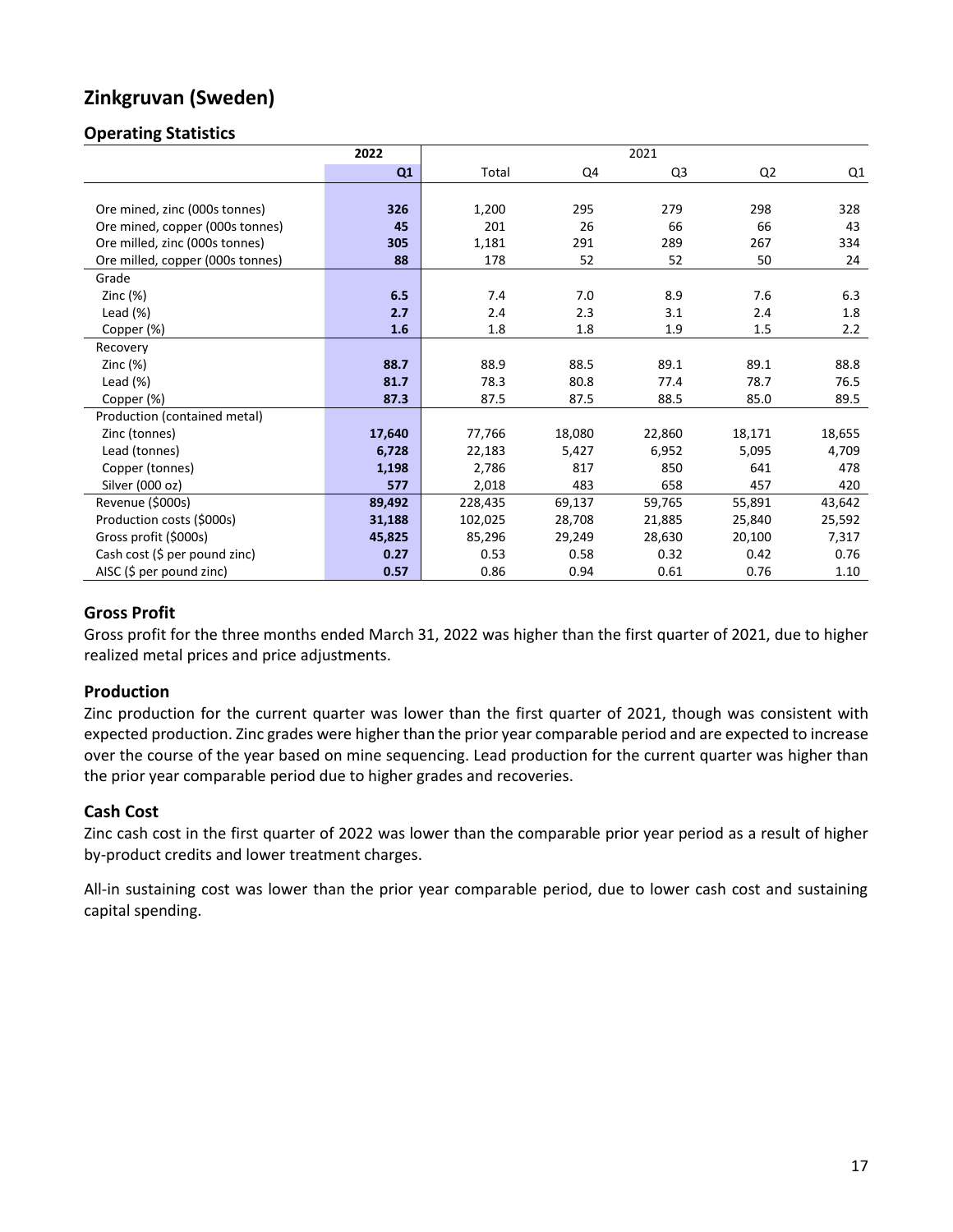# **Metal Prices, LME Inventories and Smelter Treatment and Refining Charges**

The average metal prices for copper, zinc, nickel and gold for the first quarter 2022 were all higher than the prior year comparable quarter and higher than the immediately preceding quarter. Average prices for the first quarter of 2022 exceeded those of the last quarter of 2021 by; 3% copper, 12% zinc, 33% nickel and 5% gold. The prices for copper, zinc, nickel and gold increased throughout the quarter on the backdrop of continuing global concerns.

|                     |            | Three months ended March 31, |        |        |
|---------------------|------------|------------------------------|--------|--------|
| (Average LME Price) |            | 2022                         | 2021   | Change |
| Copper              | US\$/pound | 4.53                         | 3.86   | 18%    |
|                     | US\$/tonne | 9,997                        | 8,504  |        |
| Zinc                | US\$/pound | 1.70                         | 1.25   | 37%    |
|                     | US\$/tonne | 3,754                        | 2,750  |        |
| Gold                | US\$/ounce | 1,877                        | 1,794  | 5%     |
| <b>Nickel</b>       | US\$/pound | 11.97                        | 7.97   | 50%    |
|                     | US\$/tonne | 26,395                       | 17,570 |        |

LME inventories for copper increased by 3% during the first quarter of 2022 while the LME inventories of zinc and nickel each decreased by 29%.

During the first three months of 2022 the treatment charges ("TC") and refining charges ("RC") in the spot market for copper concentrates between miners and commodity traders increased from an average spot TC during January and February of \$53 per dmt of concentrate and a spot RC of \$0.053 per lb of payable copper to a spot TC of \$68 per dmt of concentrate and a spot RC of \$0.068 per lb of payable copper during March 2022. Also, the spot terms at which Chinese copper smelters were prepared to buy increased through the quarter from a TC of \$63 per dmt of concentrate and a RC of \$0.063 per payable lb of copper over January to a TC of \$74 per dmt of concentrate and a RC of \$0.074 per payable lb of copper at the end of March. The terms for annual contracts for copper concentrates for 2022 were reached in December 2021 at a TC of \$65 per dmt with a RC of \$0.065 per payable lb of copper. This represents an improvement for the smelters compared to the 2021 annual terms at a TC of \$59.50 per dmt of concentrates and a RC of \$0.0595 per payable lb of copper.

The spot TC, delivered China, for zinc concentrates during the first three months of 2022 increased from \$115 per dmt, flat, at the beginning of the year to \$175 per dmt, flat, by the end of the first quarter, on extremely limited activity in the Chinese market due to the Lunar holiday and reductions in refined production in Europe. The 2022 annual terms for zinc concentrates were settled at \$230 per dmt of concentrate, with an upscale price escalator of 5% at a price basis of \$3,800 per mt zinc. This represents an improvement for the smelters compared to the 2021 annual terms at a TC of \$159 per dmt of concentrate, flat.

The Company's nickel concentrate production from Eagle is sold under several long-term contracts at terms inline with market conditions. Gold production from Chapada and Candelaria is sold at terms in-line with market conditions for copper concentrates.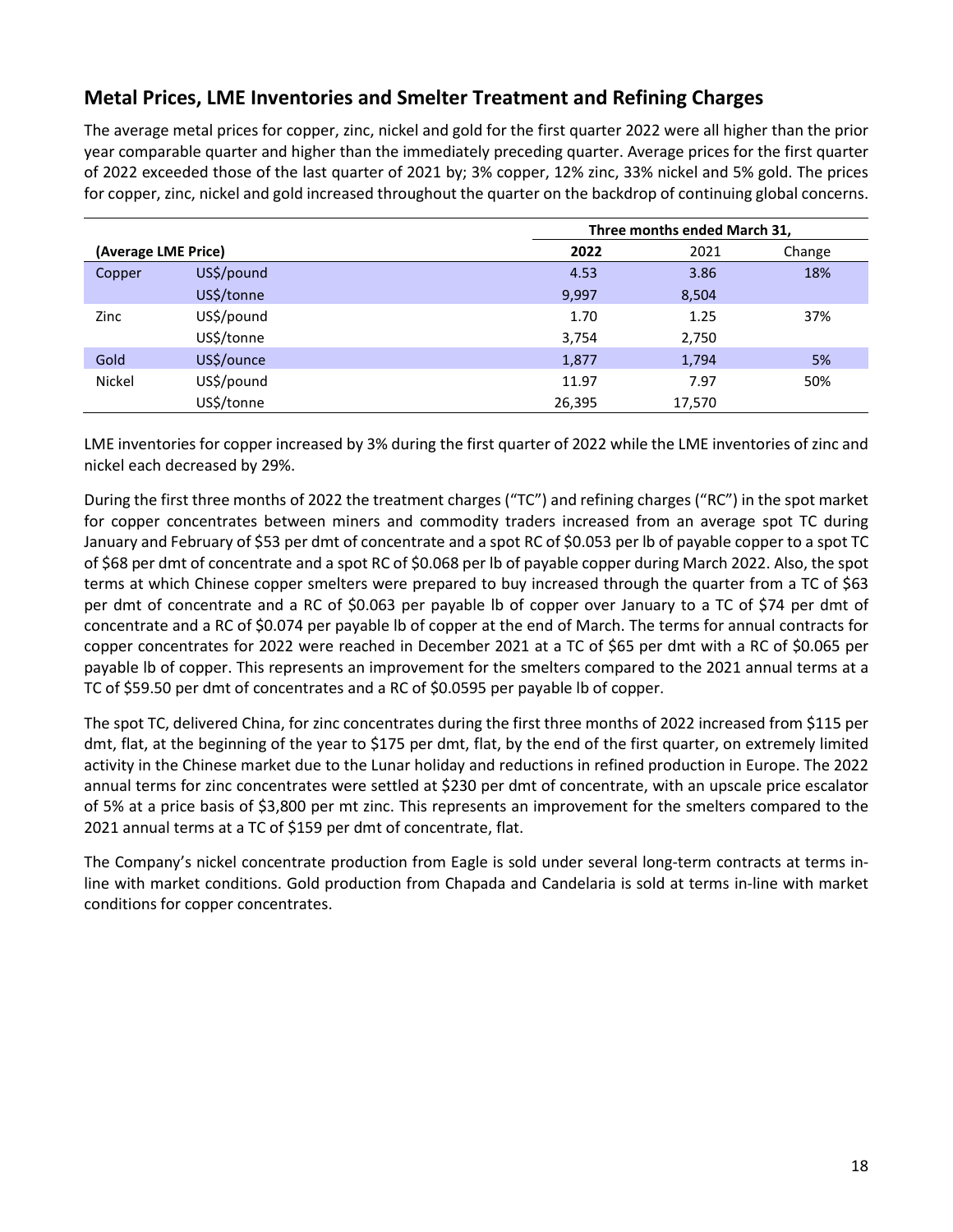# **Liquidity and Capital Resources**

As at March 31, 2022, the Company had cash and cash equivalents of \$733.9 million. The Company expects to be able to fund all its contractual commitments and obligations through operating cash flow generated, cash on hand and available debt facilities.

Cash flow from operations for the three months ended March 31, 2022 were \$158.6 million higher than the comparative period in the prior year. The increase was primarily attributable to higher gross profit (\$226.3 million) largely due to higher realized metal prices and price adjustments. Offsetting these cash flow increases was a negative comparative change in non-cash working capital (\$34.3 million) and higher income tax.

Cash flow used in investing activities was \$61.0 million higher in the current quarter compared to the prior year quarter. In addition to increased capital expenditures, the Company funded \$40.5 million in bridge financing to Josemaria Resources.

Cash flow used in financing activities increased in the current quarter compared to the prior year quarter due to distributions paid to non-controlling interests of \$15.0 million partially offset by lower debt repayments on a net basis.

#### **Capital Resources**

As at March 31, 2022, the Company had \$29.0 million of debt and lease liabilities.

As at March 31, 2022, the Company has no amounts drawn on its revolving credit facility, other than letters of credit totalling \$19.9 million, and had approximately \$780.1 million available for drawdown. On April 14, 2022 \$17.5 million letters of credit were cancelled.

As at March 31, 2022, the Company had equipment financing of \$27.8 million (€25.0 million) of which the balance outstanding was \$4.4 million (€4.0 million).

On April 26, 2022, the Company executed a fourth amended and restated credit agreement that increases its revolving credit facility to \$1,750.0 million (previously \$800.0 million with a \$200.0 million accordion option), reduces the cost of borrowing, and extends the term to April 2027 (previously August 2023). The credit facility bears interest on drawn funds at rates of Term Secured Overnight Financing Rate ("Term SOFR") + Credit Spread Adjustment ("CSA")+1.45% to Term SOFR+CSA+2.50% (previously LIBOR+1.75% to LIBOR+2.75%) depending on the Company's net leverage ratio. The amendment and restatement provides the Company with more favourable covenants, reduced security on assets, and includes other customary revisions.

As part of the definitive agreement with Josemaria Resources, the Company has provided a \$100.0 million bridge financing facility with drawdowns based on approved budgets. As of April 27, 2022, \$54.1 million had been advanced to Josemaria Resources under the facility.

During the current quarter and the prior year quarter, no shares were purchased under the Company's Normal Course Issuer Bid.

## **Contractual Obligations, Commitments and Contingencies**

The Company has contractual obligations and capital commitments as described in Note 19 "Commitments and Contingencies" in the Company's Condensed Interim Consolidated Financial Statements. From time to time, the Company may also be involved in legal proceedings that arise in the ordinary course of its business.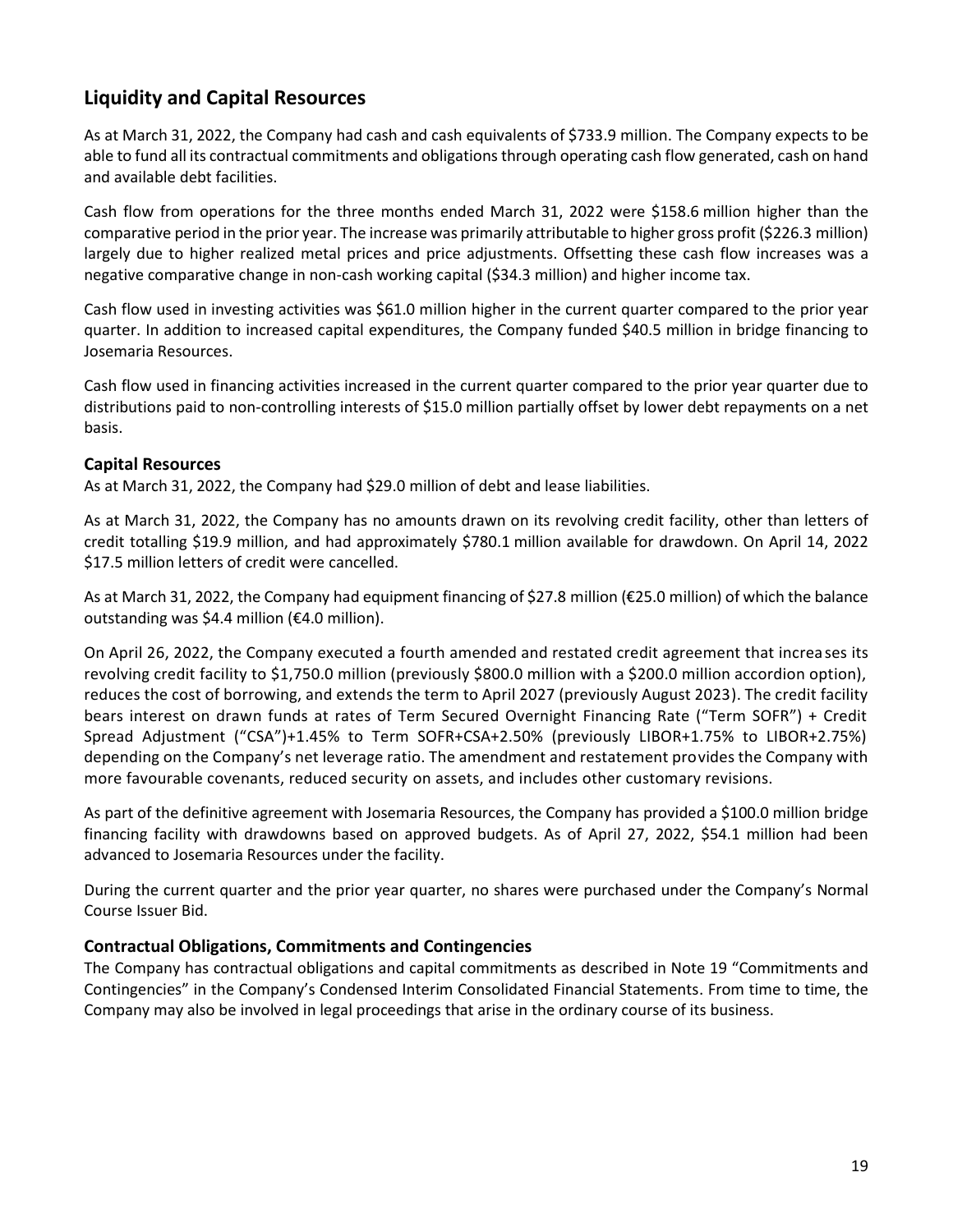# **Financial Instruments**

The Company does not currently utilize complex financial instruments in hedging metal price, foreign exchange or interest rate exposure. The Company will not hold or issue derivative instruments for speculation or trading purposes.

For details of the Company's financial instruments refer to Note 18 of the Company's Condensed Interim Consolidated Financial Statements.

## **Sensitivities**

Revenue and cost of goods sold are affected by certain external factors including fluctuations in metal prices and changes in exchange rates between the  $\epsilon$ , the SEK, the CLP, the BRL and the \$.

## **Metal Prices**

The following table illustrates the sensitivity of the Company's risk on final settlement of its provisionally priced revenues:

|               |                      | <b>Provisional price on</b> |            |              |  |  |  |
|---------------|----------------------|-----------------------------|------------|--------------|--|--|--|
| Metal         | <b>Payable Metal</b> | March 31, 2022              | Change     | (\$millions) |  |  |  |
| Copper        | 90,575 t             | \$4.71/lb                   | $+/- 10%$  | $+/-$ \$94.1 |  |  |  |
| Zinc          | 24.657 t             | \$1.91/lb                   | $+/- 10%$  | $+/-$ \$10.4 |  |  |  |
| Gold          | 34 koz               | $$1,950$ /oz                | $+/- 10%$  | $+/-$ \$6.6  |  |  |  |
| <b>Nickel</b> | $3,230$ t            | \$14.56/lb                  | $+/- 10\%$ | $+/-$ \$10.4 |  |  |  |

# **Related Party Transactions**

The Company may enter into related party transactions that are in the normal course of business and on an arm's length basis. Related party disclosures can be found in Note 21 of the Company's March 31, 2022 Condensed Interim Consolidated Financial Statements.

# **Changes in Accounting Policies and Critical Accounting Estimates and Judgments**

Significant accounting policies as well as any changes in accounting policies are discussed in Note 2 "Basis of Presentation and Significant Accounting Policies" of the March 31, 2022 Condensed Interim Consolidated Financial Statements.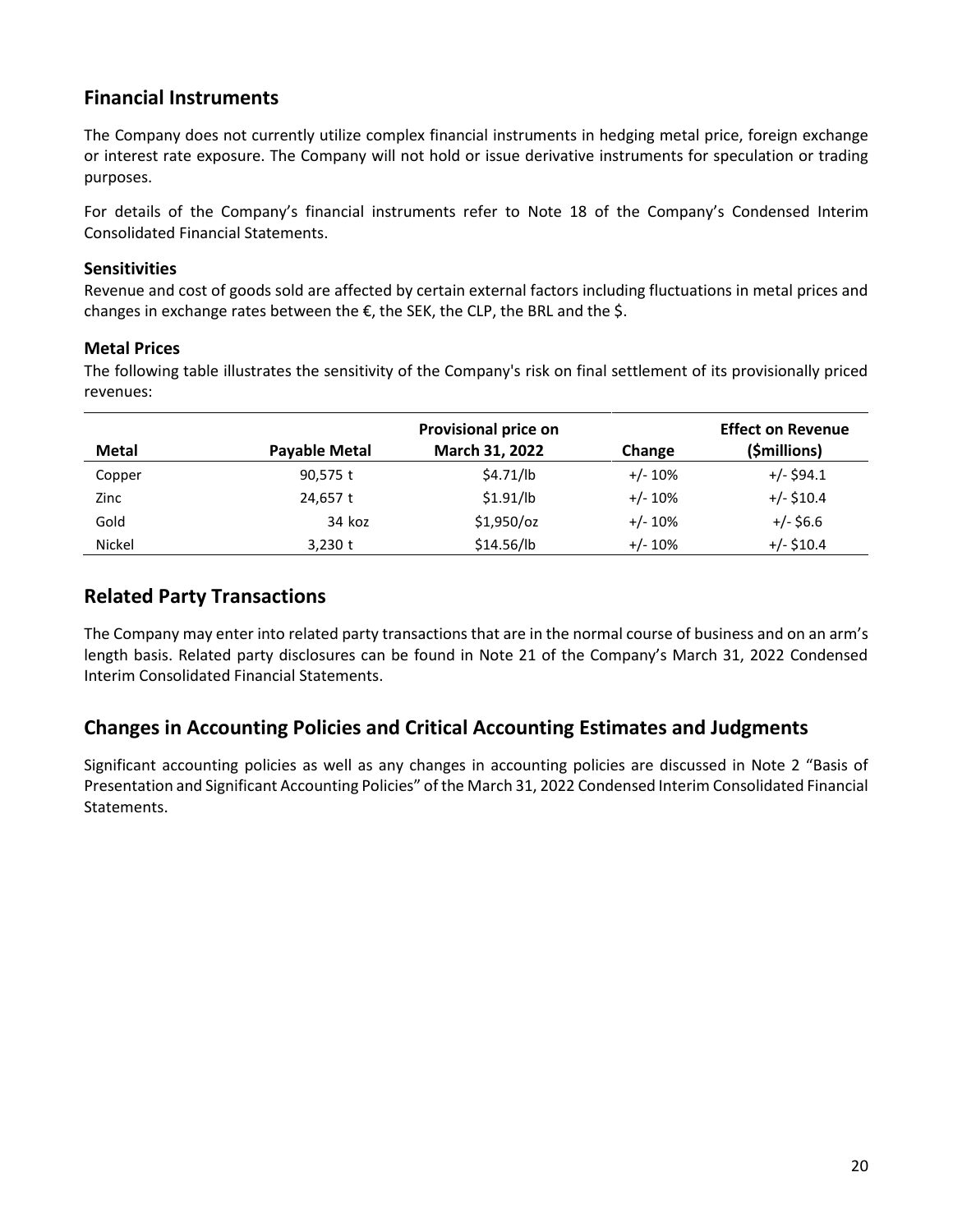# **Non-GAAP and Other Performance Measures**

The Company uses certain performance measures in its analysis. These performance measures have no meaning within generally accepted accounting principles under IFRS and, therefore, amounts presented may not be comparable to similar data presented by other mining companies. This data is intended to provide additional information and should not be considered in isolation or as a substitute for measures of performance prepared in accordance with IFRS. The following are non-GAAP measures that the Company uses as key performance indicators.

#### **Net Cash**

Net cash is a performance measure used by the Company to assess its financial position. Management believes that in addition to conventional performance measures prepared in accordance with IFRS, net cash is a useful indicator to some investors to evaluate the Company's financial position. Net cash is defined as cash and cash equivalents, less debt and lease liabilities, excluding deferred financing fees and can be reconciled as follows:

| (\$thousands)                                       | March 31, 2022 | December 31, 2021 |
|-----------------------------------------------------|----------------|-------------------|
| Cash and cash equivalents                           | 733,876        | 594,069           |
| Current portion of total debt and lease liabilities | 13,488         | 14,617            |
| Debt and lease liabilities                          | 15.494         | 16,386            |
|                                                     | 28.982         | 31,003            |
| Net cash                                            | 704.894        | 563,066           |

#### **Adjusted Operating Cash Flow and Adjusted Operating Cash Flow per Share**

Adjusted operating cash flow per share is a performance measure used by the Company to assess its ability to generate cash from its operations. Adjusted operating cash flow is defined as cash provided by operating activities, excluding changes in non-cash working capital items. The Company believes adjusted operating cash flow per share is a relevant measure to some investors, as it removes the impact of working capital, which can experience variability period-to-period.

|                                                     | Three months ended March 31, |             |  |  |  |  |  |
|-----------------------------------------------------|------------------------------|-------------|--|--|--|--|--|
| (\$thousands, except share and per share amounts)   | 2022                         | 2021        |  |  |  |  |  |
| Cash provided by operating activities               | 317,257                      | 158,675     |  |  |  |  |  |
| Changes in non-cash working capital items           | 155,548                      | 121,170     |  |  |  |  |  |
| Adjusted operating cash flow                        | 472,805                      | 279,845     |  |  |  |  |  |
| Basic weighted average number of shares outstanding | 736,410,739                  | 736,891,008 |  |  |  |  |  |
| Adjusted operating cash flow per share              | 0.64                         | 0.38        |  |  |  |  |  |

#### **Free Cash Flow**

The Company believes free cash flow is a relevant measure for some investors, as it is indicative of the Company's ability to generate cash from operations after consideration for required sustaining capital expenditures necessary to maintain operations. Free cash flow is defined as cash flow provided by operating activities, less sustaining capital expenditures.

Free cash flow can be reconciled to cash provided by operating activities as follows:

|                                       | Three months ended March 31, |            |  |  |  |
|---------------------------------------|------------------------------|------------|--|--|--|
| (\$thousands)                         | 2022                         | 2021       |  |  |  |
| Cash provided by operating activities | 317.257                      | 158.675    |  |  |  |
| Sustaining capital expenditures       | (130, 758)                   | (102, 644) |  |  |  |
| Free cash flow                        | 186,499                      | 56,031     |  |  |  |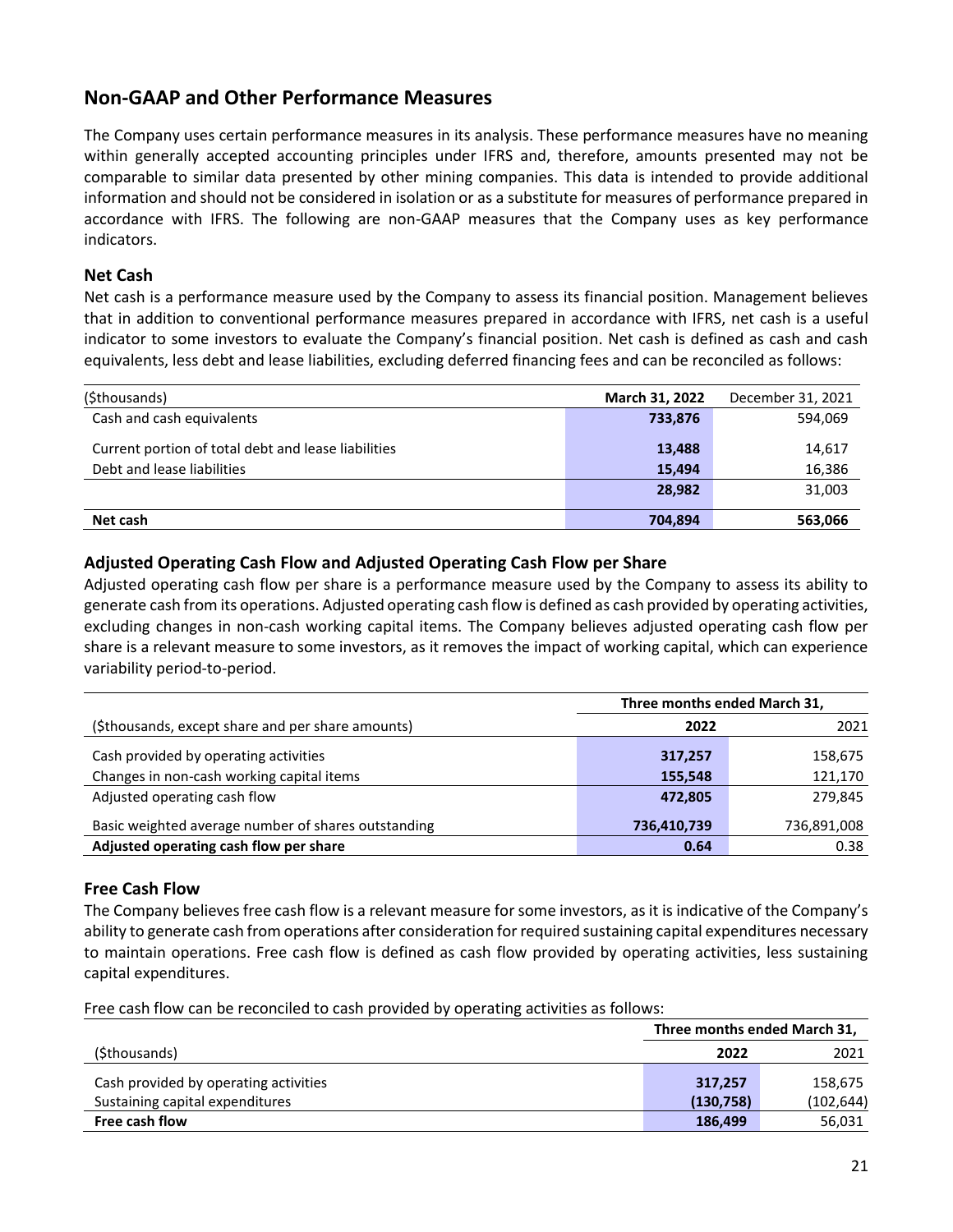## **Adjusted EBITDA, Adjusted Earnings and Adjusted EPS**

Adjusted earnings before interest, taxes, depreciation and amortization ("adjusted EBITDA"), adjusted earnings and adjusted EPS are non-GAAP measures. These measures are presented to provide additional information to investors and other stakeholders on the Company's underlying operational performance. The Company believes certain investors find this information useful to evaluate the Company's ability to generate liquidity from the Company's core operations. Certain items have been excluded from adjusted EBITDA and adjusted earnings such as unrealized foreign exchange and revaluation gains and losses, impairment charges and reversals, gain or loss on debt settlement, interest on tax refunds and assessments, litigations, settlements and other items that do not represent the Company's current and on-going operations and are not necessarily indicative of future operating results.

|                                                 | Three months ended March 31, |          |  |  |  |
|-------------------------------------------------|------------------------------|----------|--|--|--|
| (\$thousands)                                   | 2022                         | 2021     |  |  |  |
| Net earnings                                    | 378,109                      | 154,219  |  |  |  |
| Add back:                                       |                              |          |  |  |  |
| Depreciation, depletion and amortization        | 129,837                      | 125,910  |  |  |  |
| Finance income and costs                        | 14,972                       | 11,096   |  |  |  |
| Income taxes                                    | 77,206                       | 69,902   |  |  |  |
|                                                 | 600,124                      | 361,127  |  |  |  |
| Unrealized foreign exchange loss                | 7,853                        | 962      |  |  |  |
| Revaluation loss (gain) on derivative liability | 3,293                        | (7, 103) |  |  |  |
| Revaluation gain on marketable securities       | (3,892)                      | (549)    |  |  |  |
| Gain on disposal of subsidiary                  | (16, 828)                    |          |  |  |  |
| Other                                           | (2,776)                      | 2        |  |  |  |
| Total adjustments - EBITDA                      | (12, 350)                    | (6,688)  |  |  |  |
| <b>Adjusted EBITDA</b>                          | 587,774                      | 354,439  |  |  |  |

|                                                         | Three months ended March 31, |             |  |  |  |  |  |  |  |
|---------------------------------------------------------|------------------------------|-------------|--|--|--|--|--|--|--|
| (\$thousands, except share and per share amounts)       | 2022                         | 2021        |  |  |  |  |  |  |  |
| Net earnings attributable to Lundin Mining shareholders | 345,078                      | 135,185     |  |  |  |  |  |  |  |
| Add back:                                               |                              |             |  |  |  |  |  |  |  |
| Total adjustments - EBITDA                              | (12, 350)                    | (6,688)     |  |  |  |  |  |  |  |
| Tax effect on adjustments                               | (2,034)                      | 3,129       |  |  |  |  |  |  |  |
| Deferred tax arising from foreign exchange translation  | (34, 954)                    | 12,909      |  |  |  |  |  |  |  |
| Other                                                   | (132)                        | (166)       |  |  |  |  |  |  |  |
| Total adjustments                                       | (49, 470)                    | 9,184       |  |  |  |  |  |  |  |
| <b>Adjusted earnings</b>                                | 295,608                      | 144,369     |  |  |  |  |  |  |  |
| Basic weighted average number of shares outstanding     | 736,410,739                  | 736,891,008 |  |  |  |  |  |  |  |
| Net earnings attributable to Lundin Mining shareholders | 0.47                         | 0.18        |  |  |  |  |  |  |  |
| Total adjustments                                       | (0.07)                       | 0.02        |  |  |  |  |  |  |  |
| <b>Adjusted EPS</b>                                     | 0.40                         | 0.20        |  |  |  |  |  |  |  |

## **Realized Price per Pound**

Realized price per pound and price per ounce are non-GAAP ratiosthat are calculated using the non-GAAP financial measures of current period sales and prior period adjustments. Realized prices exclude the effects of the stream cash effects as well as TC/RCs. Management believes that measuring these prices enables investors to better understand performance based on the realized metal sales in the current and prior periods.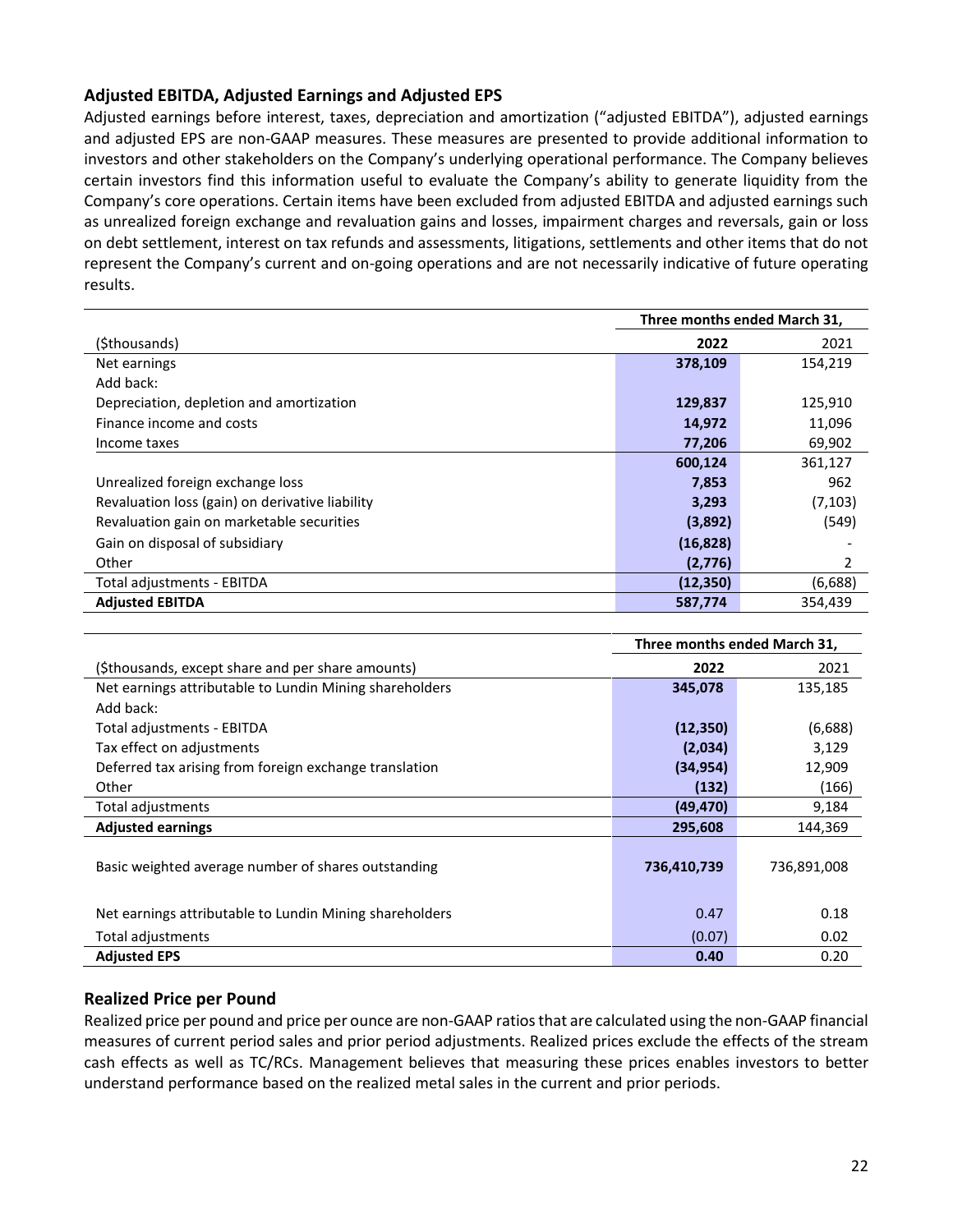## **Capital Expenditures**

Identifying capital expenditures, on a cash basis, using a sustaining or expansionary classification provides investors with a better understanding of costs required to maintain existing operations, and costs required for future growth of existing or new assets.

- **Sustaining capital expenditures –** Expenditures which maintain existing operations and sustain production levels.
- **Expansionary capital expenditures –** Expenditures which increase current or future production capacity, cash flow or earnings potential.

Where an expenditure both maintains and expands current operations, classification would be based on the primary decision for which the expenditure is being made. Expansionary capital expenditures are reported excluding capitalized interest and therefore is a non-GAAP measure. Sustaining capital expenditure is a supplementary financial measure.

#### **Cash Cost per Pound**

Copper, zinc and nickel cash costs per pound are key performance measures that management uses to monitor performance. Management uses these statistics to assess how well the Company's producing mines are performing and to assess overall efficiency and effectiveness of the mining operations. Cash cost is a non-GAAP measure and, although it is calculated according to accepted industry practice, the Company's disclosed cash costs may not be directly comparable to other base metal producers.

- **Cash cost per pound, gross –** Total cash costs directly attributable to mining operations, excluding any allocation of upfront streaming proceeds or capital expenditures for deferred stripping, are divided by the sales volume of the primary metal to arrive at gross cash cost per pound. As this measure is not impacted by fluctuations in sales of by-product metals, it is generally more consistent across periods.
- **Cash cost per pound, net of by-products** Credits for by-products sales are deducted from total cash costs directly attributable to mining operations. By-product revenue is adjusted for the terms of streaming agreements, but excludes any deferred revenue from the allocation of upfront cash received. The net cash costs are divided by the sales volume of the primary metal to arrive at net cash cost per pound. The inclusion of by-product credits provides a broader economic measurement, incorporating the benefit of other metals extracted in the production of the primary metal.

## **All-in Sustaining Cost ("AISC") per Pound**

AISC per pound is an extension of the cash cost per pound measure discussed above and is also a key performance measure that management uses to monitor performance. Management uses this measure to analyze margins achieved on existing assets while sustaining and maintaining production at current levels. Expansionary capital and certain exploration costs are excluded from this definition as these are costs typically incurred to extend mine life or materially increase the productive capacity of existing assets, or for new operations. Corporate general and administrative expenses have also been excluded from the all-in sustaining cost measure, as any attribution of these costs to an operating site would not necessarily be reflective of costs directly attributable to the administration of the site.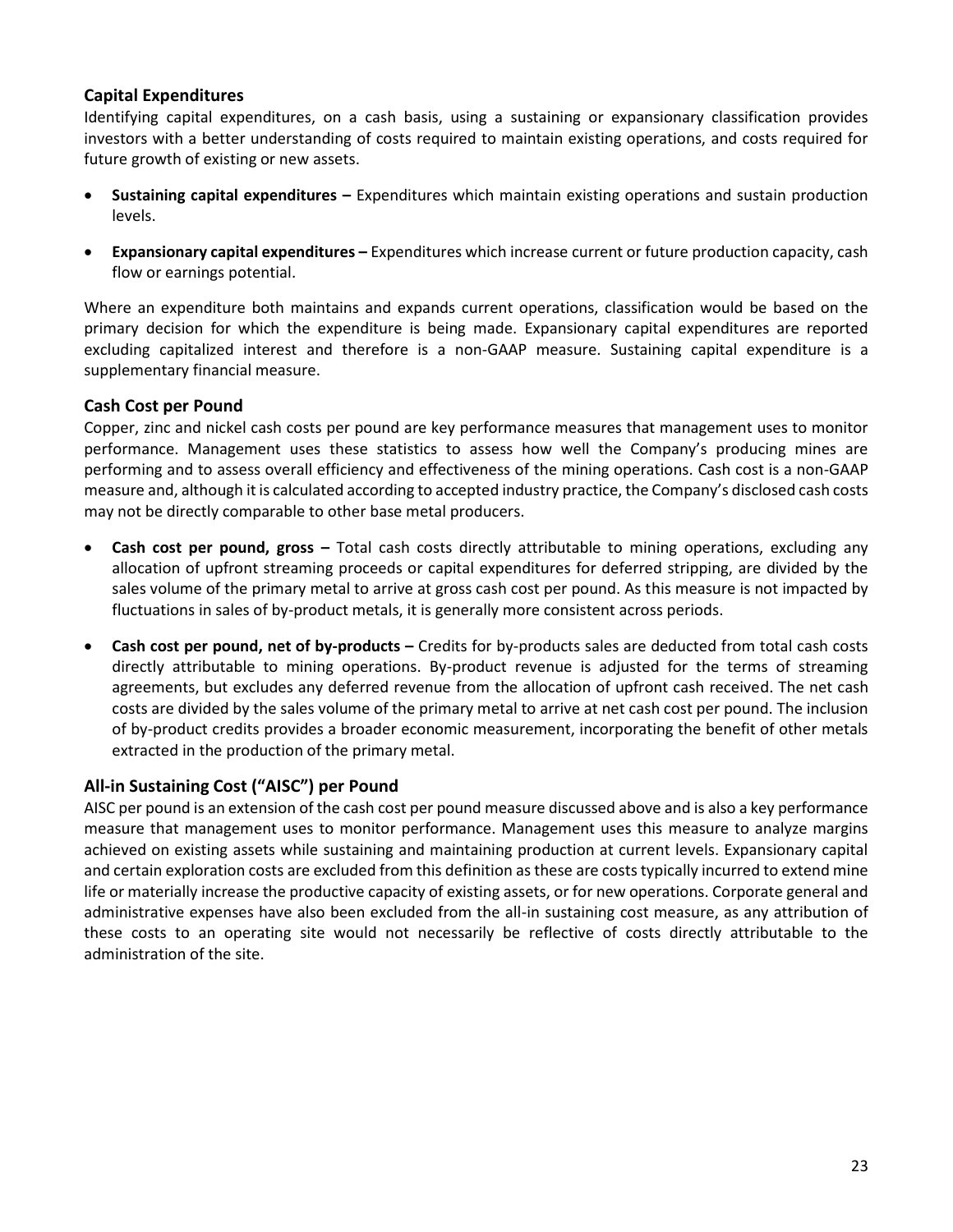Cash Cost and AISC can be reconciled to the Company's production costs as follows:

| Three months ended March 31, 2022               |                   |         |         |                    |            |              |  |  |  |
|-------------------------------------------------|-------------------|---------|---------|--------------------|------------|--------------|--|--|--|
| <b>Operations</b>                               | <b>Candelaria</b> | Chapada | Eagle   | <b>Neves-Corvo</b> | Zinkgruvan |              |  |  |  |
| (\$000s, unless otherwise noted)                | (Cu)              | (Cu)    | (Ni)    | (Cu)               | (Zn)       | <b>Total</b> |  |  |  |
| Sales volumes (Contained metal in concentrate): |                   |         |         |                    |            |              |  |  |  |
| <b>Tonnes</b>                                   | 38,448            | 12,804  | 3,267   | 8,484              | 15,802     |              |  |  |  |
| Pounds (000s)                                   | 84,763            | 28,228  | 7,202   | 18,704             | 34,837     |              |  |  |  |
|                                                 |                   |         |         |                    |            |              |  |  |  |
| <b>Production costs</b>                         |                   |         |         |                    |            | 382,427      |  |  |  |
| Less: Royalties and other                       |                   |         |         |                    |            | (15, 877)    |  |  |  |
|                                                 |                   |         |         |                    |            | 366,550      |  |  |  |
| Deduct: By-product credits                      |                   |         |         |                    |            | (181,007)    |  |  |  |
| Add: Treatment and refining                     |                   |         |         |                    |            | 32,155       |  |  |  |
| Cash cost                                       | 133,985           | 51,437  | (8,979) | 31,797             | 9,458      | 217,698      |  |  |  |
| Cash cost per pound (\$/lb)                     | 1.58              | 1.82    | (1.25)  | 1.70               | 0.27       |              |  |  |  |
|                                                 |                   |         |         |                    |            |              |  |  |  |
| Add: Sustaining capital expenditure             | 82,964            | 14,455  | 4,460   | 19,516             | 9,039      |              |  |  |  |
| <b>Royalties</b>                                |                   | 3,664   | 7,791   | 2,813              |            |              |  |  |  |
| Interest expense                                | 1,433             | 1,721   | 401     | 36                 | 22         |              |  |  |  |
| Leases & other                                  | 2,504             | 1,092   | 4,867   | 497                | 1,333      |              |  |  |  |
| All-in sustaining cost                          | 220,886           | 72,369  | 8,540   | 54,659             | 19,852     |              |  |  |  |
| AISC per pound (\$/lb)                          | 2.61              | 2.56    | 1.19    | 2.92               | 0.57       |              |  |  |  |
|                                                 |                   |         |         |                    |            |              |  |  |  |

| Three months ended March 31, 2021               |            |         |           |                    |            |            |  |  |  |
|-------------------------------------------------|------------|---------|-----------|--------------------|------------|------------|--|--|--|
| <b>Operations</b>                               | Candelaria | Chapada | Eagle     | <b>Neves-Corvo</b> | Zinkgruvan |            |  |  |  |
| (\$000s, unless otherwise noted)                | (Cu)       | (Cu)    | (Ni)      | (Cu)               | (Zn)       | Total      |  |  |  |
| Sales volumes (Contained metal in concentrate): |            |         |           |                    |            |            |  |  |  |
| <b>Tonnes</b>                                   | 35,516     | 7,379   | 4,118     | 6,565              | 15,703     |            |  |  |  |
| Pounds (000s)                                   | 78,299     | 16,268  | 9,079     | 14,473             | 34,619     |            |  |  |  |
|                                                 |            |         |           |                    |            |            |  |  |  |
| <b>Production costs</b>                         |            |         |           |                    |            | 303,113    |  |  |  |
| Less: Royalties and other                       |            |         |           |                    |            | (6, 505)   |  |  |  |
|                                                 |            |         |           |                    |            | 296,608    |  |  |  |
| Deduct: By-product credits                      |            |         |           |                    |            | (125, 380) |  |  |  |
| Add: Treatment and refining                     |            |         |           |                    |            | 28,993     |  |  |  |
| Cash cost                                       | 129,071    | 21,699  | (14, 730) | 37,753             | 26,428     | 200,221    |  |  |  |
| Cash cost per pound (\$/lb)                     | 1.65       | 1.33    | (1.62)    | 2.61               | 0.76       |            |  |  |  |
|                                                 |            |         |           |                    |            |            |  |  |  |
| Add: Sustaining capital expenditure             | 70,742     | 8,970   | 3,529     | 8,946              | 10,411     |            |  |  |  |
| Royalties                                       |            | 2,073   | 6,846     | 704                |            |            |  |  |  |
| Interest expense                                | 1,119      | 859     | 177       | 20                 | 18         |            |  |  |  |
| Leases & other                                  | 2,056      | 669     | 2,591     | 1,546              | 1,381      |            |  |  |  |
| All-in sustaining cost                          | 202,988    | 34,270  | (1,587)   | 48,969             | 38,238     |            |  |  |  |
| AISC per pound (\$/lb)                          | 2.59       | 2.11    | (0.17)    | 3.38               | 1.10       |            |  |  |  |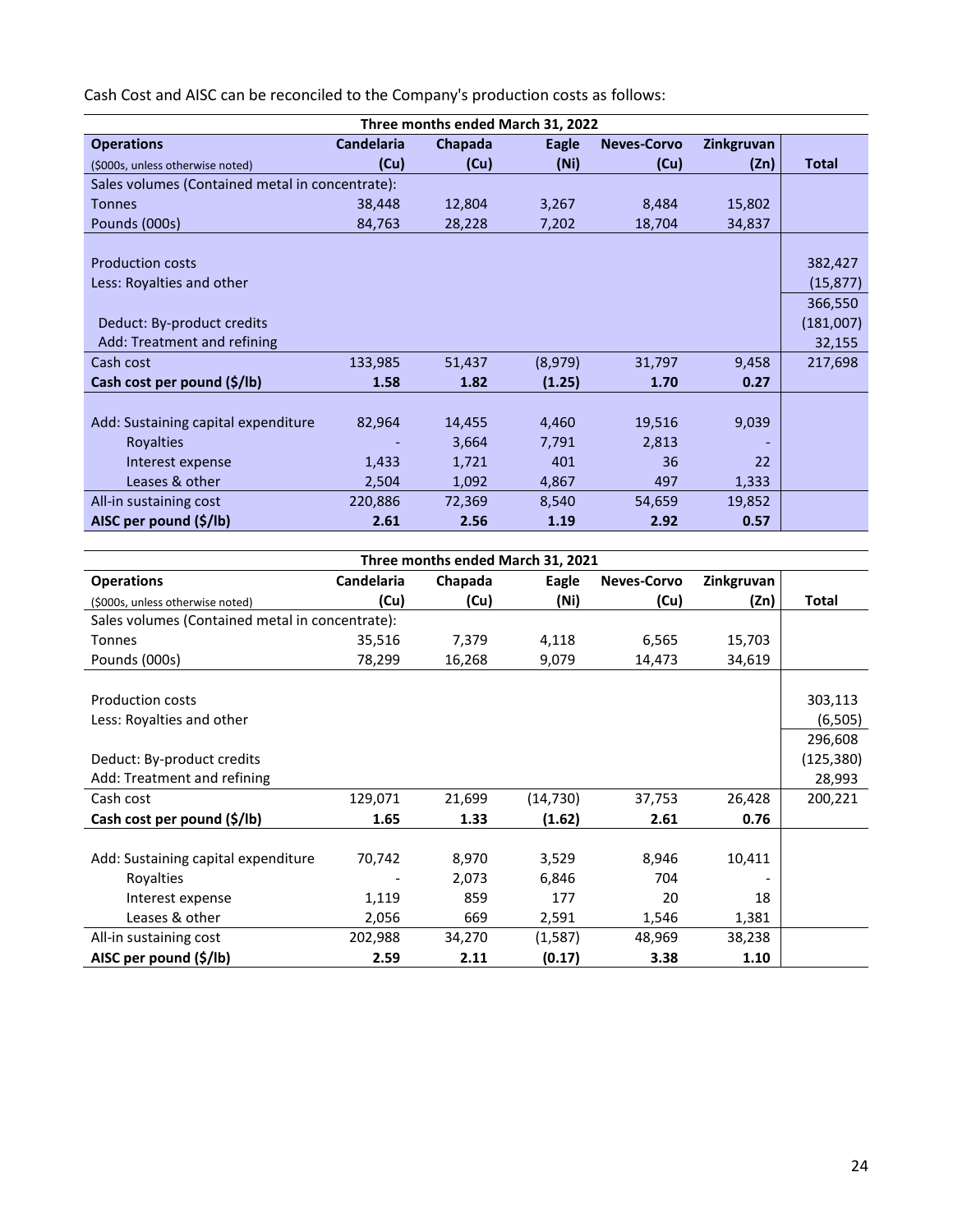# **Managing Risks**

#### **Risks and Uncertainties**

The Company's business activities are subject to a variety and wide range of inherent risks and uncertainties. Any of these risks could have an adverse effect on the Company, its business and prospects, and could cause actual outcomes and results to differ materially from those described in forward-looking statements relating to the Company.

Even though robust health and safety controls and risk mitigation measures are in place across the Company's mines, regrettably a fatal accident occurred underground at the Neves-Corvo Mine in Portugal on March 30, 2022. Every effort is made to apply the lessons learned to improve controls and eliminate the potential for future accidents of this type.

The Company is exposed to price risk related to consumables and services. During the first quarter, the Company experienced impacts related to global inflation. These impacts were further enhanced by secondary effects from the Russia invasion of Ukraine. Although the Company does not conduct business or directly operate in Russia or the Ukraine, the global impact of this conflict may have an effect on the Company.

The Company is subject to risks associated with climate change including the physical risks of climate change. In early 2022, due to much heavier than anticipated rainfall, Chapada's production was impacted. While the impact on the Company was limited, such climate-related disruptions appear to be increasing in frequency and may have increasingly significant impacts.

For additional discussion on Lundin Mining's risks, refer to the "Risks and Uncertainties" section of the Company's Annual Information Form ("AIF") for the year ended December 31, 2021, and the "Cautionary Statement on Forward-Looking Information" of this MD&A.

## **Management's Report on Internal Controls**

## **Disclosure controls and procedures ("DCP")**

DCP have been designed to provide reasonable assurance that all material information related to the Company is identified and communicated on a timely basis. Management of the Company, under the supervision of the President and Chief Executive Officer and the Chief Financial Officer, is responsible for the design and operation of DCP.

## **Internal control over financial reporting ("ICFR")**

The Company's ICFR is designed to provide reasonable assurance regarding the reliability of financial reporting and preparation of financial statements for external purposes in accordance with IFRS. However, due to inherent limitations ICFR may not prevent or detect all misstatements and fraud. Management will continue to monitor the effectiveness of its ICFR and may make modifications from time to time as considered necessary.

## **Control Framework**

Management assessesthe effectiveness of the Company's ICFR using the Internal Control – Integrated Framework (2013 Framework) issued by the Committee of Sponsoring Organizations of the Treadway Commission ("COSO").

## **Changes in ICFR**

There have been no changes in the Company's ICFR during the three-month period ended March 31, 2022 that have materially affected, or are reasonably likely to materially affect, the Company's financial reporting.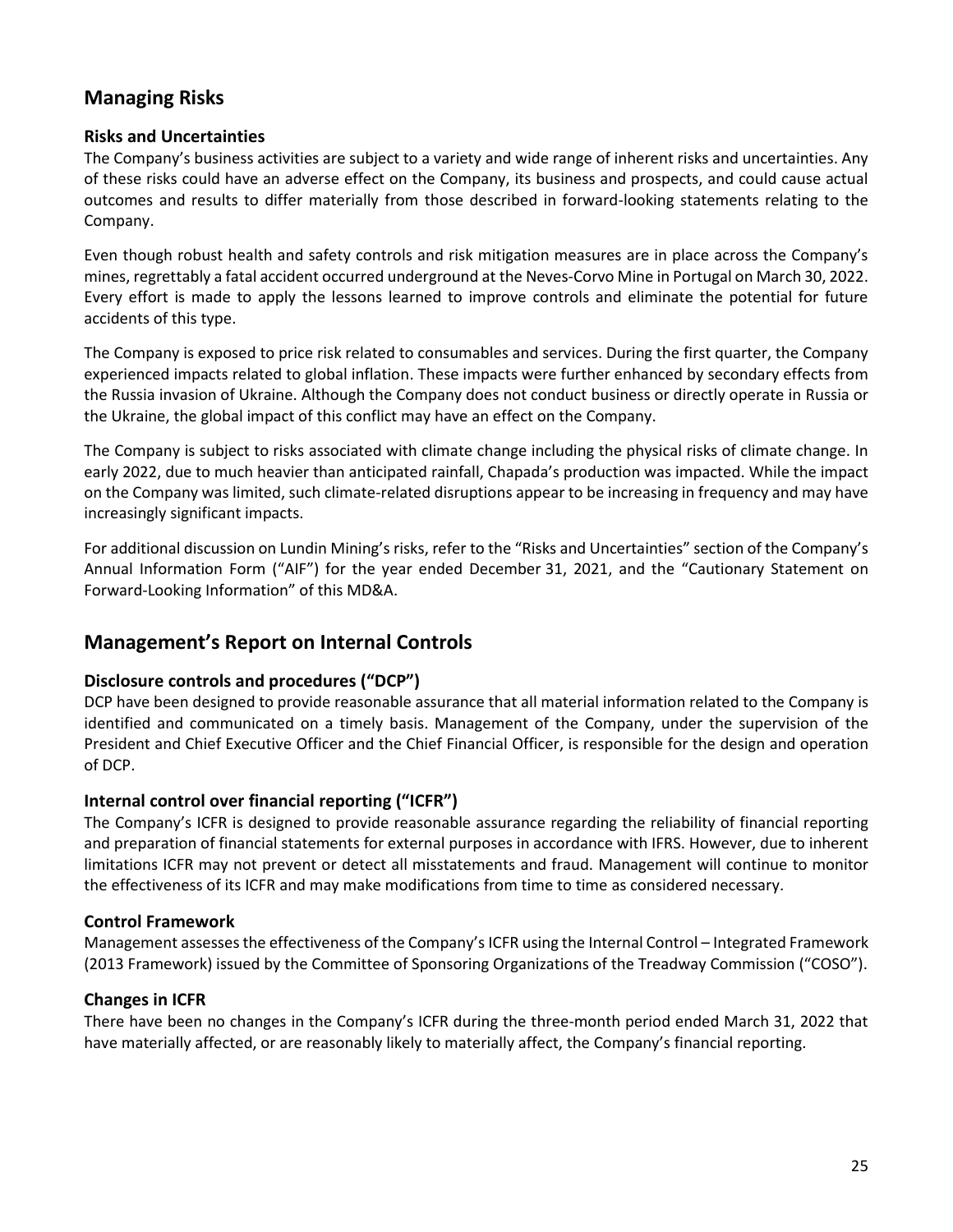# **Outstanding Share Data**

As at April 27, 2022, the Company has 739,045,127 common shares issued and outstanding, 7,387,646 stock options and 1,690,979 share units outstanding under the Company's incentive plans.

## **Other Information**

Additional information regarding the Company is included in the Company's AIF which is filed with the Canadian securities regulators. A copy of the Company's AIF can be obtained on SEDAR [\(www.sedar.com\)](http://www.sedar.com/) or on the Company's website [\(www.lundinmining.com\)](http://www.lundinmining.com/).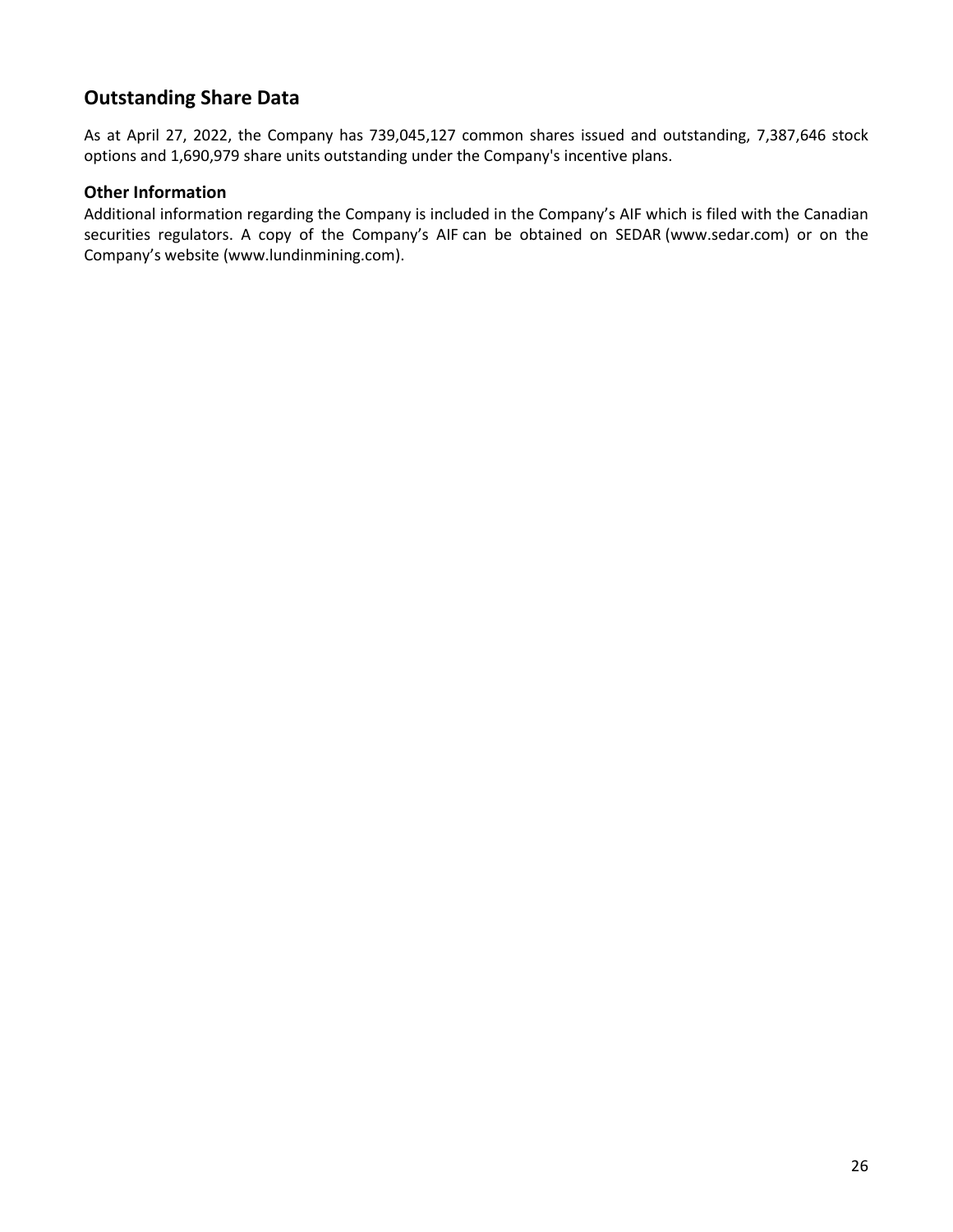Condensed Interim Consolidated Financial Statements of

# **Lundin Mining Corporation**

March 31, 2022 (Unaudited)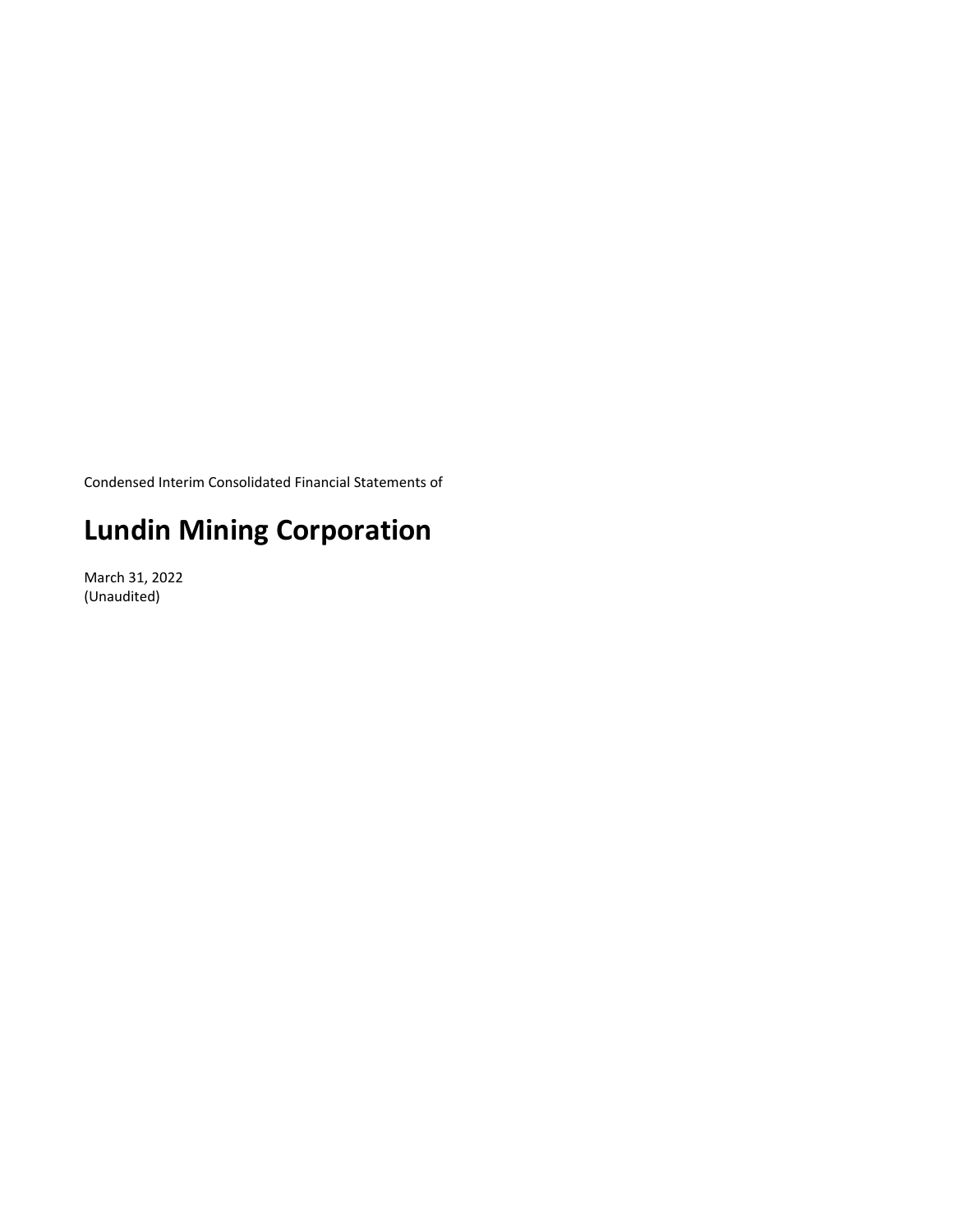CONDENSED INTERIM CONSOLIDATED BALANCE SHEETS 

(Unaudited ‐ in thousands of US dollars) 

|                                                                       |                 | As at |              |
|-----------------------------------------------------------------------|-----------------|-------|--------------|
|                                                                       | March 31,       |       | December 31, |
|                                                                       | 2022            |       | 2021         |
| <b>ASSETS</b>                                                         |                 |       |              |
| Cash and cash equivalents (Note 3)                                    | \$<br>733,876   | \$    | 594,069      |
| Trade and other receivables (Note 4)                                  | 776,701         |       | 602,674      |
| Income taxes receivable                                               | 91,045          |       | 85,642       |
| Inventories (Note 5)                                                  | 247,789         |       | 227,383      |
| Other current assets                                                  | 24,839          |       | 16,817       |
| Total current assets                                                  | 1,874,250       |       | 1,526,585    |
| <b>Restricted funds</b>                                               | 52,901          |       | 54,753       |
| Long-term inventory (Note 5)                                          | 716,455         |       | 719,599      |
| Other non-current assets                                              | 18,731          |       | 14,933       |
| Mineral properties, plant and equipment (Note 6)                      | 5,043,307       |       | 5,050,899    |
| Investment in associate                                               | 19,779          |       | 15,083       |
| Deferred tax assets                                                   | 5,358           |       | 12,050       |
| Goodwill                                                              | 241,059         |       | 243,005      |
|                                                                       | 6,097,590       |       | 6,110,322    |
| <b>Total assets</b>                                                   | \$<br>7,971,840 | \$    | 7,636,907    |
| <b>LIABILITIES</b>                                                    |                 |       |              |
| Trade and other payables (Note 7)                                     | \$<br>535,907   | \$    | 438,602      |
| Income taxes payable                                                  | 237,924         |       | 226,293      |
| Current portion of debt and lease liabilities (Note 8)                | 13,488          |       | 14,617       |
| Current portion of deferred revenue (Note 9)                          | 77,125          |       | 76,202       |
| Current portion of reclamation and other closure provisions (Note 10) | 37,365          |       | 31,829       |
| <b>Total current liabilities</b>                                      | 901,809         |       | 787,543      |
| Debt and lease liabilities (Note 8)                                   | 15,494          |       | 16,386       |
| Deferred revenue (Note 9)                                             | 603,540         |       | 617,265      |
| Reclamation and other closure provisions (Note 10)                    | 421,154         |       | 414,226      |
| Other long-term liabilities                                           | 66,484          |       | 61,688       |
| Provision for pension obligations                                     | 7,288           |       | 8,149        |
| Deferred tax liabilities                                              | 712,079         |       | 738,917      |
|                                                                       | 1,826,039       |       | 1,856,631    |
| <b>Total liabilities</b>                                              | 2,727,848       |       | 2,644,174    |
| <b>SHAREHOLDERS' EQUITY</b>                                           |                 |       |              |
| Share capital (Note 11)                                               | 4,220,891       |       | 4,199,756    |
| Contributed surplus                                                   | 51,119          |       | 58,166       |
| Accumulated other comprehensive loss                                  | (274, 444)      |       | (249, 929)   |
| Retained earnings                                                     | 665,986         |       | 437,160      |
| Equity attributable to Lundin Mining Corporation shareholders         | 4,663,552       |       | 4,445,153    |
| Non-controlling interests                                             | 580,440         |       | 547,580      |
| Total shareholders' equity                                            | 5,243,992       |       | 4,992,733    |
| Total liabilities and shareholders' equity                            | \$<br>7,971,840 | \$    | 7,636,907    |
| Commitments and contingencies (Note 19)                               |                 |       |              |

Subsequent event (Note 24)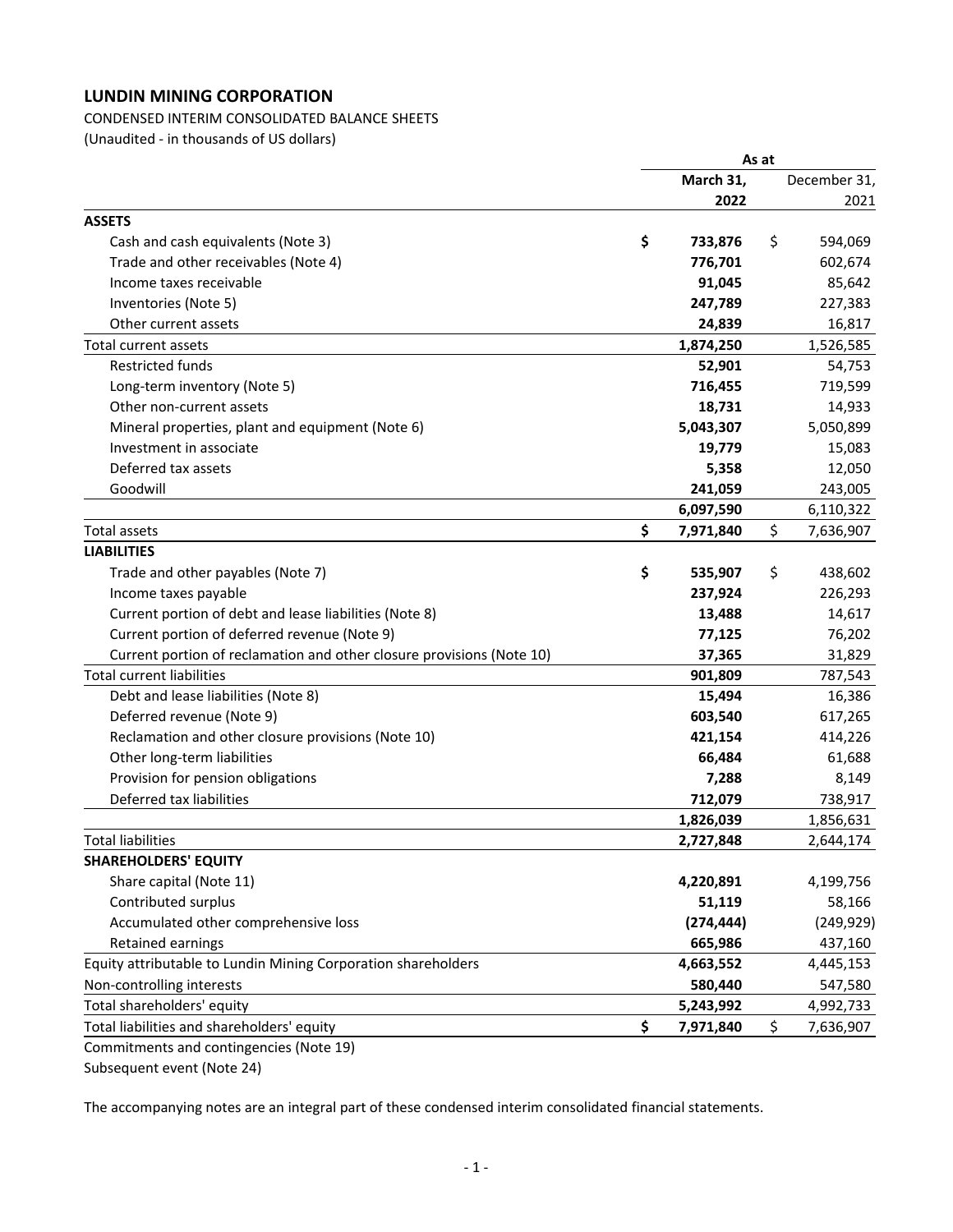CONDENSED INTERIM CONSOLIDATED STATEMENTS OF EARNINGS (Unaudited ‐ in thousands of US dollars, except for shares and per share amounts)

|                                                                                                 | Three months ended March 31, |                            |     |                            |  |
|-------------------------------------------------------------------------------------------------|------------------------------|----------------------------|-----|----------------------------|--|
|                                                                                                 |                              | 2022                       |     | 2021                       |  |
| Revenue (Note 12)                                                                               | \$                           | 991,079                    | \$  | 681,478                    |  |
| Cost of goods sold                                                                              |                              |                            |     |                            |  |
| Production costs (Note 13)                                                                      |                              | (382, 427)                 |     | (303, 113)                 |  |
| Depreciation, depletion and amortization                                                        |                              | (129, 837)                 |     | (125, 910)                 |  |
| Gross profit                                                                                    |                              | 478,815                    |     | 252,455                    |  |
| General and administrative expenses                                                             |                              | (11,502)                   |     | (13,094)                   |  |
| General exploration and business development (Note 15)                                          |                              | (8, 282)                   |     | (9, 762)                   |  |
| Finance income (Note 16)                                                                        |                              | 601                        |     | 569                        |  |
| Finance costs (Note 16)                                                                         |                              | (15, 573)                  |     | (11, 665)                  |  |
| Income from equity investment in associate                                                      |                              | 4,696                      |     | 373                        |  |
| Other income (Note 17)                                                                          |                              | 6,560                      |     | 5,245                      |  |
| Earnings before income taxes                                                                    |                              | 455,315                    |     | 224,121                    |  |
| Current tax expense                                                                             |                              | (95, 538)                  |     | (37, 480)                  |  |
| Deferred tax recovery (expense)                                                                 |                              | 18,332                     |     | (32, 422)                  |  |
| Net earnings                                                                                    | \$                           | 378,109                    | \$  | 154,219                    |  |
| Net earnings attributable to:                                                                   |                              |                            |     |                            |  |
| Lundin Mining Corporation shareholders                                                          | \$                           | 345,078                    | Ŝ.  | 135,185                    |  |
| Non-controlling interests                                                                       |                              | 33,031                     |     | 19,034                     |  |
| Net earnings                                                                                    | \$                           | 378,109                    | \$  | 154,219                    |  |
| Basic and diluted earnings per share attributable to Lundin Mining Corporation<br>shareholders: | \$                           | 0.47                       | -\$ | 0.18                       |  |
| Weighted average number of shares outstanding (Note 11)<br><b>Basic</b><br><b>Diluted</b>       |                              | 736,410,739<br>738,172,357 |     | 736,891,008<br>739,865,869 |  |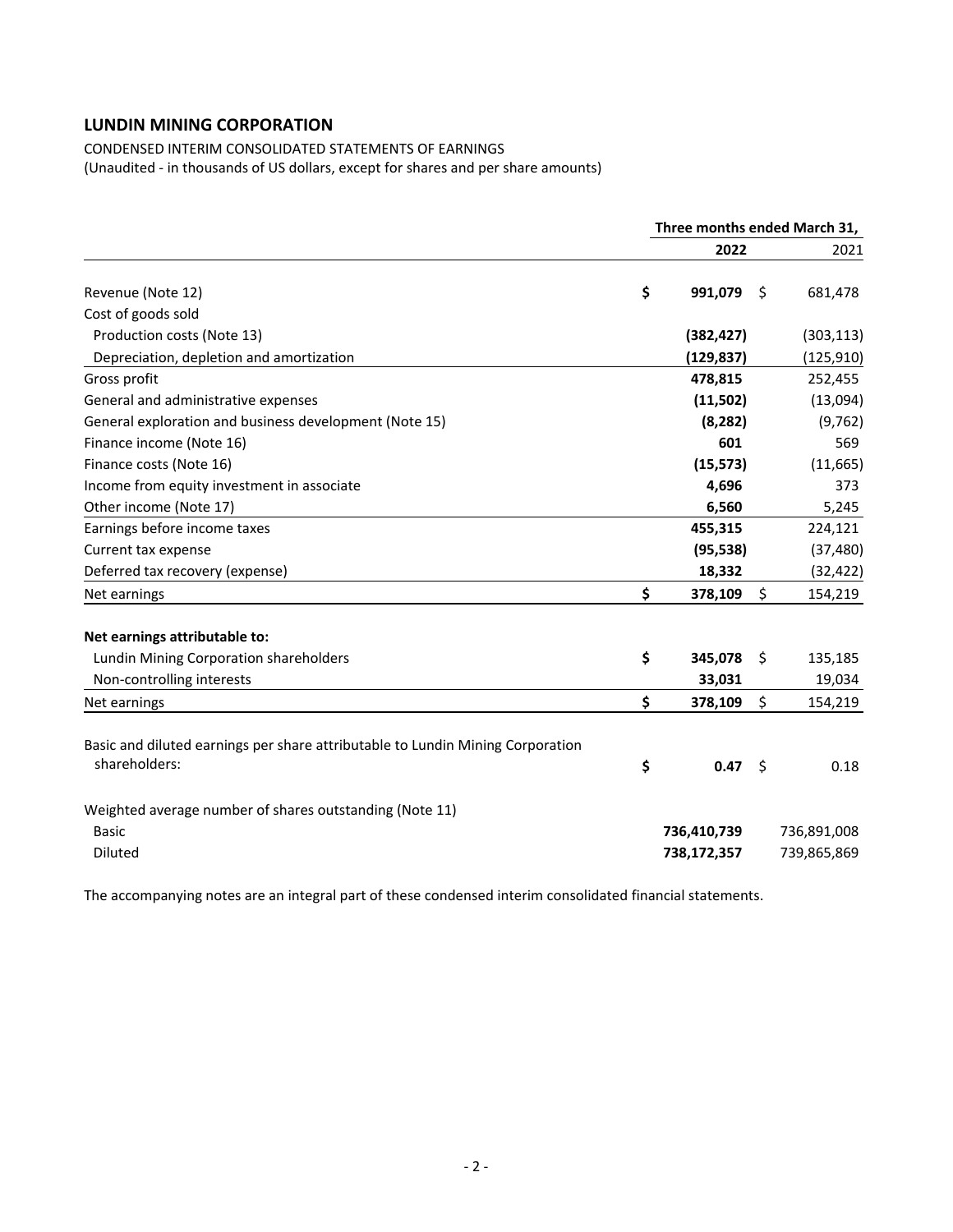CONDENSED INTERIM CONSOLIDATED STATEMENTS OF COMPREHENSIVE INCOME

(Unaudited ‐ in thousands of US dollars)

|                                                             | Three months ended March 31, |           |     |           |  |
|-------------------------------------------------------------|------------------------------|-----------|-----|-----------|--|
|                                                             |                              | 2022      |     | 2021      |  |
| Net earnings                                                | \$                           | 378,109   | S   | 154,219   |  |
| Other comprehensive loss, net of taxes                      |                              |           |     |           |  |
| Item that will not be reclassified to net earnings:         |                              |           |     |           |  |
| Remeasurements for post-employment benefit plans            |                              | (863)     |     |           |  |
| Item that may be reclassified subsequently to net earnings: |                              |           |     |           |  |
| Effects of foreign exchange                                 |                              | (23, 823) |     | (56, 235) |  |
| Other comprehensive loss                                    |                              | (24, 686) |     | (56, 235) |  |
| <b>Total comprehensive income</b>                           | \$                           | 353,423   |     | 97,984    |  |
| Comprehensive income attributable to:                       |                              |           |     |           |  |
| Lundin Mining Corporation shareholders                      | \$                           | 320,563   | - S | 78,950    |  |
| Non-controlling interests                                   |                              | 32,860    |     | 19,034    |  |
| Total comprehensive income                                  | \$                           | 353,423   |     | 97,984    |  |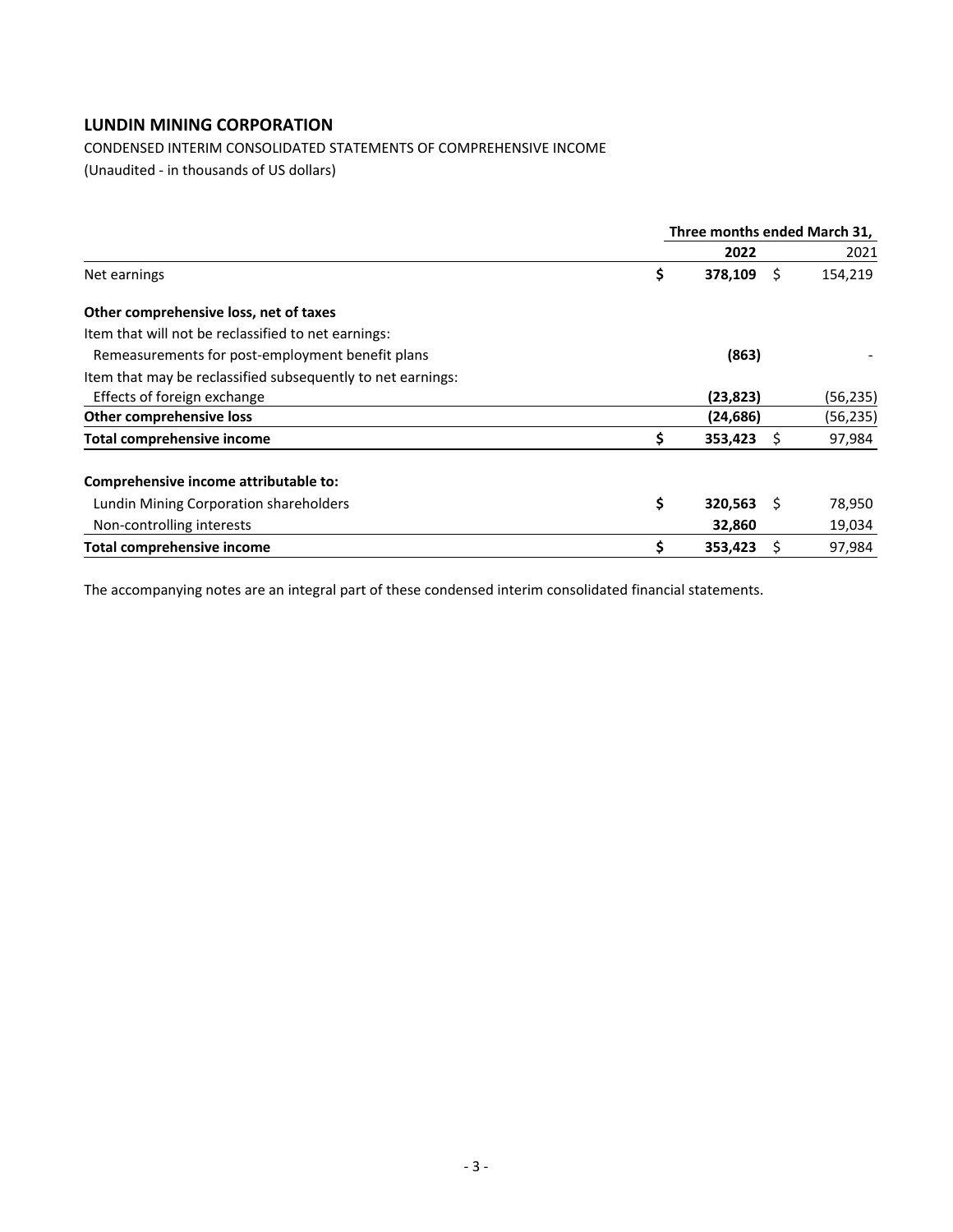CONDENSED INTERIM CONSOLIDATED STATEMENTS OF CHANGES IN EQUITY

(Unaudited ‐ in thousands of US dollars, except for shares)

|                                   |                |    |           |     |                          |    | Accumulated              |                |    |             |    |            |
|-----------------------------------|----------------|----|-----------|-----|--------------------------|----|--------------------------|----------------|----|-------------|----|------------|
|                                   |                |    |           |     |                          |    | other                    | Retained       |    | Non-        |    |            |
|                                   | Number of      |    | Share     |     | Contributed              |    | comprehensive            | earnings       |    | controlling |    |            |
|                                   | shares         |    | capital   |     | surplus                  |    | loss                     | (deficit)      |    | interests   |    | Total      |
| Balance, December 31, 2021        | 734,987,154    | -S | 4,199,756 | \$. | 58,166                   | \$ | $(249, 929)$ \$          | 437,160        | S  | 547,580     | \$ | 4,992,733  |
| Exercise of share-based awards    | 2,959,473      |    | 21,135    |     | (10, 243)                |    |                          |                |    |             |    | 10,892     |
| Share-based compensation          |                |    |           |     | 3,196                    |    |                          |                |    |             |    | 3,196      |
| Dividends declared (Note 11(c))   |                |    |           |     |                          |    | $\overline{\phantom{a}}$ | (116, 252)     |    |             |    | (116, 252) |
| Net earnings                      |                |    |           |     |                          |    |                          | 345,078        |    | 33,031      |    | 378,109    |
| Other comprehensive loss          |                |    |           |     | $\overline{\phantom{a}}$ |    | (24, 515)                |                |    | (171)       |    | (24, 686)  |
| Total comprehensive (loss) income |                |    |           |     |                          |    | (24,515)                 | 345,078        |    | 32,860      |    | 353,423    |
| Balance, March 31, 2022           | 737,946,627    | -S | 4,220,891 | S   | 51,119                   | -S | $(274, 444)$ \$          | 665,986        | S  | 580,440     | S. | 5,243,992  |
| Balance, December 31, 2020        | 736,039,350 \$ |    | 4,201,277 | S   | 52,098                   |    | $(177, 215)$ \$          | $(98, 231)$ \$ |    | 518,600     | S  | 4,496,529  |
| Exercise of share-based awards    | 2,211,161      |    | 16,377    |     | (6,019)                  |    |                          |                |    |             |    | 10,358     |
| Share-based compensation          |                |    |           |     | 3,623                    |    |                          |                |    |             |    | 3,623      |
| Dividends declared                |                |    |           |     |                          |    | $\overline{\phantom{a}}$ | (34, 887)      |    |             |    | (34, 887)  |
| Net earnings                      |                |    |           |     | $\overline{\phantom{a}}$ |    |                          | 135,185        |    | 19,034      |    | 154,219    |
| Other comprehensive loss          |                |    |           |     |                          |    | (56, 235)                |                |    |             |    | (56, 235)  |
| Total comprehensive (loss) income |                |    |           |     |                          |    | (56, 235)                | 135,185        |    | 19,034      |    | 97,984     |
| Balance, March 31, 2021           | 738,250,511    | \$ | 4,217,654 | S   | 49,702                   | S  | (233,450) \$             | 2,067          | Ŝ. | 537,634     | Ŝ. | 4,573,607  |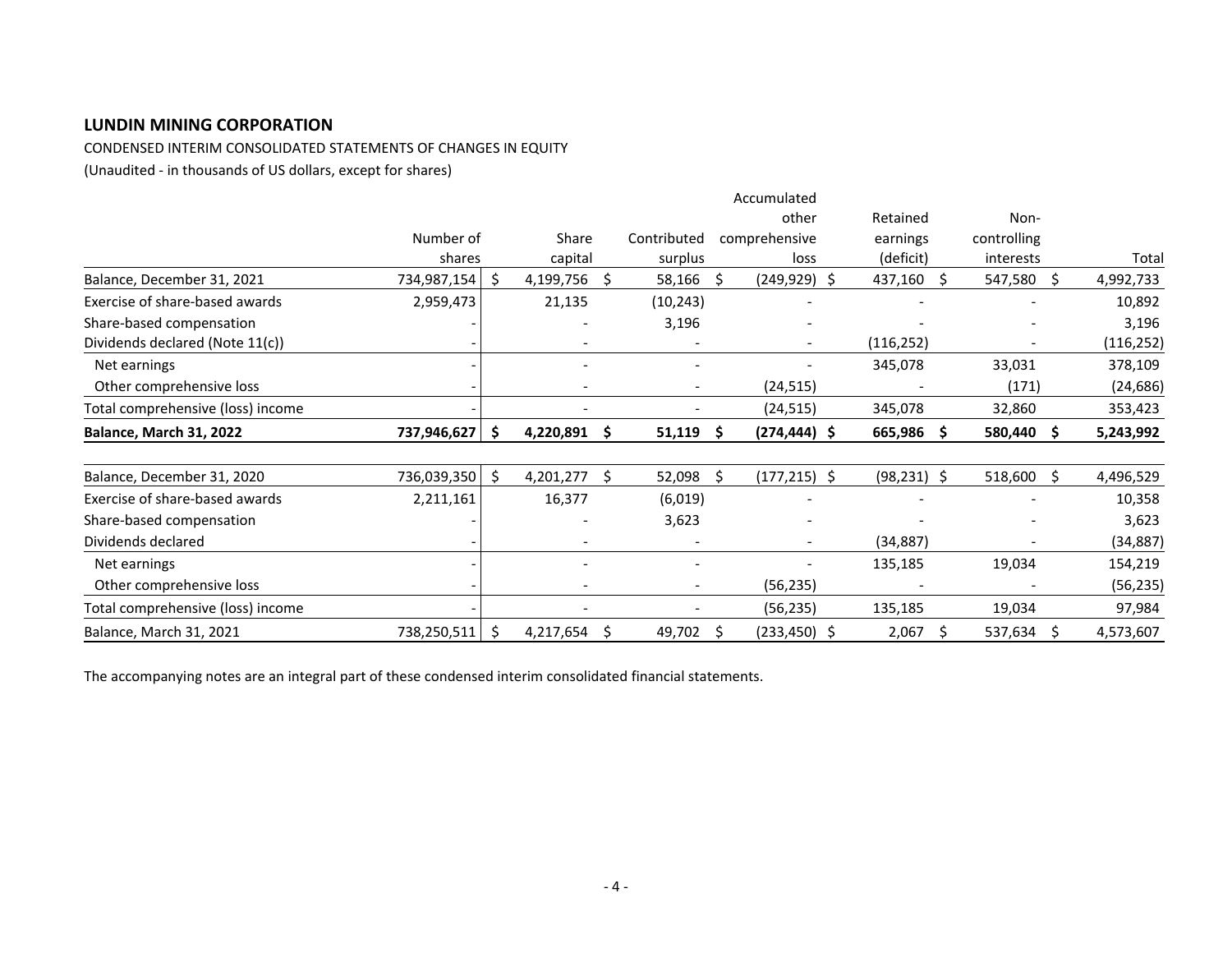#### CONDENSED INTERIM CONSOLIDATED STATEMENTS OF CASH FLOW

(Unaudited ‐ in thousands of US dollars)

|                                                         |    | Three months ended March 31, |    |            |  |  |  |  |
|---------------------------------------------------------|----|------------------------------|----|------------|--|--|--|--|
| Cash provided by (used in)                              |    | 2022                         |    | 2021       |  |  |  |  |
| <b>Operating activities</b>                             |    |                              |    |            |  |  |  |  |
| Net earnings                                            | \$ | 378,109                      | \$ | 154,219    |  |  |  |  |
| Items not involving cash and other adjustments          |    |                              |    |            |  |  |  |  |
| Depreciation, depletion and amortization                |    | 129,837                      |    | 125,910    |  |  |  |  |
| Share-based compensation                                |    | 3,196                        |    | 3,623      |  |  |  |  |
| Foreign exchange loss                                   |    | 7,853                        |    | 962        |  |  |  |  |
| Finance costs, net (Note 16)                            |    | 14,972                       |    | 11,096     |  |  |  |  |
| Recognition of deferred revenue (Note 9)                |    | (20, 705)                    |    | (17, 643)  |  |  |  |  |
| Deferred tax (recovery) expense                         |    | (18, 332)                    |    | 32,422     |  |  |  |  |
| Income from equity investment in associate              |    | (4,696)                      |    | (373)      |  |  |  |  |
| Revaluation of derivative liability (Note 17)           |    | 3,293                        |    | (7, 103)   |  |  |  |  |
| Revaluation of marketable securities (Note 17)          |    | (3,892)                      |    | (549)      |  |  |  |  |
| Other                                                   |    | (15,072)                     |    | (3,840)    |  |  |  |  |
| Reclamation payments (Note 10)                          |    | (1,747)                      |    | (342)      |  |  |  |  |
| Other payments                                          |    | (551)                        |    | (1, 347)   |  |  |  |  |
| Changes in long-term inventory                          |    | 540                          |    | (17, 190)  |  |  |  |  |
| Changes in non-cash working capital items (Note 22)     |    | (155, 548)                   |    | (121, 170) |  |  |  |  |
|                                                         |    | 317,257                      |    | 158,675    |  |  |  |  |
| <b>Investing activities</b>                             |    |                              |    |            |  |  |  |  |
| Investment in mineral properties, plant and equipment   |    | (144, 912)                   |    | (112, 463) |  |  |  |  |
| Cash received from disposal of subsidiary (Note 17)     |    | 16,828                       |    |            |  |  |  |  |
| Interest received                                       |    | 230                          |    | 76         |  |  |  |  |
| Josemaria bridge Ioan (Note 23)                         |    | (40, 500)                    |    |            |  |  |  |  |
| Other                                                   |    | (4, 130)                     |    | 873        |  |  |  |  |
|                                                         |    | (172, 484)                   |    | (111, 514) |  |  |  |  |
| <b>Financing activities</b>                             |    |                              |    |            |  |  |  |  |
| Interest paid                                           |    | (1, 459)                     |    | (2, 495)   |  |  |  |  |
| Principal payments of lease liabilities                 |    | (4,064)                      |    | (3,736)    |  |  |  |  |
| Principal repayments of debt (Note 8)                   |    | (652)                        |    | (27, 790)  |  |  |  |  |
| Proceeds from debt (Note 8)                             |    |                              |    | 17,171     |  |  |  |  |
| Proceeds from common shares issued                      |    | 10,892                       |    | 10,358     |  |  |  |  |
| Distributions paid to non-controlling interests         |    | (15,000)                     |    |            |  |  |  |  |
|                                                         |    | (10, 283)                    |    | (6, 492)   |  |  |  |  |
| Effect of foreign exchange on cash balances             |    | 5,316                        |    | (794)      |  |  |  |  |
| Increase in cash and cash equivalents during the period |    | 139,807                      |    | 39,875     |  |  |  |  |
| Cash and cash equivalents, beginning of period          |    | 594,069                      |    | 141,447    |  |  |  |  |
| Cash and cash equivalents, end of period                | \$ | 733,876                      | \$ | 181,322    |  |  |  |  |
|                                                         |    |                              |    |            |  |  |  |  |

Supplemental cash flow information (Note 22)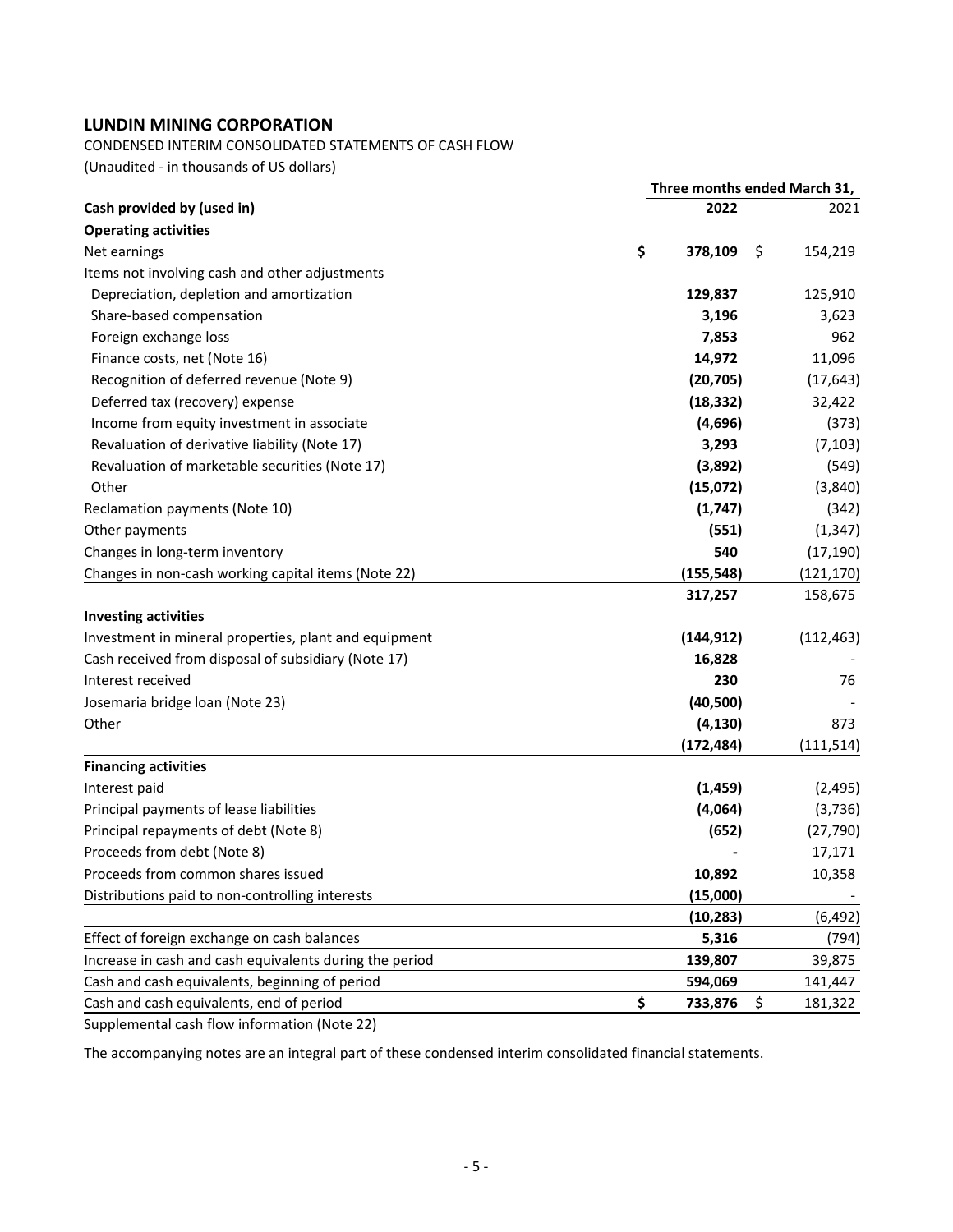Notes to condensed interim consolidated financial statements For the three months ended March 31, 2022 and 2021 (Unaudited ‐ Tabular amounts in thousands of US dollars, except for shares and per share amounts)

#### **1. NATURE OF OPERATIONS**

Lundin Mining Corporation is a diversified Canadian base metals mining company primarily producing copper, zinc, gold and nickel. The Company owns 80% of the Candelaria and Ojos del Salado mining complex ("Candelaria") located in Chile. The Company's wholly‐owned operating assetsinclude the Chapada mine located in Brazil, the Eagle mine located in the United States of America ("USA"), the Neves‐Corvo mine located in Portugal, and the Zinkgruvan mine located in Sweden. On December 20, 2021, the Company announced that it had entered into a definitive agreement to acquire 100% of Josemaria Resources Inc. ("Josemaria Resources") which owns the Josemaria copper-gold project located in the San Juan Province of Argentina (Note 23).

The Company's common shares are listed on the Toronto Stock Exchange ("TSX") in Canada and the Nasdaq Stockholm Exchange in Sweden. The Company is incorporated under the Canada Business Corporations Act. The company is domiciled in Canada and its registered address is 150 King Street West, Toronto, Ontario, Canada.

#### **2. BASIS OF PRESENTATION AND SIGNIFICANT ACCOUNTING POLICIES**

#### **(i) Basis of presentation and measurement**

The unaudited condensed interim consolidated financial statements have been prepared in accordance with International Financial Reporting Standards ("IFRS") as issued by the International Accounting Standards Board ("IASB") and Interpretations of the International Financial Reporting Interpretations Committee which the Canadian Accounting Standards Board has approved for incorporation into Part 1 of the CPA Canada Handbook ‐ Accounting including IAS 34 Interim financial reporting. The condensed interim consolidated financial statements should be read in conjunction with the annual consolidated financial statements for the year ended December 31, 2021.

The consolidated financial statements have been prepared on a historical cost basis except for certain financial instruments which have been measured at fair value.

The Company's presentation currency is United States ("US") dollars. Reference herein of \$ or USD is to US dollars, C\$ is to Canadian dollars, SEK is to Swedish krona, € refers to the Euro, CLP refers to the Chilean peso and BRL refers to the Brazilian real.

Balance sheet items are classified as current if receipt or payment is due within twelve months. Otherwise, they are presented as non‐current.

These condensed interim consolidated financial statements were approved by the Board of Directors for issue on April 27, 2022.

#### **(ii) Significant accounting policies**

The accounting policies followed in these condensed interim consolidated financial statements are consistent with those disclosed in Note 2 of the Company's consolidated financial statements for the year ended December 31, 2021.

#### **(iii) Critical accounting estimates and judgments in applying the entity's accounting policies**

Areas of judgment that have the most significant effect on the amounts recognized in the financial statements are disclosed in Note 2 of the Company's consolidated financial statements for the year ended December 31, 2021.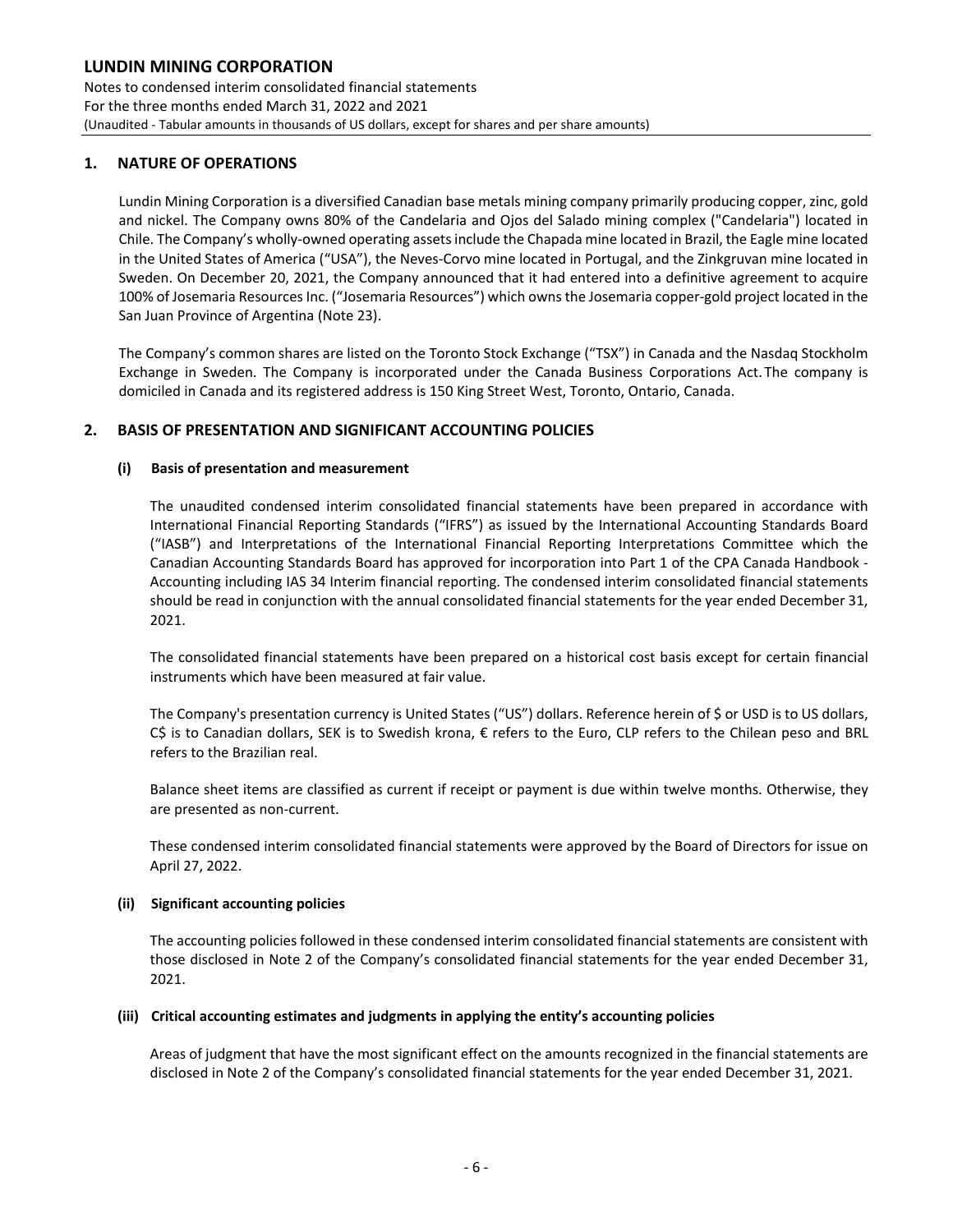Notes to condensed interim consolidated financial statements For the three months ended March 31, 2022 and 2021 (Unaudited ‐ Tabular amounts in thousands of US dollars, except for shares and per share amounts)

> The Company continues to manage and respond to the COVID‐19 pandemic and has implemented preventative measuresto ensure the safety of its workforce, local communities and other key stakeholders. To date, production disruptions as a result of COVID‐19 have been minimal and there has been no significant disruption in the delivery or receipt of goods at our operations. Future metal prices, exchange rates, discount rates and other key assumptions used in the Company's accounting estimates are subject to greater uncertainty given the current economic environment. Changes in these assumptions could significantly impact the Company's accounting estimates.

#### **3. CASH AND CASH EQUIVALENTS**

Cash and cash equivalents are comprised of the following:

| March 31, | December 31, |
|-----------|--------------|
| 2022      | 2021         |
| 664.534   | 533,560      |
| 69.342    | 60,509       |
| 733.876   | 594,069      |
|           |              |

#### **4. TRADE AND OTHER RECEIVABLES**

Trade and other receivables are comprised of the following:

|                                 | March 31, | December 31, |
|---------------------------------|-----------|--------------|
|                                 | 2022      | 2021         |
| Trade receivables               | 644,716   | 507,697      |
| Prepaid expenses                | 41,067    | 25,972       |
| Josemaria bridge loan (Note 23) | 40,794    |              |
| Value added tax                 | 30,189    | 37,136       |
| Other receivables               | 19,935    | 31,869       |
|                                 | 776,701   | 602,674      |

In 2021, other receivables included an insurance settlement of \$16.0 million related to a mill interruption at Chapada in 2020, which was received in the first quarter of 2022.

#### **5. INVENTORIES**

Inventories are comprised of the following:

|                        | March 31, | December 31, |
|------------------------|-----------|--------------|
|                        | 2022      | 2021         |
| Ore stockpiles         | 32.461    | 28,307       |
| Concentrate stockpiles | 58,895    | 56,526       |
| Materials and supplies | 156,433   | 142,550      |
|                        | 247.789   | 227,383      |

Long-term inventory is comprised of ore stockpiles. As at March 31, 2022, the Company had \$416.5 million (December 31, 2021 ‐ \$422.3 million) and \$300.0 million (December 31, 2021 ‐ \$297.3 million) of long‐term ore stockpiles at Candelaria and Chapada, respectively.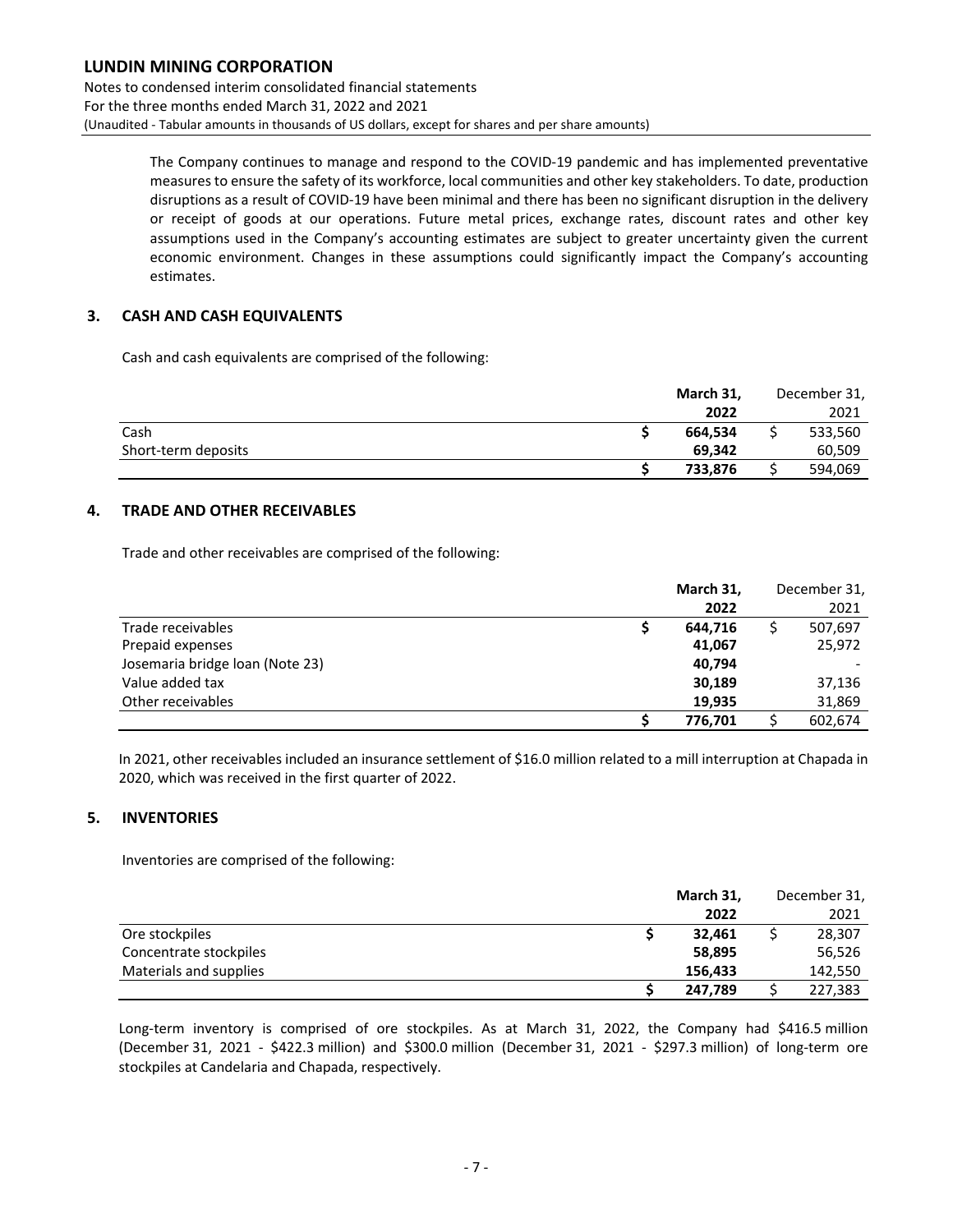Notes to condensed interim consolidated financial statements For the three months ended March 31, 2022 and 2021 (Unaudited ‐ Tabular amounts in thousands of US dollars, except for shares and per share amounts)

#### **6. MINERAL PROPERTIES, PLANT AND EQUIPMENT**

Mineral properties, plant and equipment are comprised of the following:

| As at March 31, 2022        | \$<br>5,339,025 | \$<br>3,545,050 | 294,082       | \$<br>9,178,157 |
|-----------------------------|-----------------|-----------------|---------------|-----------------|
| Effects of foreign exchange | (38,028)        | (17, 479)       | (4,822)       | (60, 329)       |
| Disposals and transfers     | 8,075           | 98,600          | (107, 178)    | (503)           |
| Additions                   | 83,204          | 8,080           | 63,490        | 154,774         |
| As at December 31, 2021     | 5,285,774       | 3,455,849       | 342,592       | 9,084,215       |
| Effects of foreign exchange | (63, 830)       | (26,069)        | (12,755)      | (102,654)       |
| Disposals and transfers     | 114,029         | 148,138         | (282, 859)    | (20, 692)       |
| Additions                   | 244,164         | 44,814          | 224,895       | 513,873         |
| As at March 31, 2021        | 4,991,411       | 3,288,966       | 413,311       | 8,693,688       |
| Effects of foreign exchange | (91,694)        | (40, 150)       | (14,537)      | (146,381)       |
| Disposals and transfers     | 1,201           | 44,992          | (47,630)      | (1, 437)        |
| Additions                   | 22,111          | 3,750           | 53,781        | 79,642          |
| As at December 31, 2020     | \$<br>5,059,793 | \$<br>3,280,374 | \$<br>421,697 | Ś.<br>8,761,864 |
| Cost                        | properties      | equipment       | construction  | Total           |
|                             | Mineral         | Plant and       | Assets under  |                 |

| Accumulated depreciation,   | Mineral         | Plant and       | Assets under                       |                 |
|-----------------------------|-----------------|-----------------|------------------------------------|-----------------|
| depletion and amortization  | properties      | equipment       | construction                       | Total           |
| As at December 31, 2020     | Ś.<br>2,382,365 | Ś.<br>1,253,888 | \$<br>$\qquad \qquad \blacksquare$ | \$<br>3,636,253 |
| Depreciation                | 71,039          | 54,971          |                                    | 126,010         |
| Disposals and transfers     |                 | (429)           |                                    | (429)           |
| Effects of foreign exchange | (56,449)        | (20, 504)       |                                    | (76, 953)       |
| As at March 31, 2021        | 2,396,955       | 1,287,926       |                                    | 3,684,881       |
| Depreciation                | 243,534         | 170,858         |                                    | 414,392         |
| Disposals and transfers     | 19,031          | (31, 457)       |                                    | (12, 426)       |
| Effects of foreign exchange | (39,324)        | (14, 207)       |                                    | (53, 531)       |
| As at December 31, 2021     | 2,620,196       | 1,413,120       |                                    | 4,033,316       |
| Depreciation                | 76,102          | 56,941          |                                    | 133,043         |
| Disposals and transfers     | (79)            | (64)            |                                    | (143)           |
| Effects of foreign exchange | (23,293)        | (8,073)         |                                    | (31, 366)       |
| As at March 31, 2022        | 2,672,926<br>S. | \$<br>1,461,924 | \$                                 | Ś.<br>4,134,850 |
|                             | Mineral         | Plant and       | Assets under                       |                 |
| Net book value              | properties      | equipment       | construction                       | Total           |
| As at December 31, 2021     | Ś.<br>2,665,578 | Ś.<br>2,042,729 | \$<br>342,592                      | \$<br>5,050,899 |
| As at March 31, 2022        | 2,666,099<br>\$ | 2,083,126<br>S. | 294,082<br>\$                      | 5,043,307<br>S  |

During the three months ended March 31, 2022, the Company capitalized \$1.1 million (Q1 2021 ‐ \$3.9 million) of finance costs to assets under construction, at a weighted average interest rate of 5.5% (Q1 2021 ‐ 4.5%).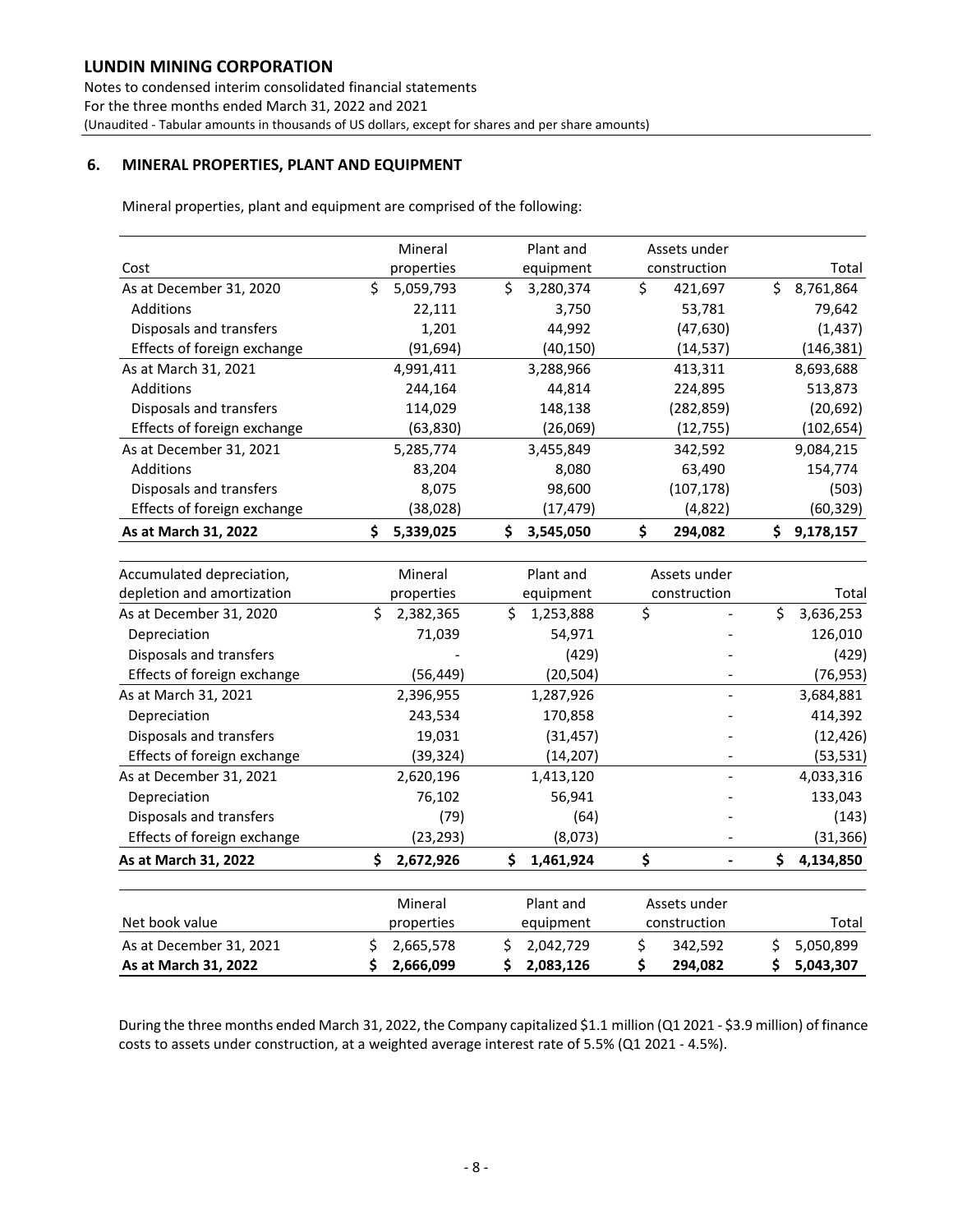Notes to condensed interim consolidated financial statements For the three months ended March 31, 2022 and 2021 (Unaudited ‐ Tabular amounts in thousands of US dollars, except for shares and per share amounts)

During the three months ended March 31, 2022, the Company capitalized \$58.9 million (Q1 2021 - \$42.7 million) of deferred stripping costs to mineral properties. The depreciation expense related to deferred stripping for the current quarter was \$27.9 million (Q1 2021 ‐ \$28.4 million). Included in the mineral properties balance at March 31, 2022 is \$514.5 million (December 31, 2021 - \$464.6 million) related to deferred stripping at Candelaria, which is currently nondepreciable.

The Company leases various assets including buildings, rail cars, vehicles, machinery and equipment. The following table summarizes the changes in right‐of‐use assets within plant and equipment:

|                             | Net book value |
|-----------------------------|----------------|
| As at December 31, 2020     | \$<br>38,870   |
| Additions                   | 375            |
| Depreciation                | (4, 366)       |
| Effects of foreign exchange | (571)          |
| As at March 31, 2021        | 34,308         |
| Additions                   | 10,033         |
| Depreciation                | (15, 645)      |
| <b>Disposals</b>            | (873)          |
| Effects of foreign exchange | (226)          |
| As at December 31, 2021     | 27,597         |
| Additions                   | 1,546          |
| Depreciation                | (4, 796)       |
| Effects of foreign exchange | (103)          |
| As at March 31, 2022        | \$<br>24,244   |

The Company acts as lessee in certain leases that contain variable lease payment terms that are primarily based on usage of the right‐of‐use assets.

#### **7. TRADE AND OTHER PAYABLES**

Trade and other payables are comprised of the following:

|                                                    | March 31,     | December 31, |         |
|----------------------------------------------------|---------------|--------------|---------|
|                                                    | 2022          |              | 2021    |
| Trade payables                                     | \$<br>171,659 | \$           | 199,545 |
| Dividends payable                                  | 118,139       |              |         |
| Unbilled goods and services                        | 114,508       |              | 80,067  |
| Employee benefits payable                          | 63,055        |              | 71,078  |
| Chapada derivative liability - current portion     | 24,970        |              | 24,973  |
| Royalties payable                                  | 20,386        |              | 16,876  |
| Distributions payable to non-controlling interests |               |              | 15,000  |
| Prepayment from customers                          | 10,458        |              | 9,165   |
| Other                                              | 12,732        |              | 21,898  |
|                                                    | \$<br>535,907 |              | 438,602 |

The long-term portion of the derivative liability related to the Chapada acquisition of \$45.8 million (December 31, 2021 ‐ \$42.5 million) is included in other long‐term liabilities.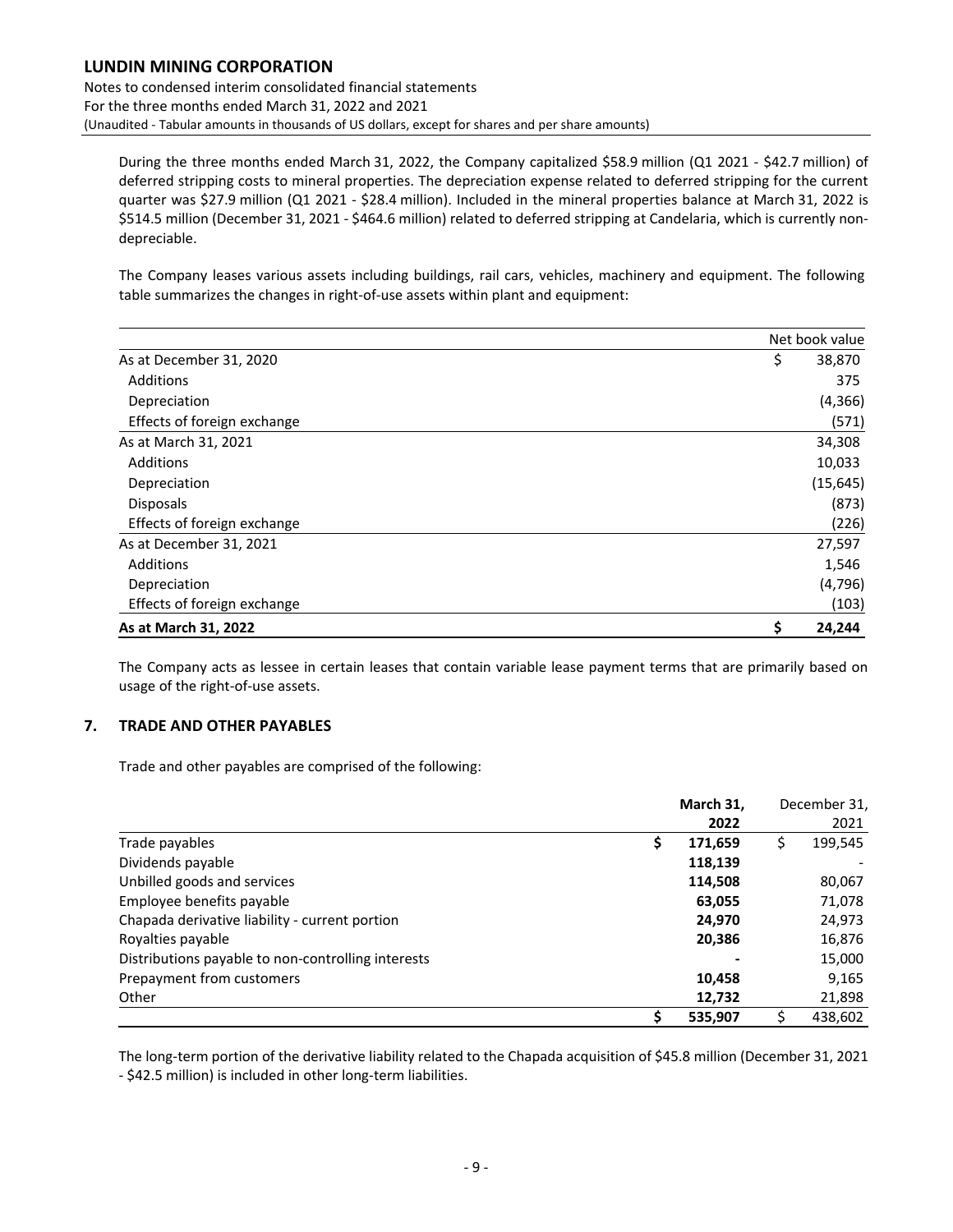Notes to condensed interim consolidated financial statements For the three months ended March 31, 2022 and 2021 (Unaudited ‐ Tabular amounts in thousands of US dollars, except for shares and per share amounts)

#### **8. DEBT AND LEASE LIABILITIES**

Debt and lease liabilities are comprised of the following:

|                            | March 31, |  | December 31, |  |
|----------------------------|-----------|--|--------------|--|
|                            | 2022      |  | 2021         |  |
| Lease liabilities (a)      | 24,596    |  | 25,878       |  |
| Line of credit (b)         | 4,386     |  | 5,125        |  |
| Debt and lease liabilities | 28,982    |  | 31,003       |  |
| Less: current portion      | 13,488    |  | 14,617       |  |
| Long-term portion          | 15.494    |  | 16,386       |  |

The changes in debt and lease liabilities are comprised of the following:

|                                | Leases       | Debt          |    | Total      |
|--------------------------------|--------------|---------------|----|------------|
| As at December 31, 2020        | \$<br>36,312 | \$<br>166,736 | Ŝ. | 203,048    |
| Additions                      | 669          | 17,171        |    | 17,840     |
| Payments                       | (4,067)      | (27, 790)     |    | (31, 857)  |
| Interest                       | 331          |               |    | 331        |
| Financing fee amortization     |              | 160           |    | 160        |
| Effects of foreign exchange    | (1, 130)     | (422)         |    | (1, 552)   |
| As at March 31, 2021           | 32,115       | 155,855       |    | 187,970    |
| Additions                      | 9,751        | 16,000        |    | 25,751     |
| Payments                       | (15, 302)    | (168, 023)    |    | (183, 325) |
| Disposals                      | (866)        |               |    | (866)      |
| Interest                       | 1,163        |               |    | 1,163      |
| Financing fee amortization     |              | 162           |    | 162        |
| Financing fee reclassification |              | 1,300         |    | 1,300      |
| Effects of foreign exchange    | (983)        | (169)         |    | (1, 152)   |
| As at December 31, 2021        | 25,878       | 5,125         |    | 31,003     |
| <b>Additions</b>               | 1,544        |               |    | 1,544      |
| Payments                       | (4, 381)     | (652)         |    | (5,033)    |
| Interest                       | 317          |               |    | 317        |
| Effects of foreign exchange    | 1,238        | (87)          |    | 1,151      |
| As at March 31, 2022           | 24,596       | 4,386         |    | 28,982     |
| Less: current portion          | 10,929       | 2,559         |    | 13,488     |
| Long-term portion              | \$<br>13,667 | \$<br>1,827   | \$ | 15,494     |

a) Lease liabilities relate to leases on buildings, rail cars, vehicles, machinery and equipment which have remaining lease terms of one to thirteen years and interest rates of 0.8% ‐ 7.1% over the terms of the leases.

b) Sociedade Mineira de Neves‐Corvo, S.A. ("Somincor"), a subsidiary of the Company which owns the Neves‐Corvo mine, has a \$27.8 million (€25.0 million) line of credit for equipment financing. As at March 31, 2022, the balance outstanding was \$4.4 million (€4.0 million) (December 31, 2021 ‐ \$5.1 million). Interest rates vary from a fixed rate of 0.88% to EURIBOR +0.84%, dependent on the piece of equipment, with the debt maturing throughout 2023 and 2024.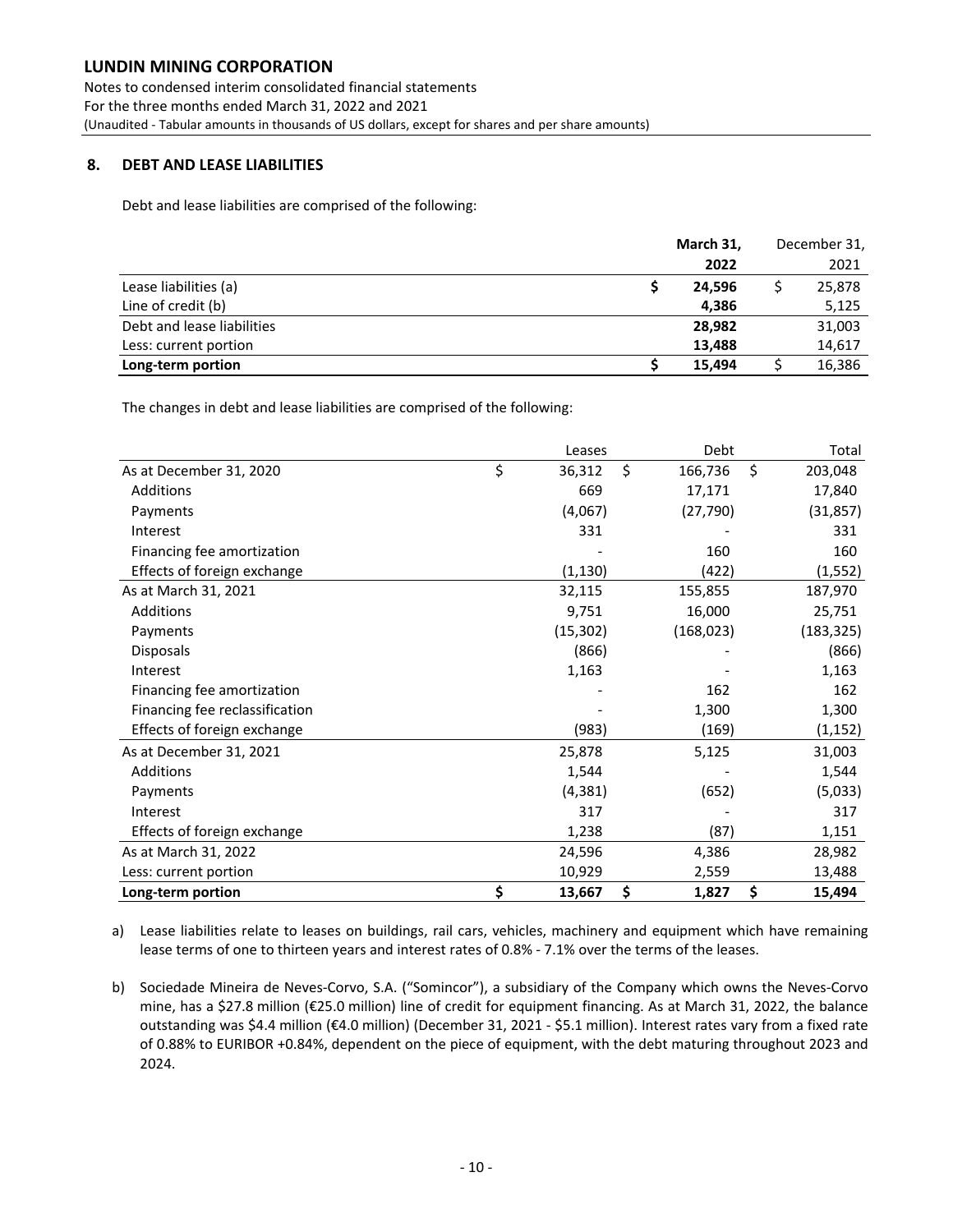Notes to condensed interim consolidated financial statements For the three months ended March 31, 2022 and 2021 (Unaudited ‐ Tabular amounts in thousands of US dollars, except for shares and per share amounts)

c) As of March 31, 2022, the Company had a secured revolving credit facility of \$800.0 million with a \$200.0 million accordion option, maturing August 2023. The credit facility bears interest on drawn funds at rates of LIBOR+1.75% to LIBOR+2.75% (or an alternative benchmark rate as selected by the administrative agent), depending on the Company's net leverage ratio. The revolving credit facility is subject to customary covenants. As at March 31, 2022, there was no balance outstanding (December 31, 2021 – nil) other than letters of credit totalling \$19.9 million (SEK 162.0 million and €2.2 million) (December 31, 2021 ‐ \$20.4 million). The SEK denominated letter of credit was subsequently cancelled on April 14, 2022. The revolving credit facility was subsequently amended and restated on April 26, 2022 (Note 24).

The schedule of undiscounted lease payment and debt obligations is as follows:

|                                                     | Leases | Debt                     | Total  |
|-----------------------------------------------------|--------|--------------------------|--------|
| Less than one year                                  | 11.960 | 2.559                    | 14,519 |
| One to five years                                   | 12,863 | 1,827                    | 14,690 |
| More than five years                                | 1,878  | $\overline{\phantom{a}}$ | 1,878  |
| Total undiscounted obligations as at March 31, 2022 | 26.701 | 4.386                    | 31,087 |

#### **9. DEFERRED REVENUE**

The following table summarizes the changes in deferred revenue:

| As at December 31, 2020           | \$<br>739,566 |
|-----------------------------------|---------------|
| Recognition of revenue            | (17, 643)     |
| Finance costs                     | 10,071        |
| Effects of foreign exchange       | (3,628)       |
| As at March 31, 2021              | 728,366       |
| Recognition of revenue            | (56, 424)     |
| Variable consideration adjustment | (6,997)       |
| Finance costs                     | 30,254        |
| Effects of foreign exchange       | (1, 732)      |
| As at December 31, 2021           | 693,467       |
| Recognition of revenue            | (20, 705)     |
| Finance costs                     | 9,477         |
| Effects of foreign exchange       | (1, 574)      |
| As at March 31, 2022              | 680,665       |
| Less: current portion             | 77,125        |
| Long-term portion                 | 603,540       |

Consideration received under the Company's gold, silver and copper streaming agreements is deemed to be variable and can be subject to cumulative adjustments when the contractual volume to be delivered changes. In 2021, as a result of changes to the Company's Mineral Resources and Mineral Reserves estimates, an adjustment was made to the deferred revenue liability which was recognized through revenue and finance costs.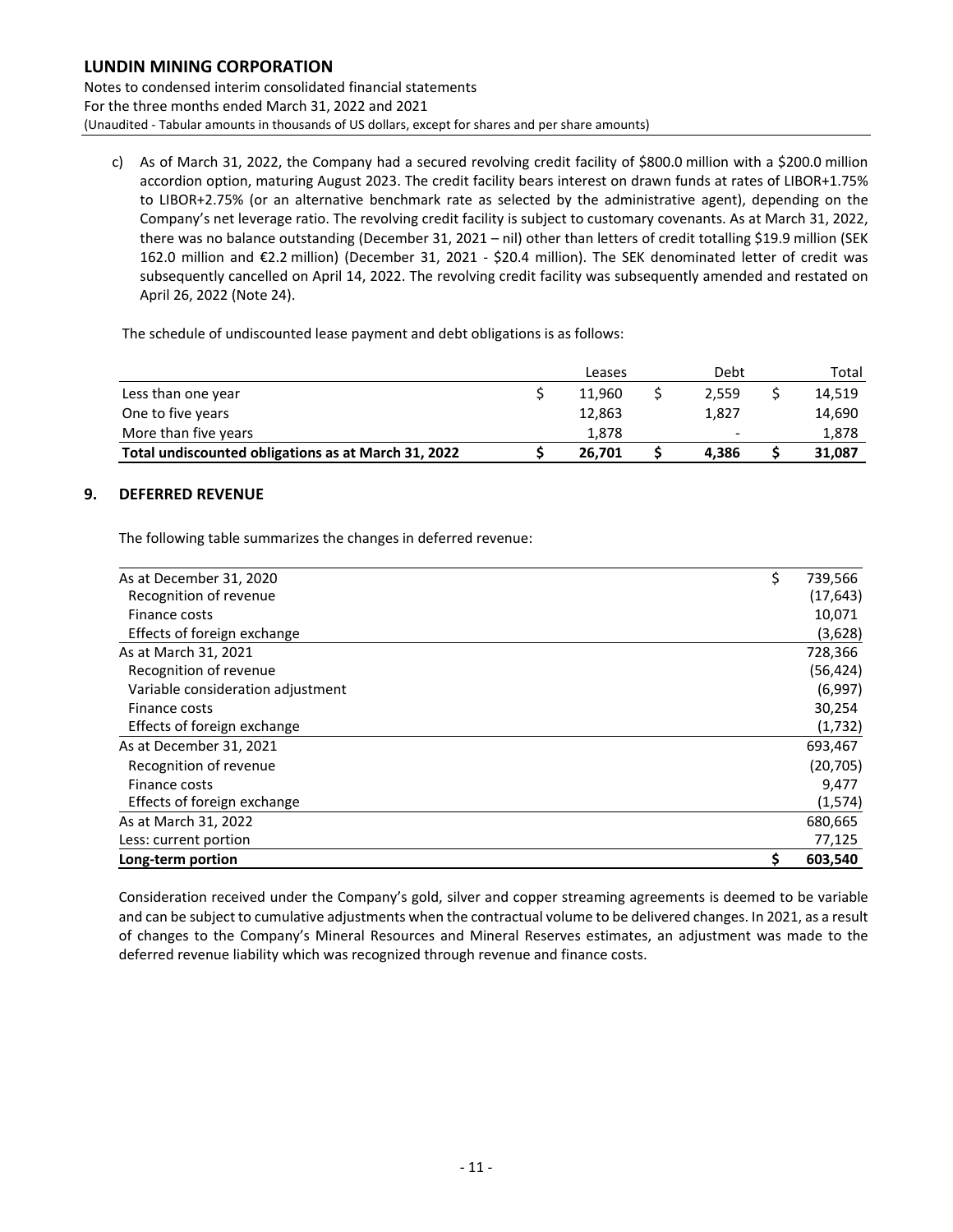Notes to condensed interim consolidated financial statements For the three months ended March 31, 2022 and 2021 (Unaudited ‐ Tabular amounts in thousands of US dollars, except for shares and per share amounts)

#### **10. RECLAMATION AND OTHER CLOSURE PROVISIONS**

Reclamation and other closure provisions relating to the Company's mining operations are as follows:

|                             | Reclamation   | Other closure |               |
|-----------------------------|---------------|---------------|---------------|
|                             | provisions    | provisions    | Total         |
| Balance, December 31, 2020  | \$<br>399,838 | \$<br>44,407  | \$<br>444,245 |
| Accretion                   | 2,193         |               | 2,193         |
| Changes in estimate         | (2,008)       | (531)         | (2,539)       |
| Changes in discount rate    | (32,841)      |               | (32, 841)     |
| Payments                    | (342)         |               | (342)         |
| Effects of foreign exchange | (7,282)       | (461)         | (7, 743)      |
| Balance, March 31, 2021     | 359,558       | 43,415        | 402,973       |
| Accretion                   | 6,915         |               | 6,915         |
| Changes in estimate         | 73,369        | 2,089         | 75,458        |
| Changes in discount rate    | (24, 151)     |               | (24, 151)     |
| Payments                    | (4, 353)      | (4,480)       | (8,833)       |
| Effects of foreign exchange | (4, 372)      | (1,935)       | (6, 307)      |
| Balance, December 31, 2021  | 406,966       | 39,089        | 446,055       |
| Accretion                   | 3,613         |               | 3,613         |
| Changes in estimate         | 29,317        | 2,749         | 32,066        |
| Changes in discount rate    | (20,668)      |               | (20, 668)     |
| Payments                    | (700)         | (1,047)       | (1,747)       |
| Effects of foreign exchange | (2,843)       | 2,043         | (800)         |
| Balance, March 31, 2022     | 415,685       | 42,834        | 458,519       |
| Less: current portion       | 32,684        | 4,681         | 37,365        |
| Long-term portion           | \$<br>383,001 | \$<br>38,153  | \$<br>421,154 |

The Company expects these liabilities to be settled between 2022 and 2065. The provisions are discounted using current market pre-tax discount rates which range from 0.9% to 12.2% (December 31, 2021 - 0.2% to 10.6%).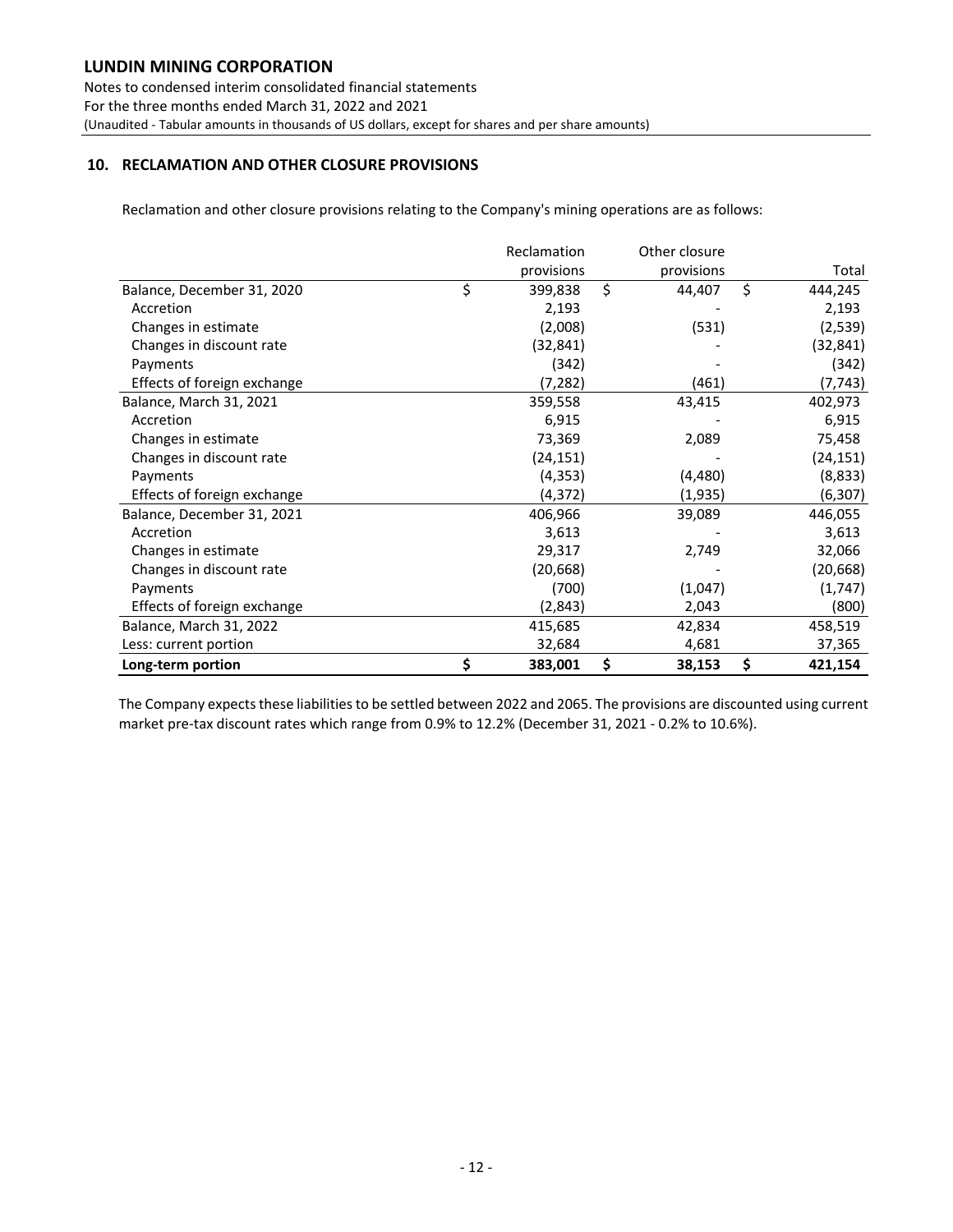Notes to condensed interim consolidated financial statements For the three months ended March 31, 2022 and 2021 (Unaudited ‐ Tabular amounts in thousands of US dollars, except for shares and per share amounts)

#### **11. SHARE CAPITAL**

#### **a) Basic and diluted weighted average number of shares outstanding**

|                                                       |             | Three months ended March 31, |  |  |  |
|-------------------------------------------------------|-------------|------------------------------|--|--|--|
|                                                       | 2022        | 2021                         |  |  |  |
| Basic weighted average number of shares outstanding   | 736,410,739 | 736,891,008                  |  |  |  |
| Effect of dilutive securities                         | 1,761,618   | 2,974,861                    |  |  |  |
| Diluted weighted average number of shares outstanding | 738,172,357 | 739,865,869                  |  |  |  |
| Antidilutive securities                               | 574,829     | 556,750                      |  |  |  |

The effect of dilutive securities relates to in-the-money outstanding stock options and share units ("SUs").

#### **b) Stock options and SUs granted**

|                       |           | Three months ended March 31, |  |  |  |
|-----------------------|-----------|------------------------------|--|--|--|
|                       | 2022      | 2021                         |  |  |  |
| Stock options         | 1,753,520 | 1,948,000                    |  |  |  |
| <b>SU<sub>s</sub></b> | 480,429   | 556,750                      |  |  |  |

#### **c) Dividends**

During the three months ended March 31, 2022, the Company declared dividends of C\$0.20 per share (Q1 2021 -C\$0.06 per share) for <sup>a</sup> total of \$116.3 million (Q1 <sup>2021</sup> ‐ \$34.9 million), which were paid on April 13, 2022.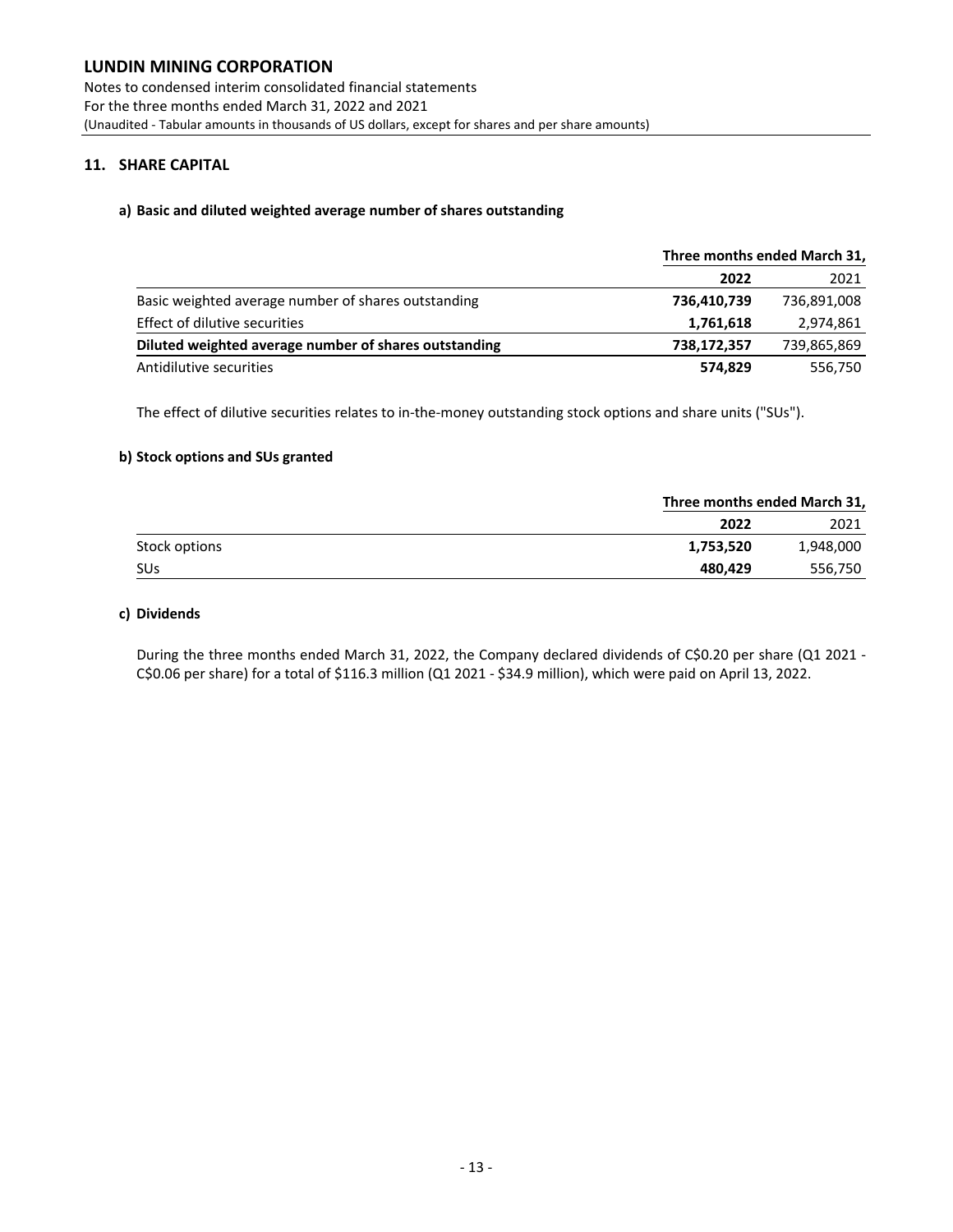#### **12. REVENUE**

The Company's analysis of revenue from contracts with customers, segmented by product, is as follows:

|                                                      | Three months ended March 31, |         |    |         |  |
|------------------------------------------------------|------------------------------|---------|----|---------|--|
|                                                      |                              | 2022    |    | 2021    |  |
| Revenue from contracts with customers:               |                              |         |    |         |  |
| Copper                                               | \$                           | 623,785 | \$ | 448,897 |  |
| Zinc                                                 |                              | 100,208 |    | 54,853  |  |
| Nickel                                               |                              | 84,732  |    | 70,112  |  |
| Gold                                                 |                              | 57,426  |    | 47,314  |  |
| Silver                                               |                              | 13,896  |    | 9,145   |  |
| Lead                                                 |                              | 11,453  |    | 9,494   |  |
| Other                                                |                              | 11,059  |    | 11,839  |  |
|                                                      |                              | 902,559 |    | 651,654 |  |
| Provisional pricing adjustments on concentrate sales |                              | 88,520  |    | 29,824  |  |
| Revenue                                              | \$                           | 991,079 | \$ | 681,478 |  |

The Company's geographical analysis of revenue from contracts with customers, segmented based on the destination of product, is as follows:

| Three months ended March 31, |         |    |         |
|------------------------------|---------|----|---------|
|                              | 2022    |    | 2021    |
|                              |         |    |         |
| \$                           | 325,244 | \$ | 164,057 |
|                              | 124,792 |    | 112,759 |
|                              | 103,250 |    | 57,352  |
|                              | 80,098  |    | 44,411  |
|                              | 65,807  |    | 115,848 |
|                              | 62,953  |    | 55,411  |
|                              | 40,765  |    | 79,921  |
|                              | 99,650  |    | 21,895  |
|                              | 902,559 |    | 651,654 |
|                              | 88,520  |    | 29,824  |
| \$                           | 991,079 | \$ | 681,478 |
|                              |         |    |         |

#### **13. PRODUCTION COSTS**

The Company's production costs are comprised of the following:

|                               | Three months ended March 31, |         |  |  |  |
|-------------------------------|------------------------------|---------|--|--|--|
|                               | 2022                         | 2021    |  |  |  |
| Direct mine and mill costs    | 339,360                      | 272,936 |  |  |  |
| Transportation                | 28,799                       | 20,554  |  |  |  |
| Royalties                     | 14.268                       | 9,623   |  |  |  |
| <b>Total production costs</b> | 382,427                      | 303,113 |  |  |  |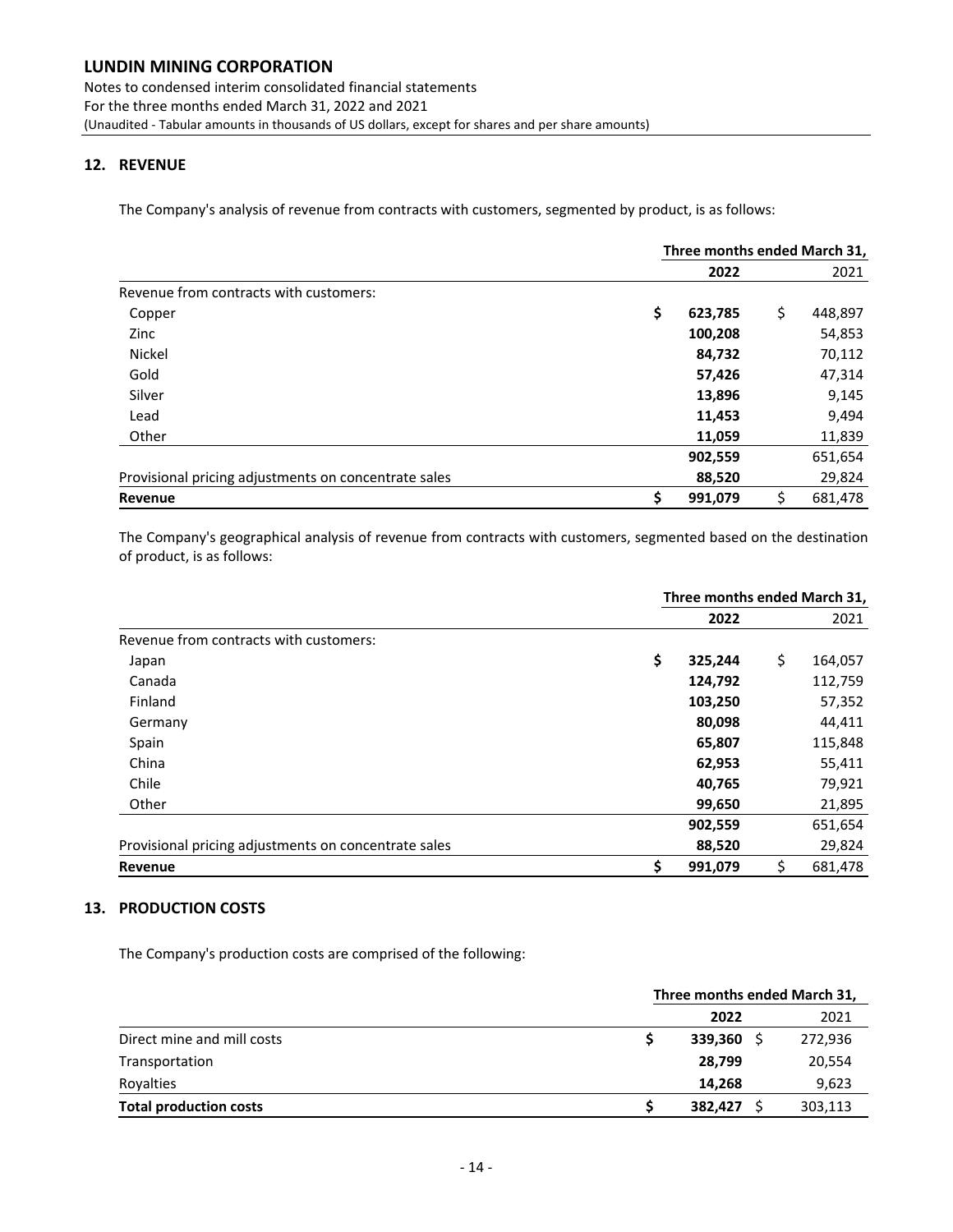Notes to condensed interim consolidated financial statements For the three months ended March 31, 2022 and 2021 (Unaudited ‐ Tabular amounts in thousands of US dollars, except for shares and per share amounts)

#### **14. EMPLOYEE BENEFITS**

The Company's employee benefits are comprised of the following:

|                                              | Three months ended March 31, |              |        |  |
|----------------------------------------------|------------------------------|--------------|--------|--|
|                                              |                              | 2022         | 2021   |  |
| Production costs                             |                              |              |        |  |
| Wages and benefits                           | \$                           | $75,733$ \$  | 74,772 |  |
| <b>Retirement benefits</b>                   |                              | 420          | 387    |  |
| Share-based compensation                     |                              | 730          | 600    |  |
|                                              |                              | 76,883       | 75,759 |  |
| General and administrative expenses          |                              |              |        |  |
| Wages and benefits                           |                              | 5,842        | 6,335  |  |
| Retirement benefits                          |                              | 200          | 205    |  |
| Share-based compensation                     |                              | 2,336        | 2,985  |  |
|                                              |                              | 8,378        | 9,525  |  |
| General exploration and business development |                              |              |        |  |
| Wages and benefits                           |                              | 1,243        | 1,332  |  |
| Retirement benefits                          |                              | 6            | 10     |  |
| Share-based compensation                     |                              | 130          | 38     |  |
|                                              |                              | 1,379        | 1,380  |  |
| Total employee benefits                      | \$                           | 86,640<br>-S | 86,664 |  |

#### **15. GENERAL EXPLORATION AND BUSINESS DEVELOPMENT**

The Company's general exploration and business development costs are comprised of the following:

|                                                    | Three months ended March 31, |       |  |  |
|----------------------------------------------------|------------------------------|-------|--|--|
|                                                    | 2022                         | 2021  |  |  |
| General exploration                                | 7.060                        | 6.997 |  |  |
| Project development                                | 1.222                        | 2,765 |  |  |
| Total general exploration and business development | 8.282                        | 9.762 |  |  |

Project development expenses include study costs related to potential expansion projects.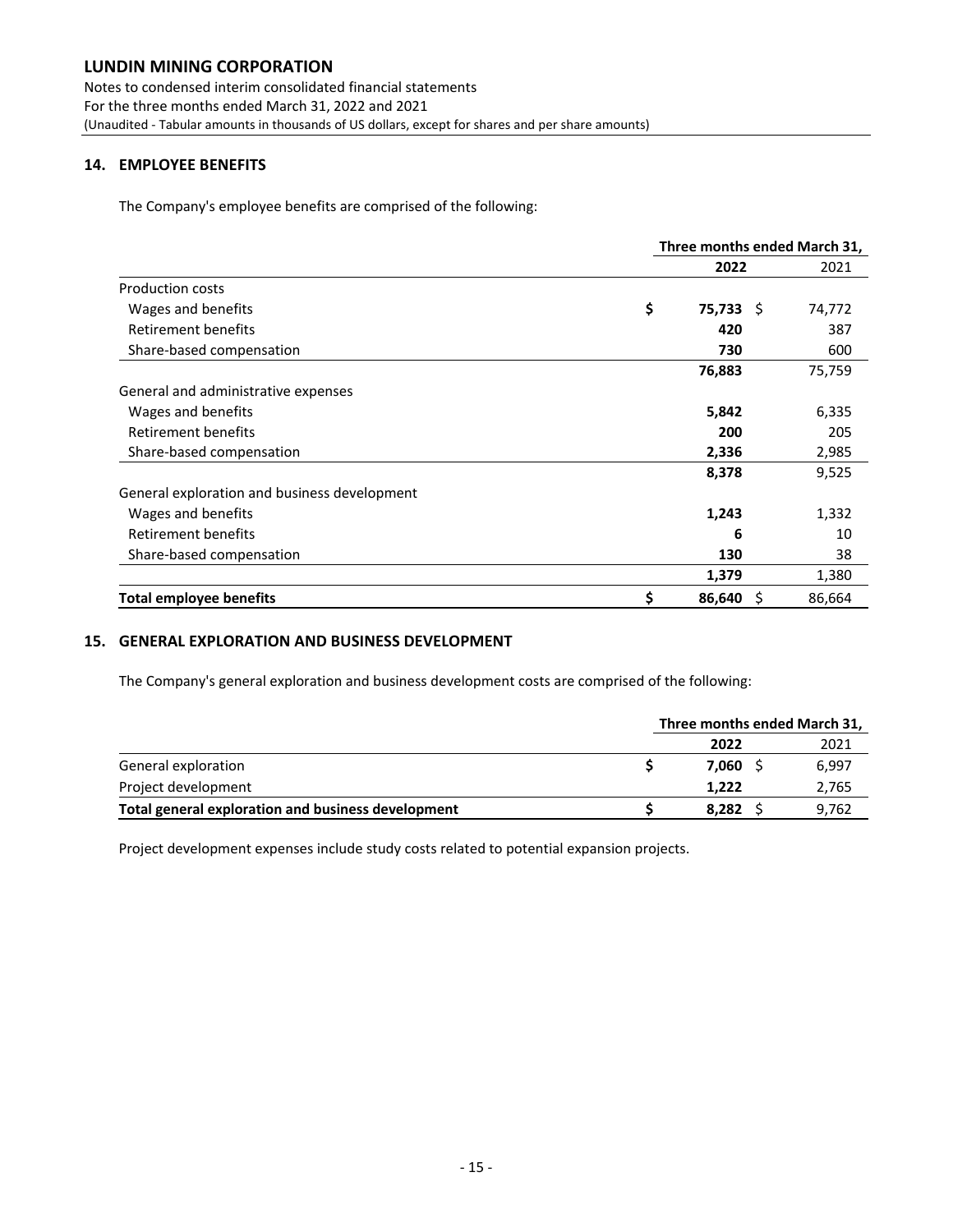Notes to condensed interim consolidated financial statements For the three months ended March 31, 2022 and 2021 (Unaudited ‐ Tabular amounts in thousands of US dollars, except for shares and per share amounts)

#### **16. FINANCE INCOME AND COSTS**

The Company's finance income and costs are comprised of the following:

|                                             | Three months ended March 31, |                |  |           |
|---------------------------------------------|------------------------------|----------------|--|-----------|
|                                             |                              | 2022           |  | 2021      |
| Interest income                             | \$                           | $601 \;$ \$    |  | 72        |
| Deferred revenue finance costs              |                              | (8, 415)       |  | (6, 541)  |
| Accretion expense on reclamation provisions |                              | (3,613)        |  | (2, 193)  |
| Interest expense and bank fees              |                              | (1, 310)       |  | (2,600)   |
| Lease liability interest                    |                              | (317)          |  | (331)     |
| Other                                       |                              | (1,918)        |  | 497       |
| Total finance costs, net                    | \$                           | $(14, 972)$ \$ |  | (11,096)  |
|                                             |                              |                |  |           |
| Finance income                              | \$                           | $601 \,$ \$    |  | 569       |
| Finance costs                               |                              | (15, 573)      |  | (11, 665) |
| Total finance costs, net                    | \$                           | $(14, 972)$ \$ |  | (11,096)  |
|                                             |                              |                |  |           |

#### **17. OTHER INCOME AND EXPENSE**

The Company's other income and expense are comprised of the following:

|                                      | Three months ended March 31, |          |  |          |
|--------------------------------------|------------------------------|----------|--|----------|
|                                      |                              | 2022     |  | 2021     |
| Foreign exchange (loss) gain         |                              | (10,784) |  | 35       |
| Gain on disposal of subsidiary       |                              | 16,828   |  |          |
| Revaluation of marketable securities |                              | 3,892    |  | 549      |
| Revaluation of derivative liability  |                              | (3, 293) |  | 7,103    |
| Other expense                        |                              | (83)     |  | (2, 442) |
| Total other income, net              |                              | 6.560    |  | 5,245    |

Pursuant to the terms of the original sale agreement of Rio Narcea Recursos, S.A. in 2016, the Company received a \$16.8 million payment in the first quarter of 2022 that was contingent on a historical tax assessment which has now been closed.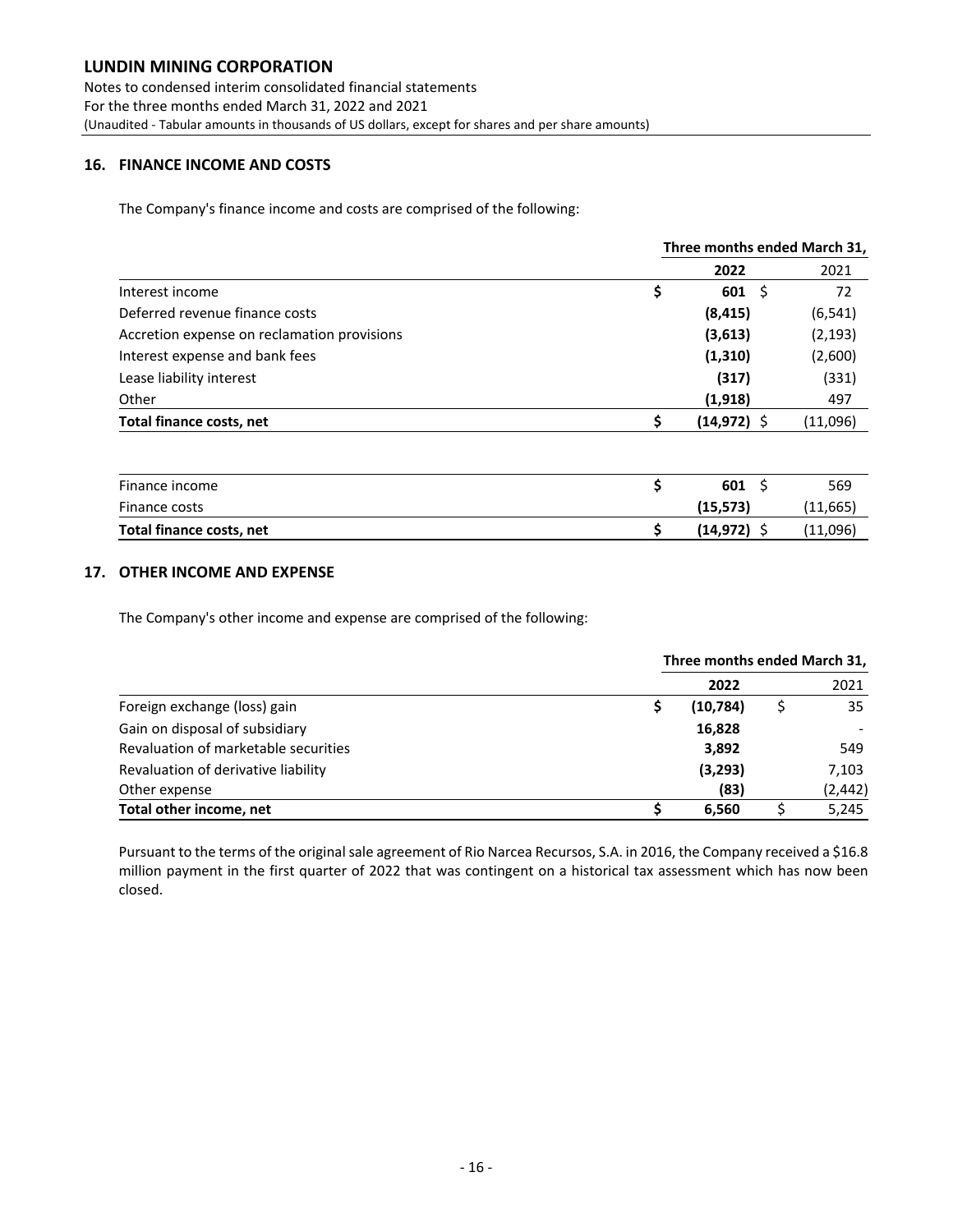Notes to condensed interim consolidated financial statements For the three months ended March 31, 2022 and 2021 (Unaudited ‐ Tabular amounts in thousands of US dollars, except for shares and per share amounts)

#### **18. FAIR VALUES OF FINANCIAL INSTRUMENTS**

The Company's financial assets and financial liabilities have been classified into categories that determine their basis of measurement. The following table shows the carrying values, fair values and fair value hierarchy of the Company's financial instruments as at March 31, 2022 and December 31, 2021:

|                                       |                | March 31, 2022 |     |                   | December 31, 2021 |   |            |
|---------------------------------------|----------------|----------------|-----|-------------------|-------------------|---|------------|
|                                       |                | Carrying       |     |                   | Carrying          |   |            |
|                                       | Level          | value          |     | <b>Fair value</b> | value             |   | Fair value |
| <b>Financial assets</b>               |                |                |     |                   |                   |   |            |
| Fair value through profit or loss     |                |                |     |                   |                   |   |            |
| Restricted funds                      | 1              | \$<br>52,901   | Ŝ   | 52,901            | \$<br>$54,753$ \$ |   | 54,753     |
| Trade receivables (provisional)       | $\overline{2}$ | 618,736        |     | 618,736           | 519,351           |   | 519,351    |
| Marketable securities                 |                | 14,607         |     | 14,607            | 10,493            |   | 10,493     |
|                                       |                | \$<br>686,244  | Ŝ   | 686,244           | \$<br>584,597     | Ś | 584,597    |
| <b>Financial liabilities</b>          |                |                |     |                   |                   |   |            |
| Amortized cost                        |                |                |     |                   |                   |   |            |
| Debt                                  | 3              | \$<br>4,386    | -\$ | 4,386             | \$<br>$5,125$ \$  |   | 5,125      |
| Fair value through profit or loss     |                |                |     |                   |                   |   |            |
| Chapada derivative liability (Note 7) | 2              | \$<br>70,789   | S   | 70,789            | \$<br>67,495      | S | 67,495     |

Fair values of financial instruments are determined by valuation methods depending on hierarchy levels as defined below:

Level 1 – Quoted market price in active markets for identical assets or liabilities.

Level 2 – Inputs other than quoted market prices included within Level 1 that are observable for the assets or liabilities, either directly (i.e. observed prices) or indirectly (i.e. derived from prices).

Level 3 – Inputs for the assets or liabilities are not based on observable market data.

The Company calculates fair values based on the following methods of valuation and assumptions:

Marketable securities/restricted funds – The fair value of investments in shares is determined based on the quoted market price.

Trade receivables – The fair value of trade receivables that contain provisional pricing sales arrangements are valued using quoted forward market prices. The Company recognized positive pricing adjustments of \$88.5 million in revenue during the three months ended March 31, 2022 (Q1 2021 ‐ \$29.8 million positive pricing adjustments).

Derivative liability – The fair value of this derivative is determined using a valuation model that incorporates such factors as metal prices, metal price volatility, expiry date, and risk‐free interest rate.

Debt – The fair values approximate carrying values as the interest rates are comparable to current market rates.

The carrying values of certain financial instruments maturing in the short‐term approximate their fair values. These financial instruments include cash and cash equivalents, trade and other receivables other than those provisionally priced, and trade and other payables which are classified as amortized cost.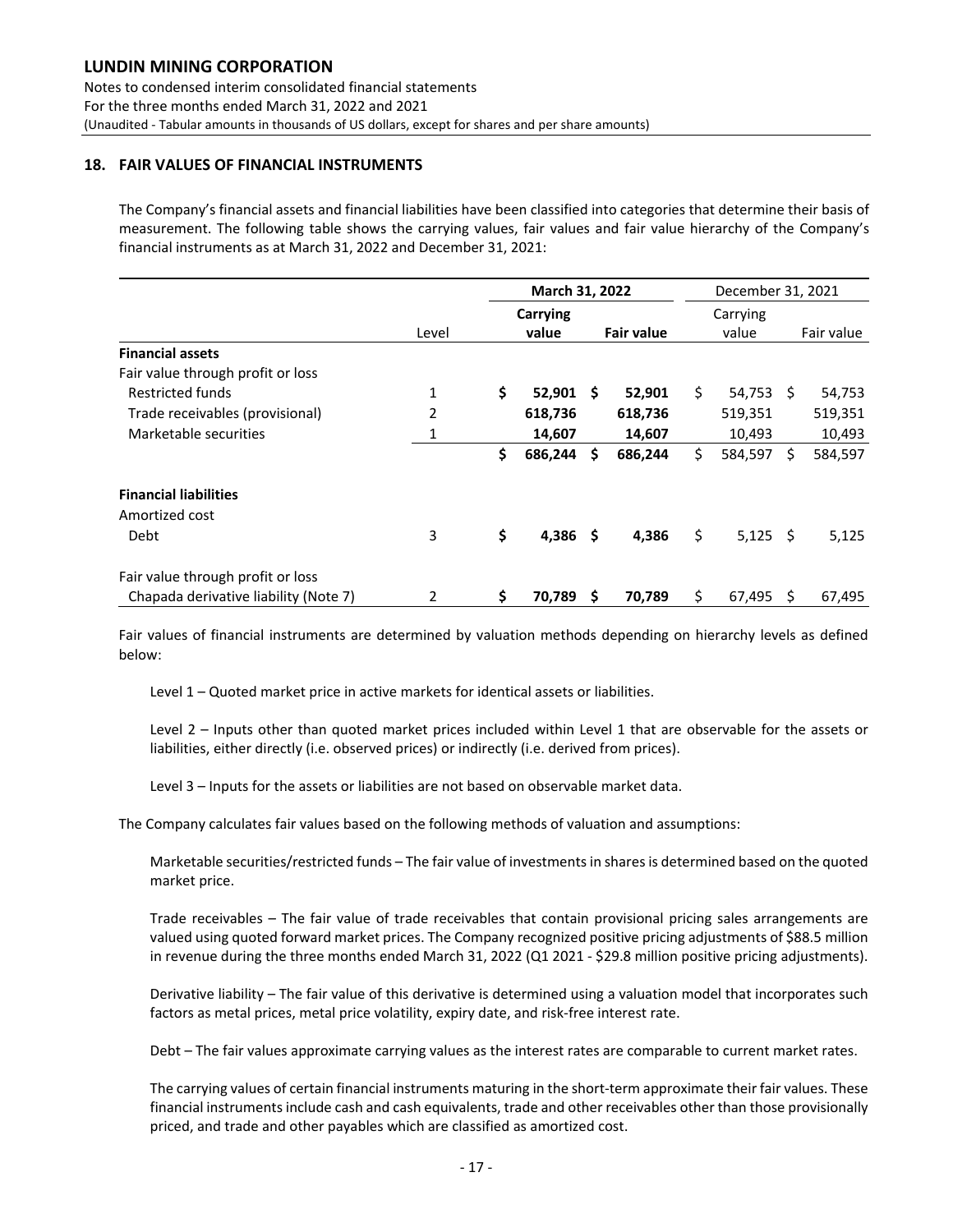Notes to condensed interim consolidated financial statements For the three months ended March 31, 2022 and 2021 (Unaudited ‐ Tabular amounts in thousands of US dollars, except for shares and per share amounts)

> The maximum exposure to credit risk on the Josemaria bridge loan (Note 23) is equal to the carrying amount of the instrument.

#### **19. COMMITMENTS AND CONTINGENCIES**

- a) The Company has capital commitments of \$165.1 million on various initiatives, of which \$125.2 million is expected to be paid during 2022.
- b) The Company may be involved in legal proceedings arising in the ordinary course of business. The potential amount of the liability with respect to such legal proceedings is not expected to materially affect the Company's financial position.
- c) There were no significant changes to commitments and contingenciessince those reported at December 31, 2021.

#### **20. SEGMENTED INFORMATION**

The Company is engaged in mining, exploration and development of mineral properties, primarily in Chile, Brazil, USA, Portugal and Sweden. Operating segments are reported in a manner consistent with the internal reporting provided to executive management who act as the chief operating decision-maker. Executive management are responsible for allocating resources and assessing performance of the operating segments.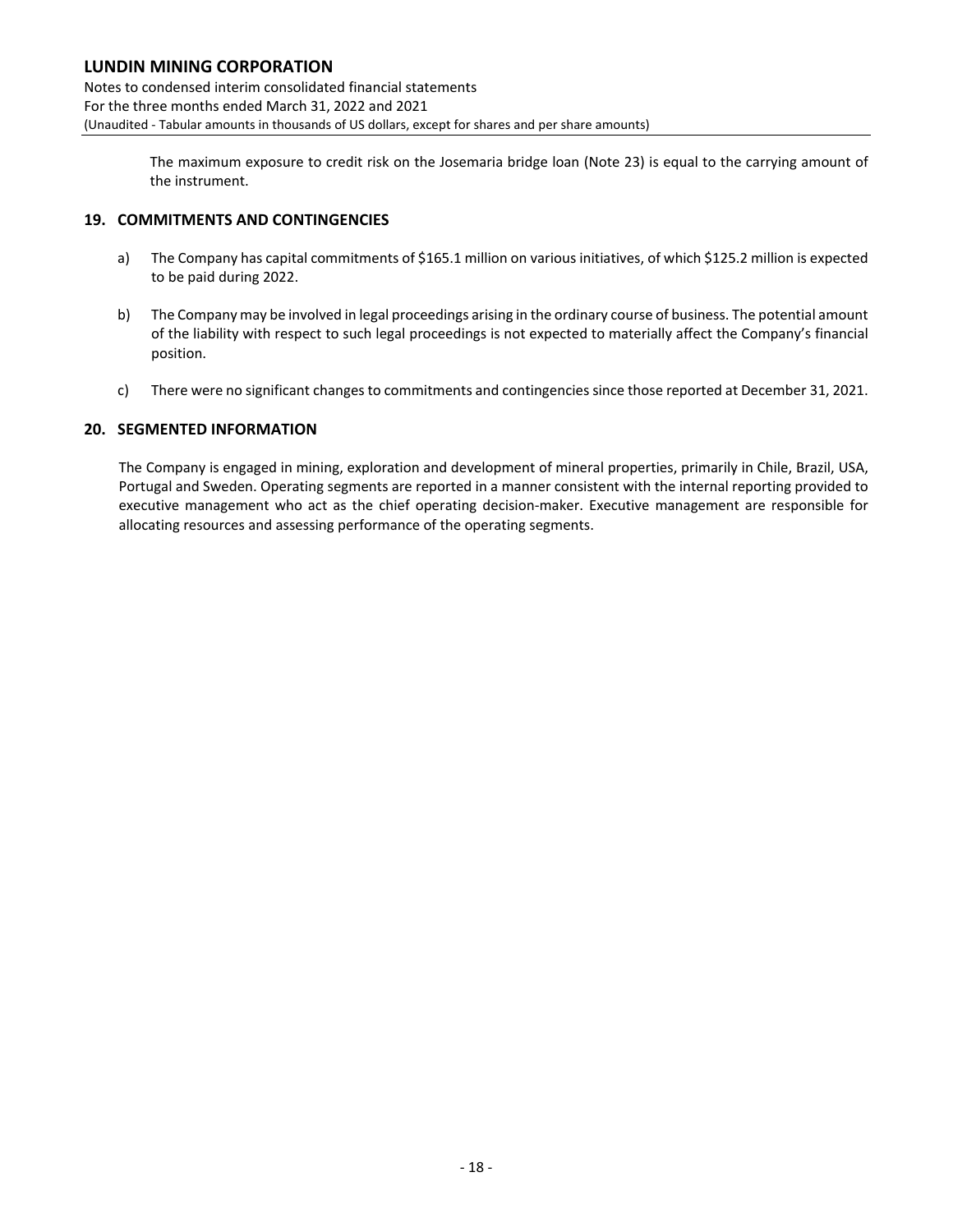Notes to condensed interim consolidated financial statements For the three months ended March 31, 2022 and 2021 (Unaudited ‐ Tabular amounts in thousands of US dollars, except for shares and per share amounts)

#### **For the three months ended March 31, 2022**

|                                              |  | <b>Candelaria</b> | Chapada     | Eagle      | <b>Neves-Corvo</b> | Zinkgruvan | Other                | Total      |
|----------------------------------------------|--|-------------------|-------------|------------|--------------------|------------|----------------------|------------|
|                                              |  | Chile             | Brazil      | <b>USA</b> | Portugal           | Sweden     |                      |            |
| Revenue                                      |  | 457,546 \$        | 159,605 \$  | 149,869 \$ | 134,567 \$         | 89,492 \$  | - \$                 | 991,079    |
| Cost of goods sold                           |  |                   |             |            |                    |            |                      |            |
| <b>Production costs</b>                      |  | (152, 809)        | (79, 677)   | (39, 558)  | (78, 470)          | (31, 188)  | (725)                | (382, 427) |
| Depreciation, depletion and amortization     |  | (68, 109)         | (11, 117)   | (16, 849)  | (20, 845)          | (12, 479)  | (438)                | (129, 837) |
| Gross profit (loss)                          |  | 236,628           | 68,811      | 93,462     | 35,252             | 45,825     | (1, 163)             | 478,815    |
| General and administrative expenses          |  |                   |             |            |                    |            | (11,502)             | (11,502)   |
| General exploration and business development |  | (2,585)           | (1,876)     | (245)      | (1,556)            | (959)      | (1,061)              | (8, 282)   |
| Finance costs                                |  | (7,003)           | (4, 582)    | (470)      | (1, 546)           | (904)      | (467)                | (14, 972)  |
| Income from equity investment in associate   |  |                   |             |            |                    |            | 4,696                | 4,696      |
| Other (expense) income                       |  | (4, 217)          | (11,076)    | (320)      | (150)              | 143        | 22,180               | 6,560      |
| Income tax (expense) recovery                |  | (72, 969)         | 27,681      | (13, 762)  | (7, 111)           | (11, 265)  | 220                  | (77, 206)  |
| <b>Net earnings</b>                          |  | 149,854 \$        | 78,958 \$   | 78,665 \$  | 24,889 \$          | 32,840 \$  | $12,903 \; \text{S}$ | 378,109    |
| Capital expenditures                         |  | $82,964$ \$       | $14,455$ \$ | $4,460$ \$ | 33,670 \$          | $9,039$ \$ | $324 \quad $5$       | 144,912    |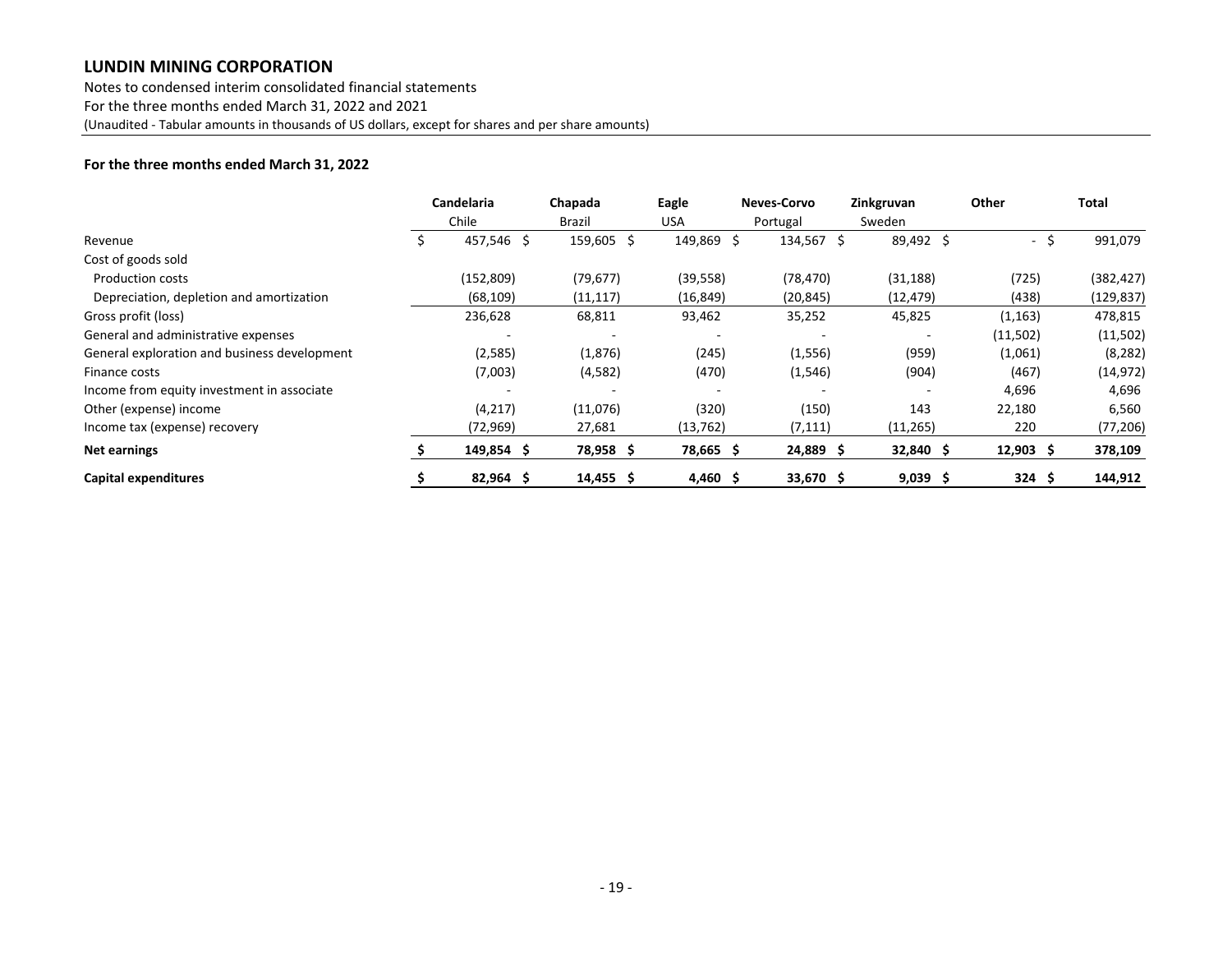Notes to condensed interim consolidated financial statements For the three months ended March 31, 2022 and 2021 (Unaudited ‐ Tabular amounts in thousands of US dollars, except for shares and per share amounts)

#### **For the three months ended March 31, 2021**

|                                              | Candelaria | Chapada     | Eagle      | <b>Neves-Corvo</b> | Zinkgruvan     | Other         | <b>Total</b> |
|----------------------------------------------|------------|-------------|------------|--------------------|----------------|---------------|--------------|
|                                              | Chile      | Brazil      | USA        | Portugal           | Sweden         |               |              |
| Revenue                                      | 351,990 \$ | $86,218$ \$ | 118,868 \$ | 80,760 \$          | 43,642 \$      | -\$           | 681,478      |
| Cost of goods sold                           |            |             |            |                    |                |               |              |
| <b>Production costs</b>                      | (136, 941) | (38,980)    | (40, 260)  | (60, 699)          | (25, 592)      | (641)         | (303, 113)   |
| Depreciation, depletion and amortization     | (73, 252)  | (7, 926)    | (20, 304)  | (13, 241)          | (10, 733)      | (454)         | (125, 910)   |
| Gross profit (loss)                          | 141,797    | 39,312      | 58,304     | 6,820              | 7,317          | (1,095)       | 252,455      |
| General and administrative expenses          |            |             |            |                    |                | (13,094)      | (13,094)     |
| General exploration and business development | (6,074)    | (829)       |            | (682)              | (1, 199)       | (978)         | (9, 762)     |
| Finance (costs) income                       | (7,586)    | (4, 294)    | (263)      | 3,128              | (874)          | (1,207)       | (11,096)     |
| Income from equity investment in associate   |            |             |            |                    |                | 373           | 373          |
| Other income (expense)                       | 30         | 4,433       | (135)      | (1,024)            | 816            | 1,125         | 5,245        |
| Income tax (expense) recovery                | (41, 360)  | (21,008)    | (7, 129)   | 740                | (3,640)        | 2,495         | (69, 902)    |
| Net earnings (loss)                          | 86,807 \$  | $17,614$ \$ | 50,777 \$  | $8,982$ \$         | $2,420$ \$     | $(12,381)$ \$ | 154,219      |
| Capital expenditures                         | 70,742 \$  | 8,970 \$    | $3,529$ \$ | 18,765 \$          | $10,411 \pm 5$ | 46 \$         | 112,463      |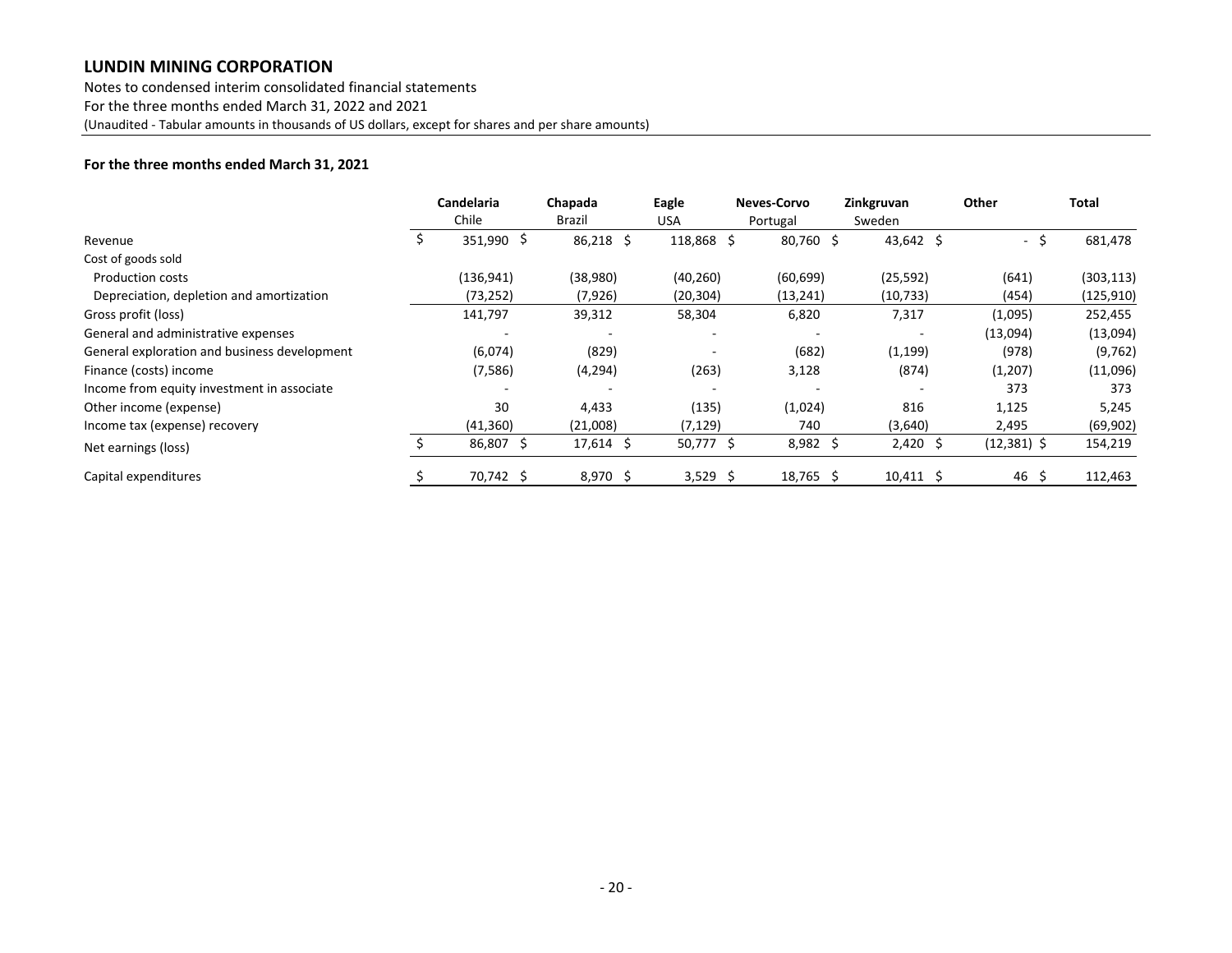Notes to condensed interim consolidated financial statements For the three months ended March 31, 2022 and 2021 (Unaudited ‐ Tabular amounts in thousands of US dollars, except for shares and per share amounts)

#### **21. RELATED PARTY TRANSACTIONS**

- **a) Transactions with associates** ‐ The Company may enter into transactions related to its investment in associate. These transactions are entered into in the normal course of business and on an arm's length basis.
- **b) Key management personne**l ‐ The Company has identified its directors and senior officers as its key management personnel. Employee benefits for key management personnel are as follows:

|                          | Three months ended March 31, |  |       |
|--------------------------|------------------------------|--|-------|
|                          | 2022                         |  | 2021  |
| Wages and benefits       | 1,366                        |  | 1,534 |
| Pension benefits         | 41                           |  | 48    |
| Share-based compensation | 1,235                        |  | 1,621 |
|                          | 2.642                        |  | 3,203 |

#### **22. SUPPLEMENTARY CASH FLOW INFORMATION**

|                                                                          | Three months ended March 31, |   |            |  |
|--------------------------------------------------------------------------|------------------------------|---|------------|--|
|                                                                          | 2022                         |   | 2021       |  |
| Changes in non-cash working capital items consist of:                    |                              |   |            |  |
| Trade and income taxes receivable, inventories, and other current assets | (173, 872)                   | s | (108, 594) |  |
| Trade and income taxes payable, and other current liabilities            | 18,324                       |   | (12, 576)  |  |
|                                                                          | (155, 548)                   |   | (121, 170) |  |
|                                                                          |                              |   |            |  |
| Operating activities included the following cash payments:               |                              |   |            |  |
| Income taxes paid                                                        | 81.109                       |   | 54,743     |  |

#### **23. ARRANGEMENT AGREEMENT FOR THE ACQUISITION OF JOSEMARIA RESOURCES**

On December 20, 2021, the Company announced that it had entered into a definitive agreement (the "Arrangement Agreement") with Josemaria Resources to acquire all of the issued and outstanding shares of Josemaria Resources through a plan of arrangement (the "Transaction") for an implied equity value of approximately C\$625 million (\$485 million).

The Arrangement Agreement includes a \$100 million bridge financing facility ("Josemaria bridge loan") to fund activities of Josemaria Resources between the date of the Arrangement Agreement and closing of the Transaction. The Josemaria bridge loan bears interest on drawn funds at 5.00% per annum and matures on June 30, 2022. Drawdowns are based on budgets approved by the Company, and as at March 31, 2022, \$40.5 million (December 31, 2021 - nil) had been advanced to Josemaria Resources. A further \$13.6 million was advanced to Josemaria Resources on April 26, 2022.

The Transaction is expected to close on April 28, 2022.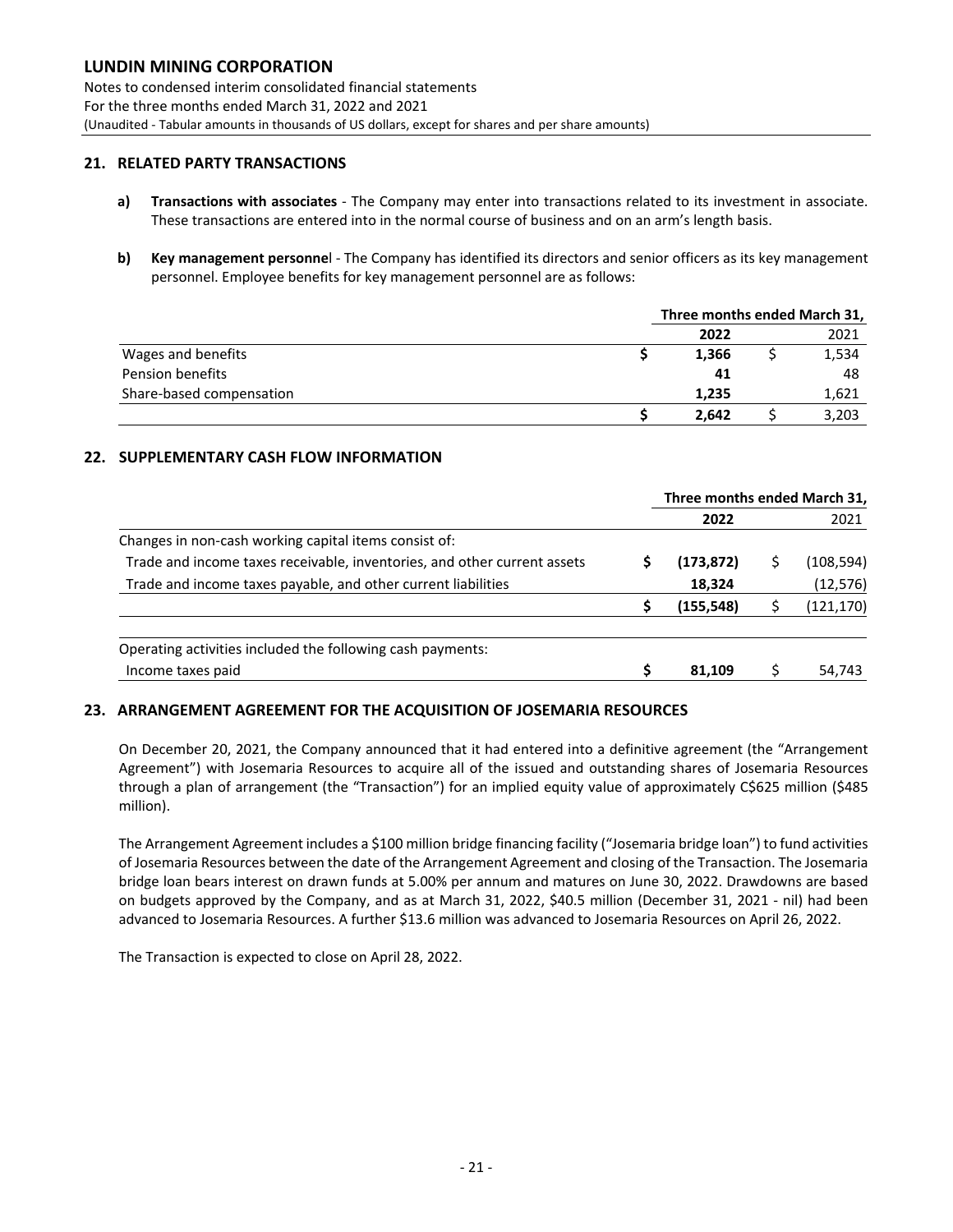#### **24. SUBSEQUENT EVENT**

On April 26, 2022, the Company executed a fourth amended and restated credit agreement that increases its revolving credit facility to \$1,750.0 million (previously \$800.0 million with a \$200.0 million accordion option), reduces the cost of borrowing, and extends the term to April 2027 (previously August 2023).

The credit facility bears interest on drawn funds at rates of Term Secured Overnight Financing Rate ("Term SOFR") + Credit Spread Adjustment ("CSA") + 1.45% to Term SOFR+CSA+2.50% (previously LIBOR+1.75% to LIBOR+2.75%) depending on the Company's net leverage ratio. The amendment and restatement provides the Company with more favourable covenants, reduced security on assets, and includes other customary revisions.